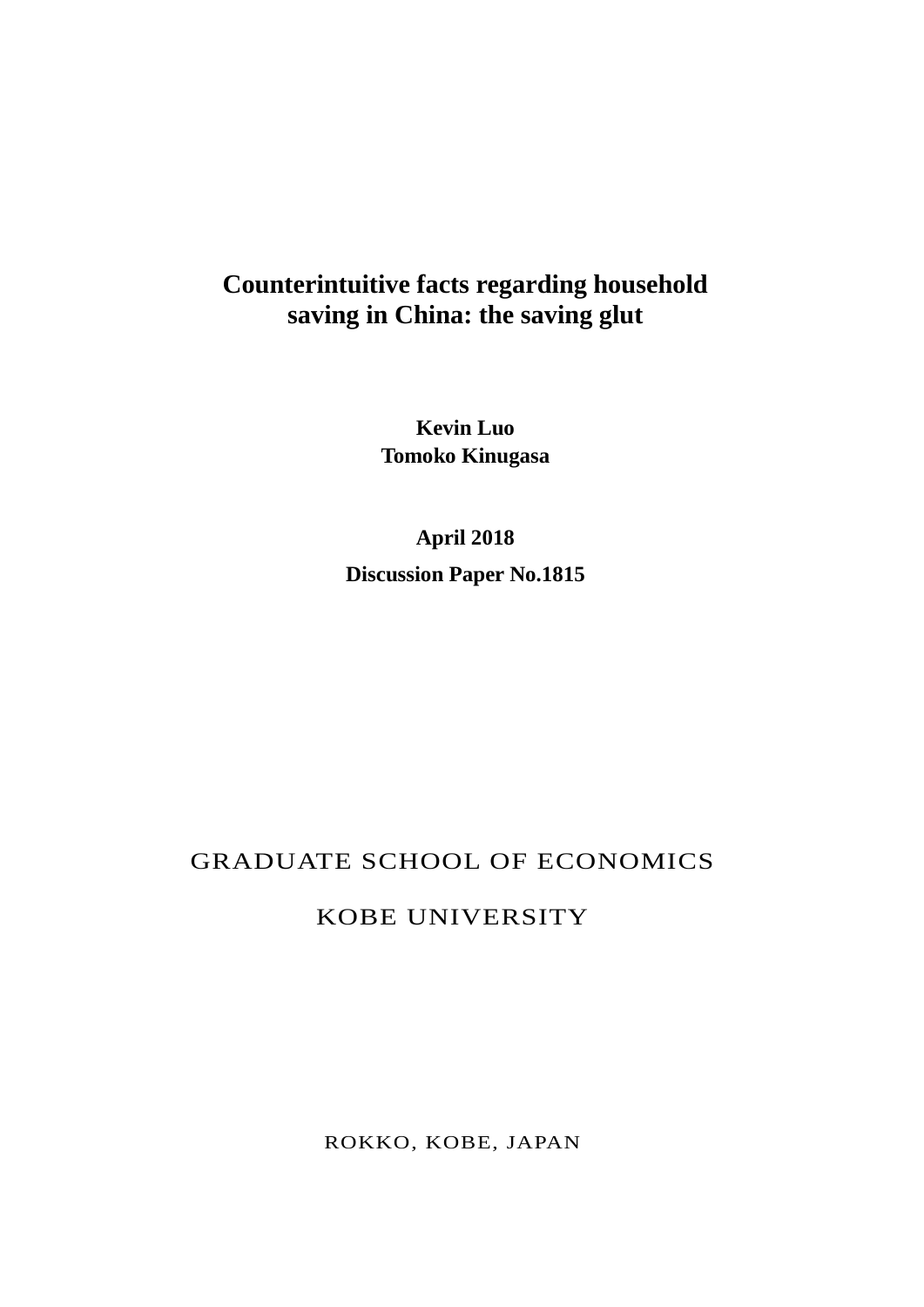# **Counterintuitive facts regarding household saving in China: the saving glut\***

KEVIN LUO

*Graduate School of Economics, Kobe University 2-1 Rokkodai, Nada-Ku, Kobe 657-8501, Japan luokaiwen1991@gmail.com*

#### TOMOKO KINUGASA\*\*

*Graduate School of Economics, Kobe University 2-1 Rokkodai, Nada-Ku, Kobe 657-8501, Japan kinugasa@econ.kobe-u.ac.jp*

**Abstract**: This study begins by confirming that China has been in a state of overaccumulation over the past decade. Against this backdrop, we empirically investigate the underlying determinants of Chinese household saving, and present both intuitive and distinct insights. Considering that overaccumulation has become a major threat to China's economic performance, we find that certain policies and phenomena, which are usually regarded as positive factors (e.g., the SOE reform), are primarily responsible for China's excess saving, and those usually deemed to be negative factors (e.g., the real estate bubble), have essentially mitigated the surplus saving.

*Keywords:* China; Household saving; Over-accumulation; GMM estimator; Policy design

*JEL classification:* C33, D12, E21, G28

<sup>\*</sup> We thank Prof. Mitoshi Yamaguchi, Prof. Kazufumi Yugami, and Prof. Kai Kajitani for valuable comments. This work was supported by JSPS KAKENHI Grant numbers JP26292118, JP16H05703 and JP17K18564.

<sup>\*\*</sup> Corresponding author.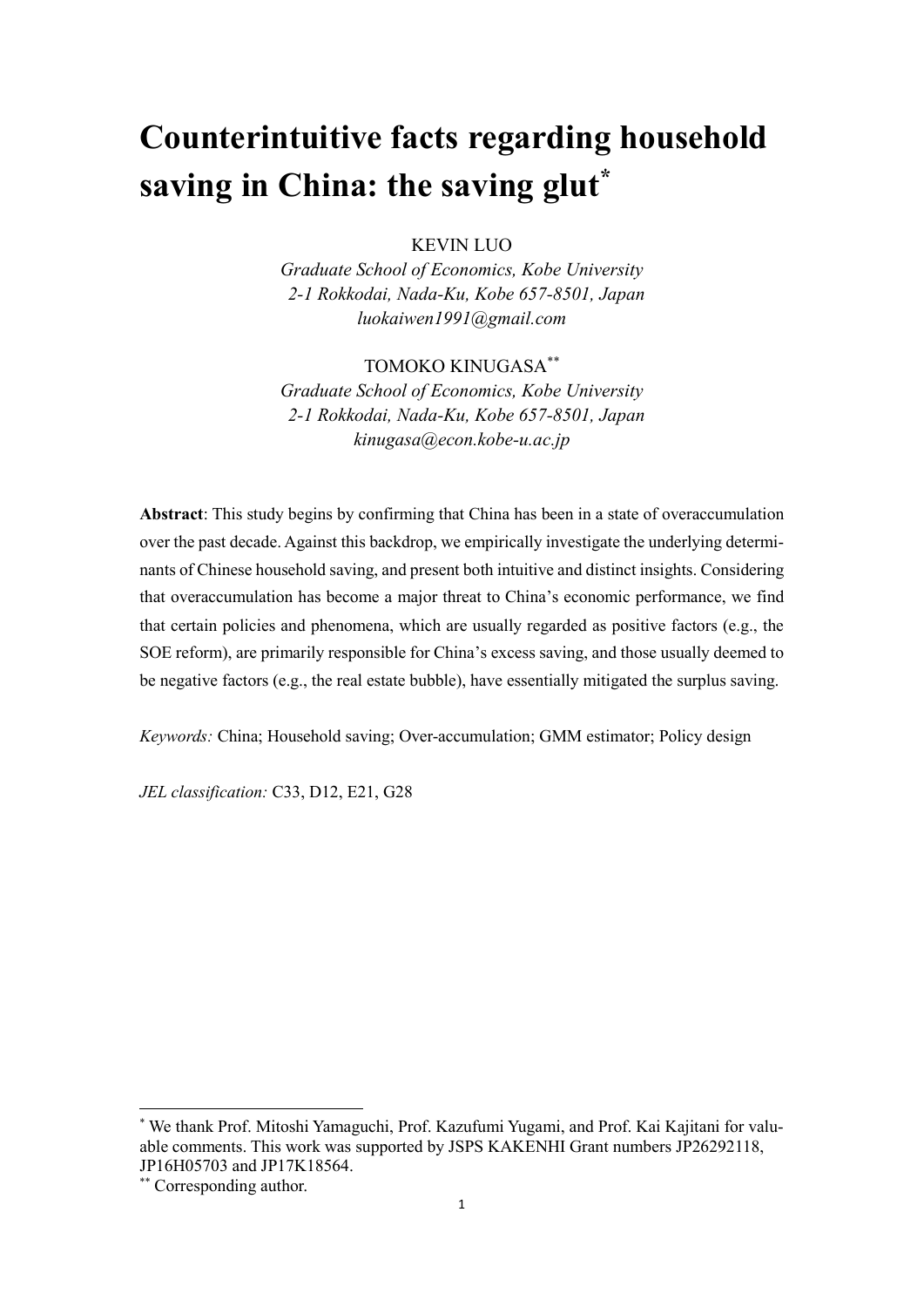## **1. Introduction**

-

Saving behavior is a central topic in economics. Theoretical literature along this line primarily features the life-cycle considerations and precautionary motives. Empirical analyses with diverse findings and seemly contradictory insights contributing to our understanding of saving behaviors—have concentrated on the transitional and structural impacts of the pension system, demographic structure, economic transition, and financial liberation. So far, the empirical literature on saving has been scattered without offering significant policy implications, since from various perspectives (especially for economic growth), saving accumulation is deemed to be an overall beneficial factor, rendering its implication self-evident. This is in line with the stylized fact that many countries have frequently been engaged in saving promotion activities, whereas only a few have limited such activities.

However, this narrow view can overshadow the reality and lead to arbitrary policy-making decisions. In recent years, the prevailing notion of "saving glut" has raised numerous questions. It warns of the possibility that mature economies might have overaccumulated capital, which may change our perspective of saving and its implications. Therefore, a growing body of research has been devoted to providing policy recommendations to trim the excess savings in East Asian economies, mainly to help resolve the problems faced by developed countries (e.g., current account deficits, asset price bubbles, and financial crises) 1 . In fact, as we will clarify, surplus savers in Asia have their internal reasons to disaccumulate capital, rather than

<sup>&</sup>lt;sup>1</sup>An exception is Nabar (2011). After specifying the determinants of China's excess saving, the author proposes explicit policy options to help lower the household saving and boost domestic consumption in China. This research has a lot in common with our work; yet, it lacks a rigorous verdict on China's overaccumulation status.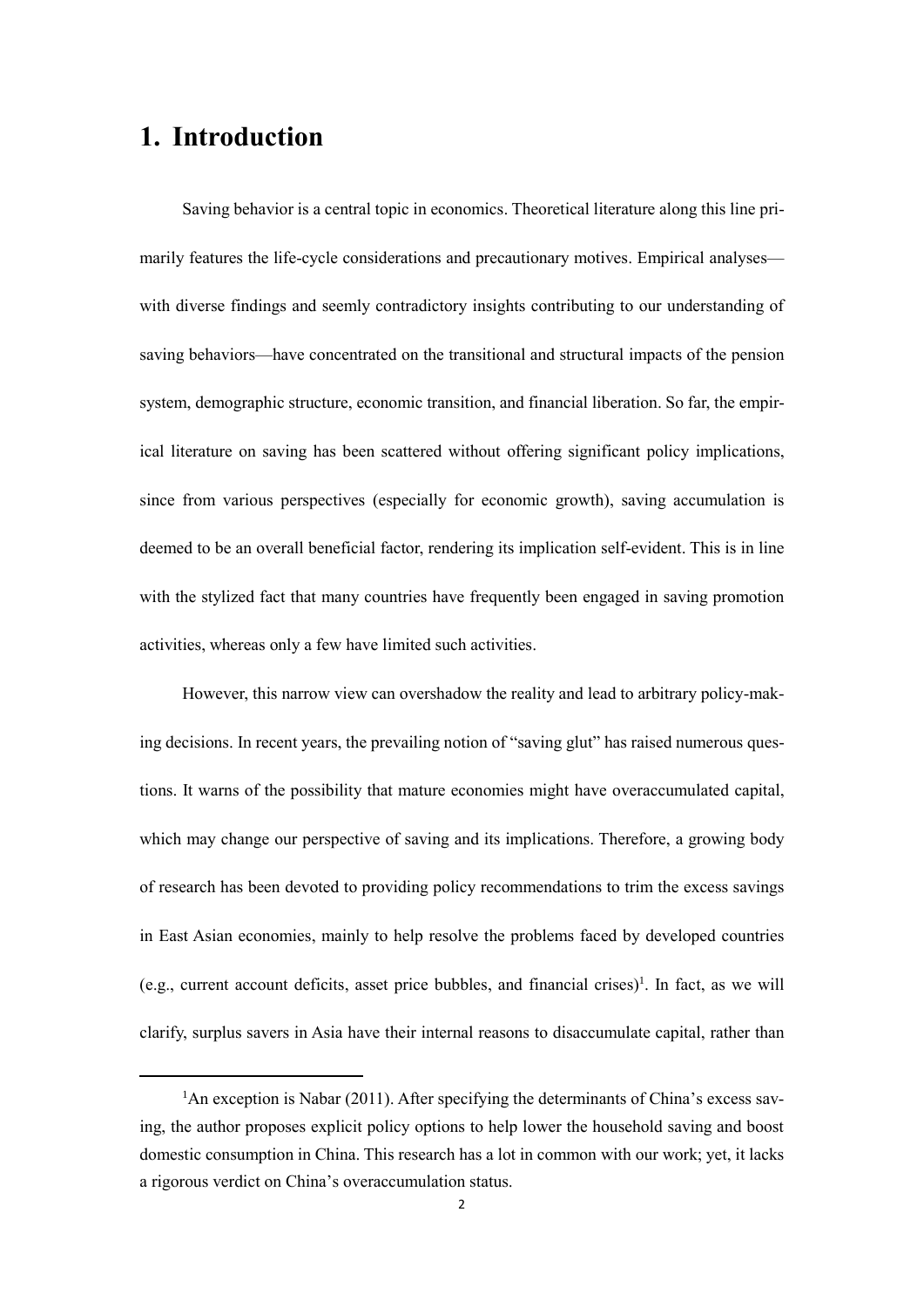merely attenuating the external effects on industrial countries.

Household is the basic economic decision-making unit. What set these nations with overaccumulation apart from the rest of the world are their abnormally high household saving rates, especially in the case of China (Blanchard and Giavazzi 2006). In this study, focusing on China's overaccumulation problem, we utilize the system GMM estimators to identify the potential factors responsible for the exceptionally high household saving rate in China, and present our policy prescriptions to cope with this problem.

The structure of this paper is as follows. The next section presents a brief overview of China's excess saving, and estimates the dynamic efficiency of China based on the Abel, Mankiw, Summers and Zeckhauser's (1989) criterion (AMSZ, hereafter). The result suggests that China today is undeniably in a serious state of overaccumulation. Section 3 reports the data source and estimation method. Section 4 presents our empirical investigations regarding the key determinants of Chinese household saving, and presents detailed suggestive implications obtained in the context of overaccumulation. Section 5 concludes the study.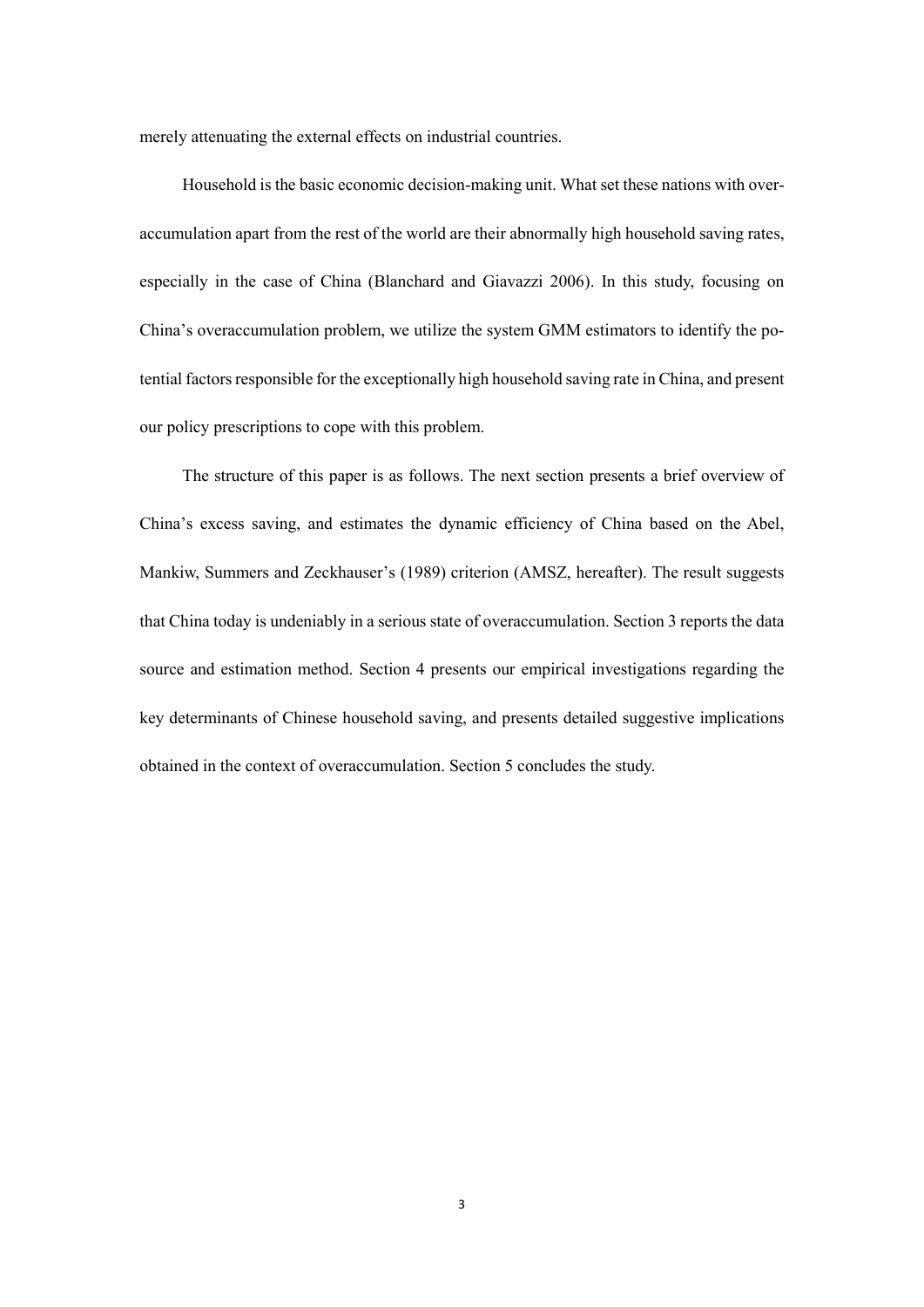### **2. Overaccumulation in China**

#### **2.1 Stylized facts**

-

To draw an initial picture of the overaccumulation in China, we would like to demonstrate several salient features of the economy. First, China has achieved unprecedented economic success and lifted 300 million people out of absolute poverty during 1995–2015, with a nominal growth rate of 9%. On the other hand, economists have reached a consensus that the average return on capital has been stable at around 5% over time and across countries<sup>2</sup>. According to the rate-of-return criterion derived from the conventional growth models, as China's economic growth rate has consistently exceeded its interest rates, China stands out as the most suitable candidate for surplus savers.

Second, the household, corporate, and national saving rates of China have been among the highest since 1995, which make this emerging economy one of the largest capital holders and exporters worldwide. According to the OECD database, China has arguably the largest current account surplus and the lowest consumption share (FCE/GDP) among the countries with identical per capita income, verifying both its surplus savings over domestic investment and over consumer demand.

Third, China is known as a socialist "command economy." It has a large proportion of state-owned enterprises (SOE, hereafter), high government spending, severe market distortion, and deep-rooted issue of monopoly. These inefficiencies lower the real return on capital, making China's capital less lucrative and more susceptible to overaccumulation. In summary, China

<sup>&</sup>lt;sup>2</sup> See, for example, Homer and Sylla (1996) and Piketty (2014).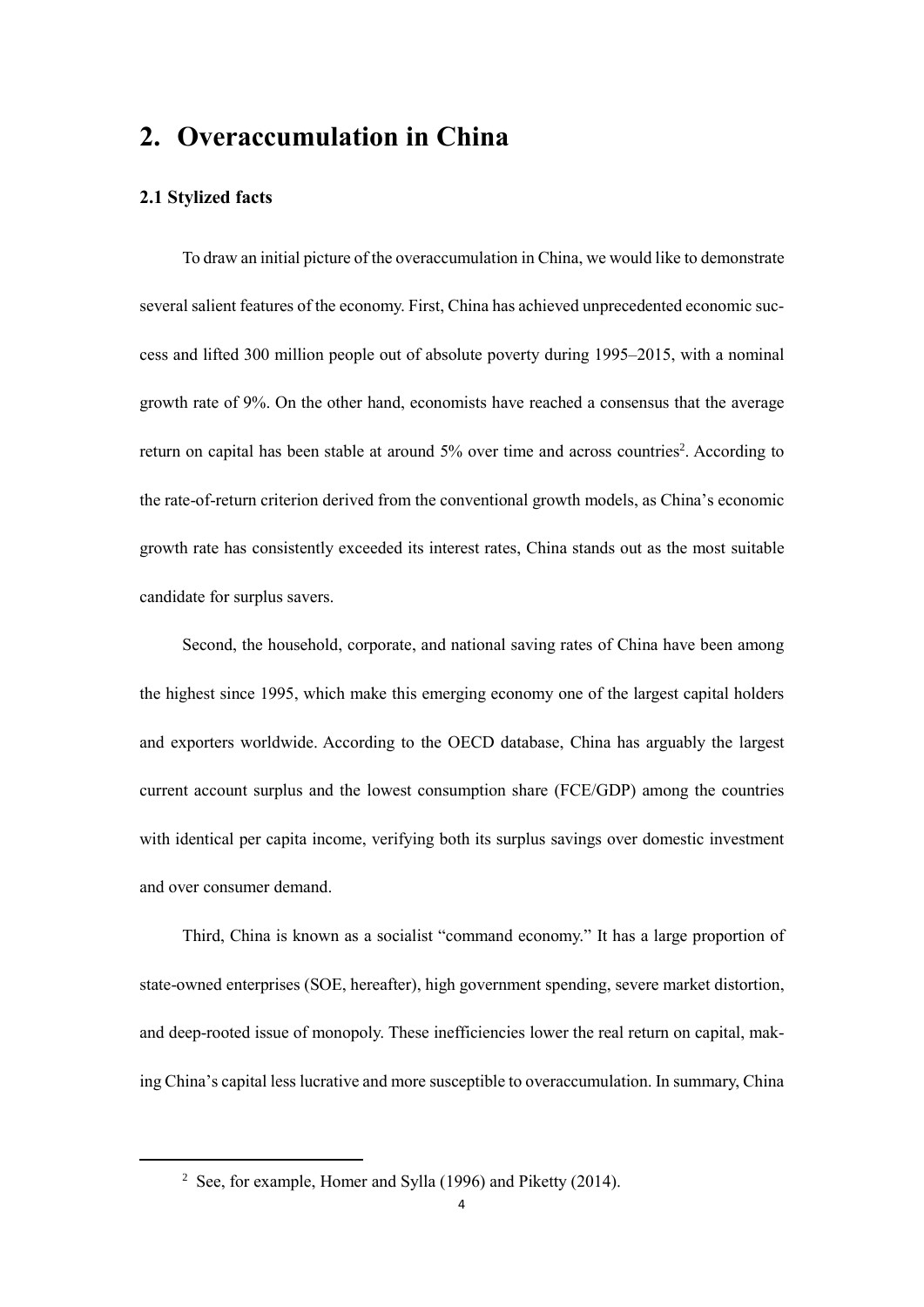could be facing a severe overaccumulation crisis.

#### **2.2 China's dynamic inefficiency**

-

The welfare criterion is frequently used as the benchmark for assessing the magnitude of overaccumulation. For example, He et al. (2007) estimate that China has been in a state of dynamic inefficiency over the 1992–2003 period; Leonard and Prinzinger (2001) find that China had accumulated excess capital during 1980–1996. Moreover, there is a growing body of research arguing that overaccumulation is not just a theoretical possibility, but rather a realistic challenge confronting the real world economy (Kajitani 2012; Kapelko et al. 2014; Luo et al. 2018).

In this subsection, we refer to the estimates in Luo et al. (2018)—our earlier work regarding the  $21<sup>st</sup>$  century dynamic efficiency of the world's top-30 largest nations ranked by GDP and of other OECD participants<sup>3</sup>—summarized in Table  $1<sup>4</sup>$ . The AMSZ criterion applied in the estimates contends that dynamic efficiency can be assessed by observing the cash flow generated in the production sector. To be precise, an economy is deemed to be dynamically inefficient (overaccumulated) if the total capital investment overwhelms the gross capital gains, and vice versa. For comparability, in Table 1, the efficiency is expressed as the proportion of the cash flow in GDP.

It should be noted that, as many studies have suggested (e.g., Abel et al. 1989; Ahn 2003;

<sup>&</sup>lt;sup>3</sup> Among the top-30 nations, we drop the observations of Indonesia, Saudi Arabia, Argentina, Thailand, Iran, and United Arab Emirates, as official statistics on these nations are not suitable for measuring the criterion.

<sup>4</sup> The estimates are directly taken from Luo et al. (2018). Interested readers can refer to this paper for a comprehensive survey on the assessment of dynamic efficiency.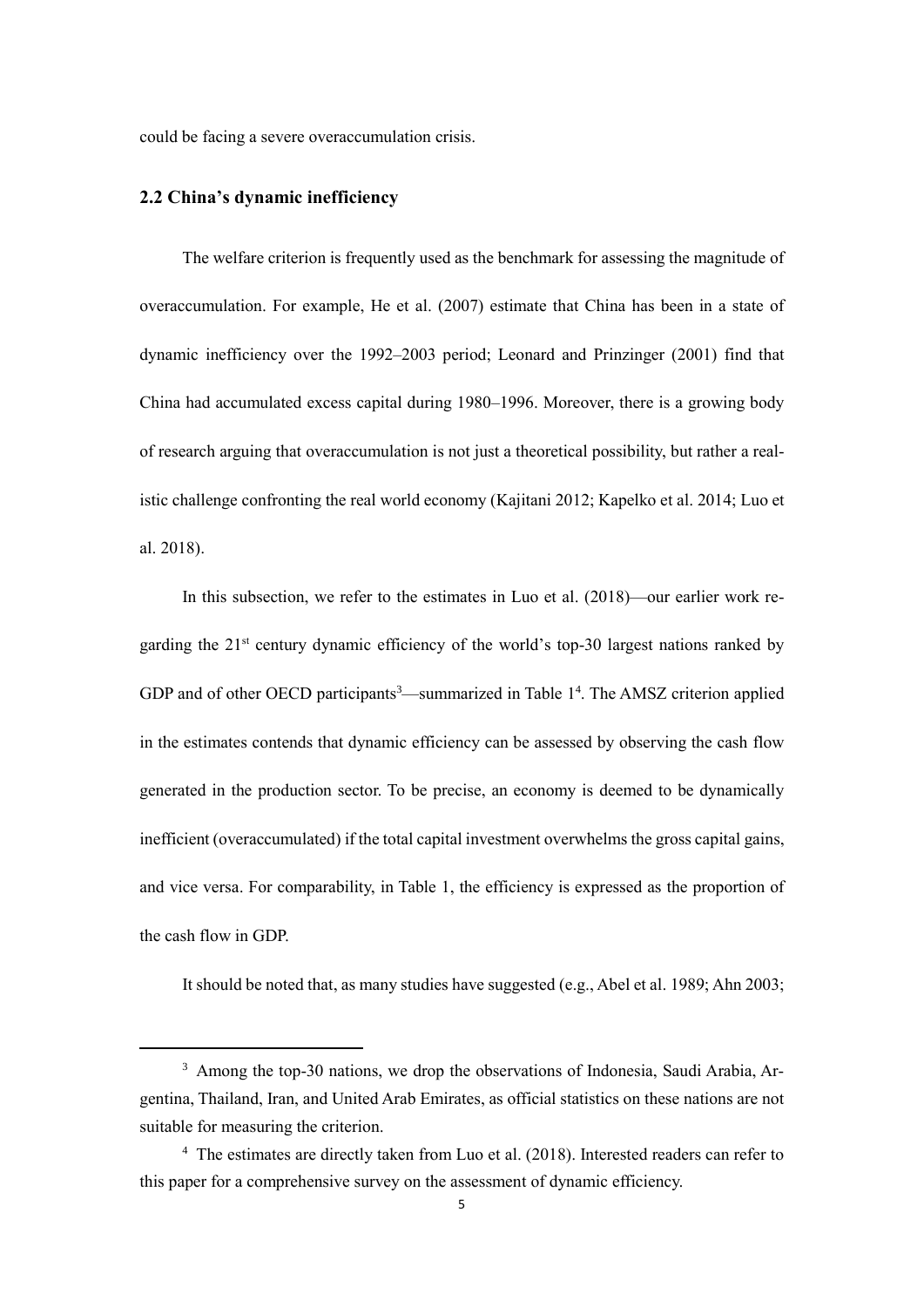Geerolf 2013; Luo et al. 2018), although the AMSZ criterion has various advantages over other approaches, this method suffers from substantial statistical limitations, which may eventually cause an upward bias in the returns to capital. In this regard, estimates without bias correction can provide overoptimistic results about the magnitude of overaccumulation.As Table 1 implies, however, it turns out that even the non-corrected estimates suffice to verify China's over-saving status. Among the observations presented in the table, China has undoubtedly encountered the most severe problem of overaccumulation in the past decade. It is tempting to conclude that if overaccumulation does exist and only exists in a certain country, China would be the one.

#### **2.3 An analytical stance in viewing saving issues**

**.** 

Before proceeding, we would like to clarify why it is crucial for our case study to take a stance on China's overaccumulation status. In the saving literature, economists usually refer to traditional macroeconomic theories that emphasize the importance of saving and investment regarding saving as the source and prime engine for economic development<sup>5</sup>. Typical examples are the Lewis model and the first and second "demographic dividend" hypotheses, which have well formulated the growth impact of saving. Moreover, there is ample evidence revealing the positive correlation between saving (investment) and economic growth, focused explicitly on the developing world (e.g., Mankiw et al. 1992). At the household level, as a part of private assets, saving signals an improvement in the standard of living by moving beyond subsistence consumption. Simply put, it is tempting to regard saving as a completely positive element and

<sup>&</sup>lt;sup>5</sup> That is, saving is a major source for corporate investments in plants and equipment needed to promote the productive capacity of the aggregate economy, and the enhanced income growth feeds back through stimulating household saving.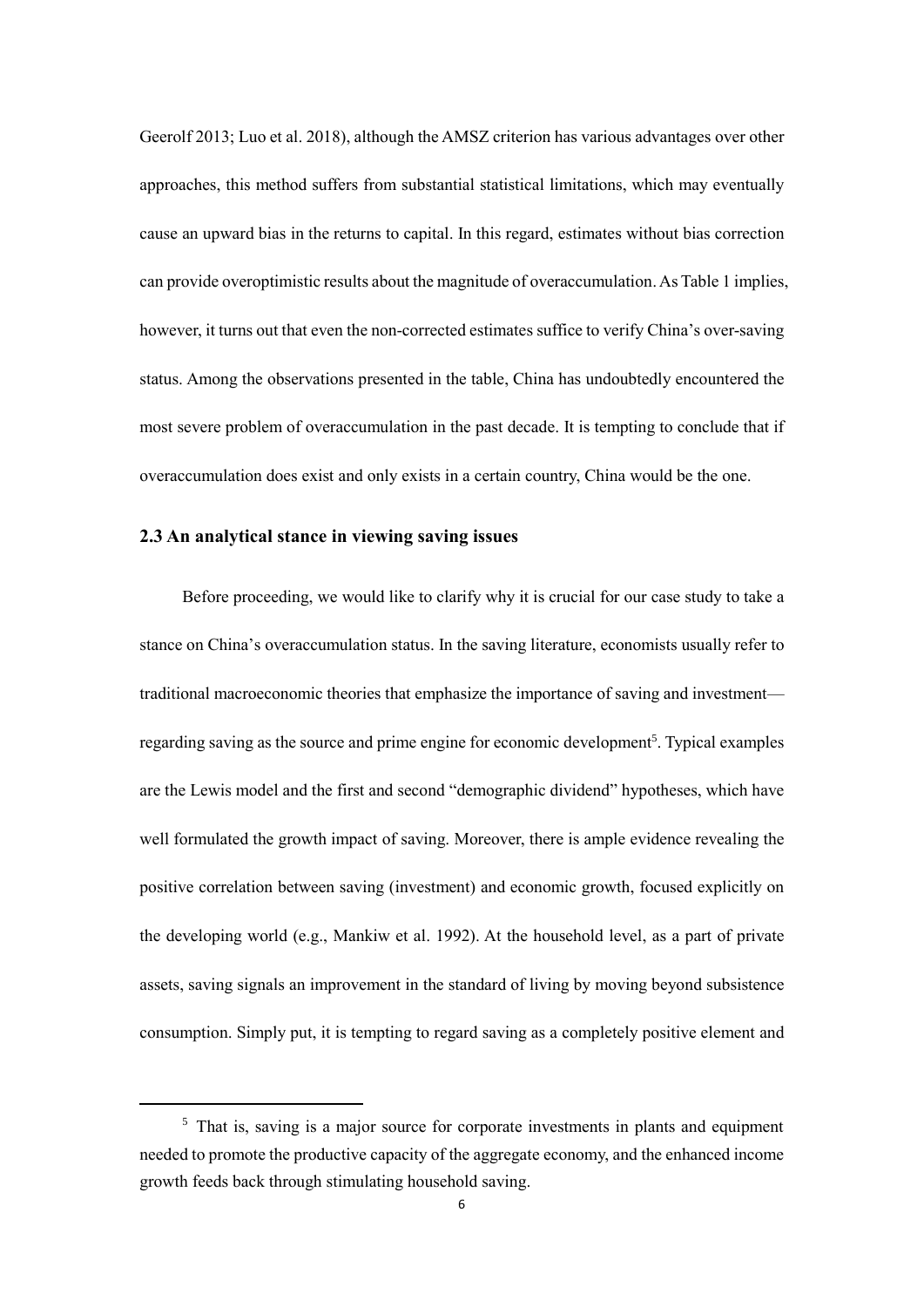thus overlook the "evil" side of it.

However, there is much to be discussed about the internal threats that overaccumulation might bring about, not to mention its adverse external impacts. First, if an economy has overaccumulated capital such that the interest rate (*r*) falls below the economic growth rate (*g*), maintaining the market equilibrium will require more investment (*gK*) than the economy actually produces (*rK*) (Fama and French, 2002; Weil, 2008). Second, capital saturation ( $g \ge r$ ) renders additional investment pointless since the capital stock has exceeded the optimal amount for maximizing social consumption. In this sense, oversaving is a practice of "extravagance" (Luo et al. 2018). According to the OECD balance sheets, whereas the capital formation ratio (GCF/GDP) of China increased steadily from 35% to 46% over the 1990–2015 period, its consumption ratio (FCE/GDP) has declined sharply from 64% to 52% during the same period. In other words, China's capital-extensive growth pattern—reliant on the excessive investment and exports—has never achieved proper welfare gains (socially inefficient). Third, overaccumulation always triggers speculative bubbles and income inequality, which can jeopardize the market effectiveness and social stability.

While it is almost impossible to reach a definitive conclusion on the overall impact of overaccumulation, we believe that this growth model is pathological and unsustainable. For Chinese policymakers, it will be mostly beneficial to encourage consumption, increase the interest rates, and eliminate the idle capital, rather than sticking to the saving-promotion strategy.

From this vantage point, in examining China's saving behavior, factors regarded as positive elements(i.e., the saving-promoting factors) might have negative repercussions on China's economic performance because they have aggravated the problem of capital overaccumulation.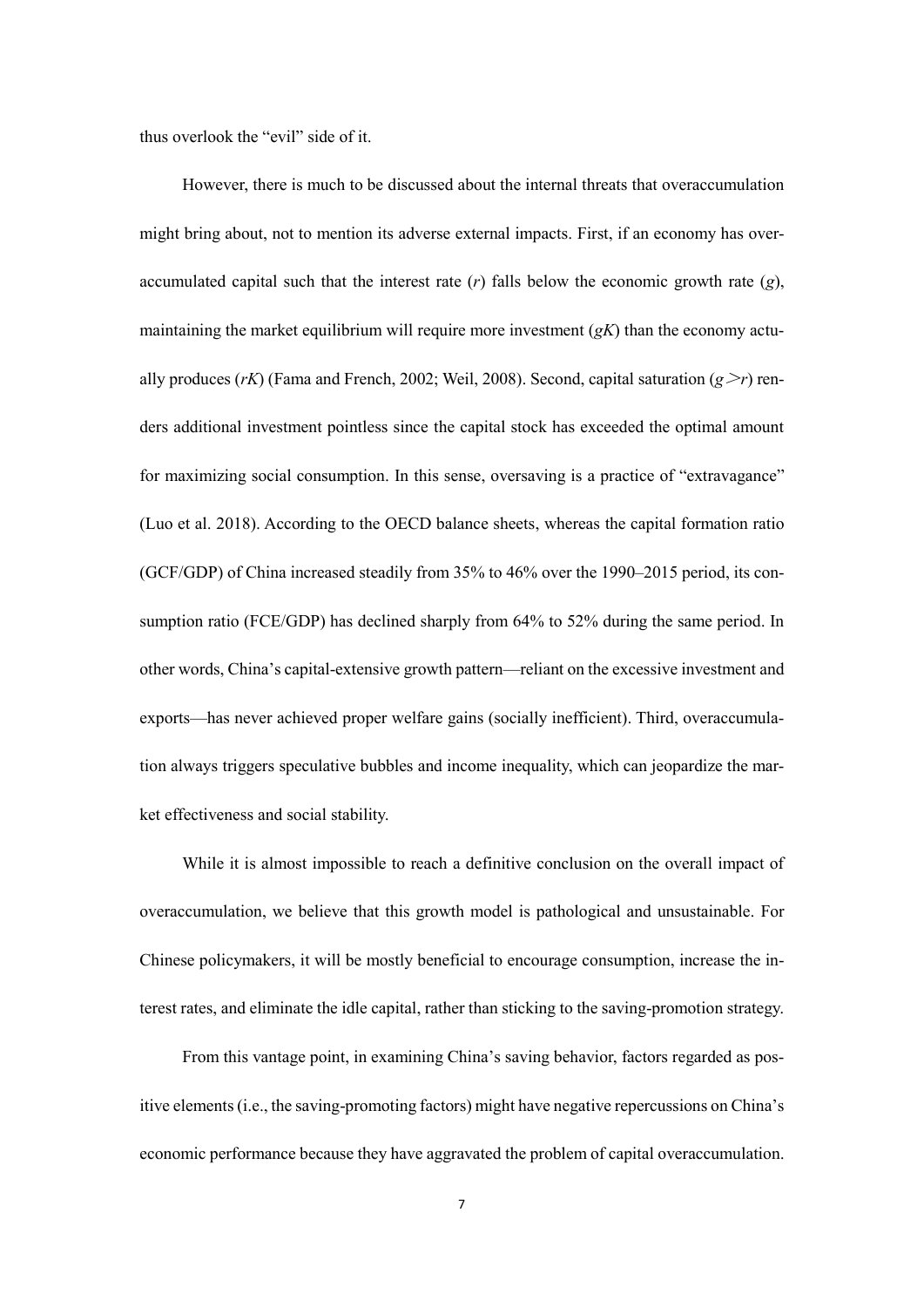Similarly, those regarded as negative factors (i.e., the saving-inhibiting factors), might have virtually reduced the idle capital and thus served as remedies for the overaccumulation problem. An analytical stance is of utmost importance in diverse research topics: merely identifying the driving forces of a certain phenomenon is not sufficient; we need to understand how these factors can contribute to a better economic status. Although the position we take does not influence the empirical assessments, it does, to a large extent, change the way we interpret and make use of the statistical inferences—which might turn out to be contradictory to the common view and have important implication for China's policy designs.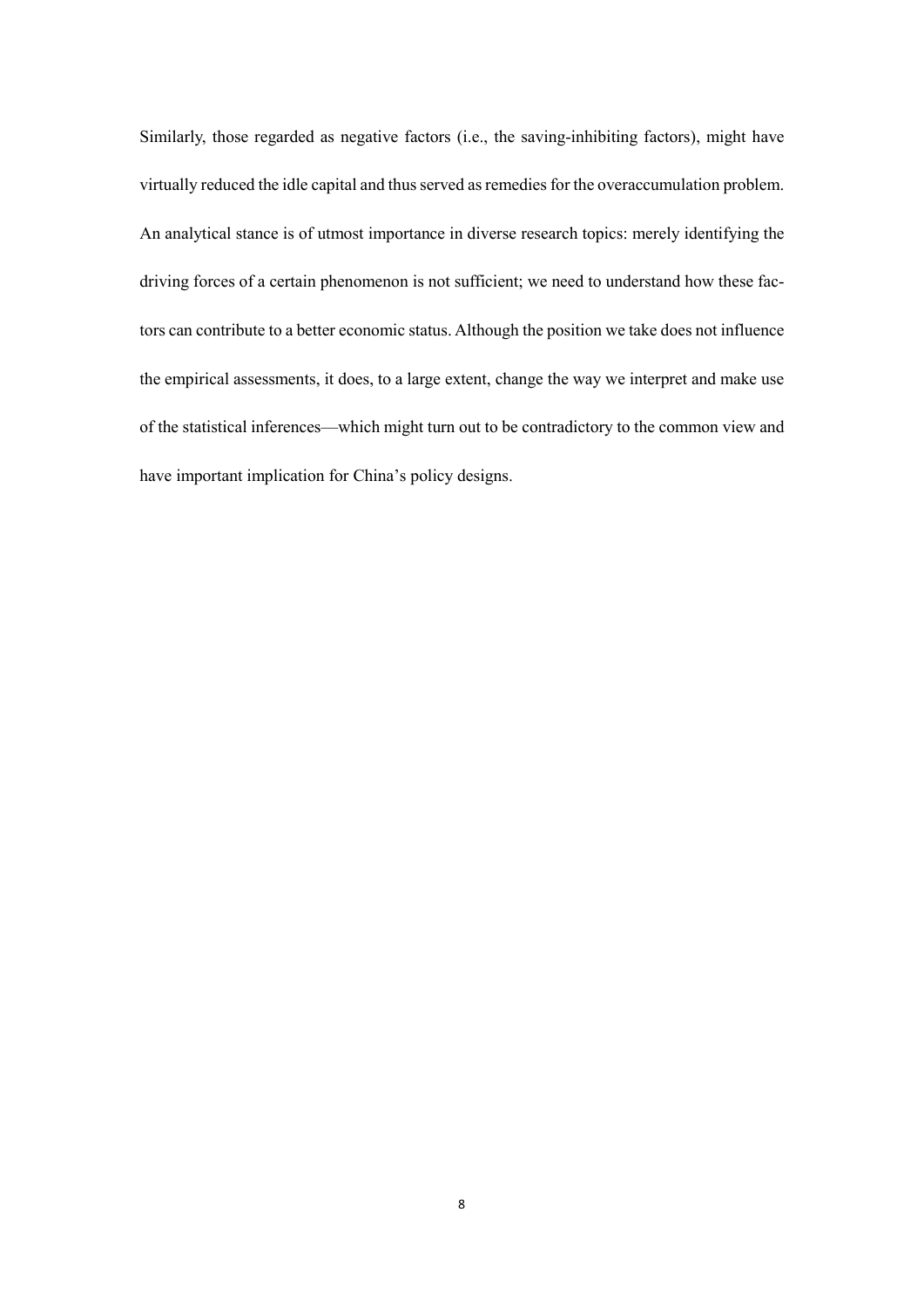### **3. Data and empirical strategy**

#### **3.1 Data**

The analysis is based on China's panel dataset comprising 30 administrative units (i.e., provinces, autonomous regions, or municipalities) divided into rural and urban samples over the 1995–2015 period—a time span covering the rapid evolution of China's capital accumulation. All the variables are taken or constructed directly from Chinese statistics yearbooks, population and employment statistics yearbooks, and finance and banking yearbooks, published by the National Bureau of Statistics of China.

One drawback of the dataset is that some indicators are not available for certain administrative units over particular periods. For instance, we drop the unit "Tibet" owing to its severe inconsistency and missing values; Chongqing city became independent from Sichuan province in 1997, and thus some figures are not recorded until 1997; in addition, data on a handful of the major indicators are available only at the provincial level, making it difficult to distinguish between the separate impacts on rural and urban households. However, this limitation can be overcome by altering the definition and interpretation of variables, as discussed in the later section. For completeness, the descriptive statistics and pairwise correlation matrix are shown in Appendix, which provide basic information on incorporated variables.

#### **3.2 Econometric procedure**

To identify a broader range of determinants, rather than adhering to structural-form approaches, we prefer a reduced-form linear specification that helps to arrive at straightforward empirical regularities.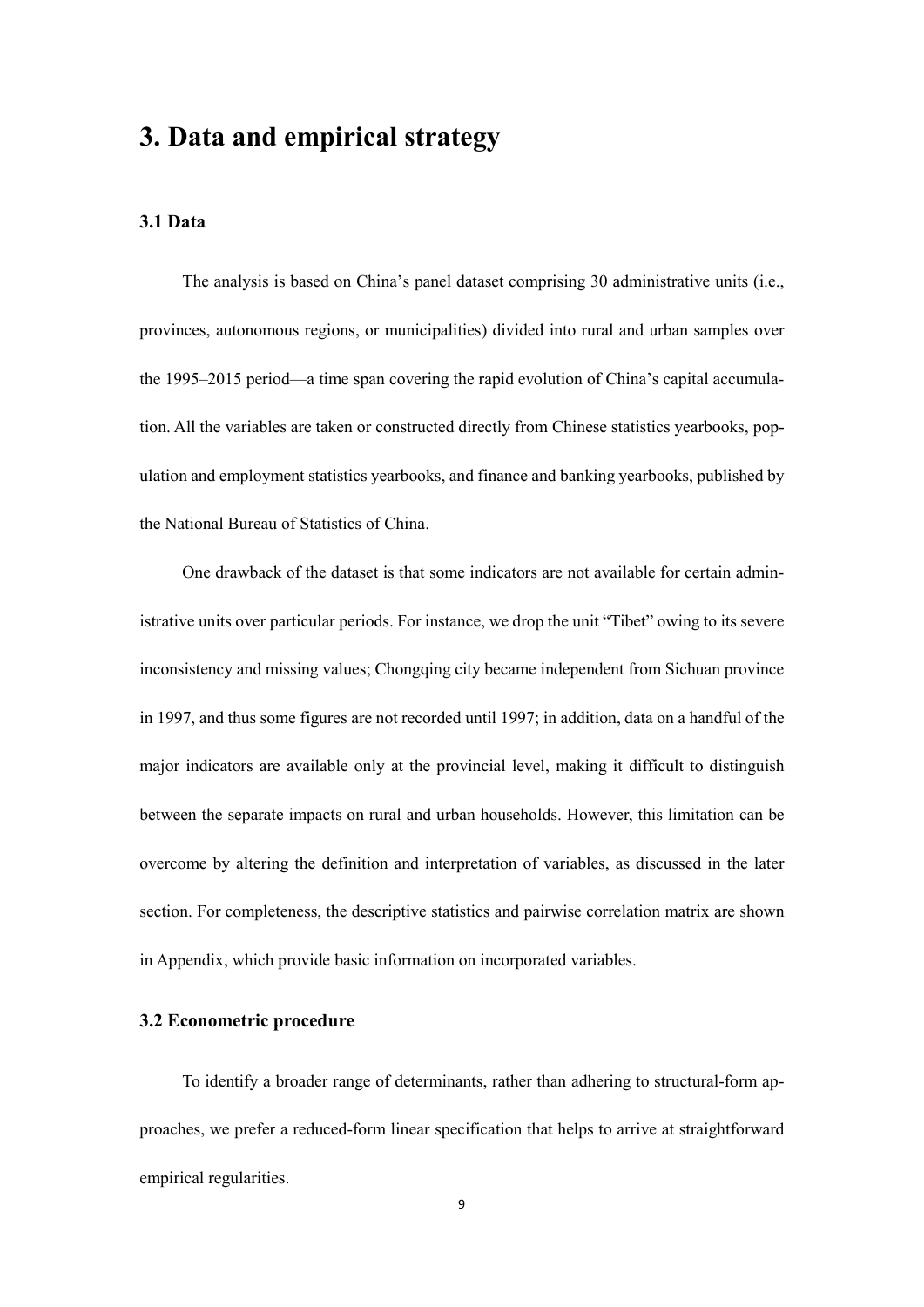$$
S_{i,t} = \beta_1 S_{i,t-1} + \beta_2 X_{i,t} + \delta_t + \mu_i + \varepsilon_{i,t} \quad (3.1)
$$

The specification outlined above is a standard regression designed to assess the determinants of household saving based on panel data. The subscripts *t* and *i* represent the time period and province, respectively; *S* denotes the household saving rate, where the coefficient  $β_1$  should be less than unity; *X* is the set of explanatory variables; *δ* and *μ* represent the unobservable time- and province-specific effects, respectively; *ε* is the disturbance term.

We pay careful attention to the endogeneity and heterogeneity considerations—the main challenges confronting the empirical assessments of saving behaviors. In line with the previous literature<sup>6</sup>, we utilize the GMM estimator (Generalized-Method-of-Moment<sup>7</sup>), which is an analytically sound and empirically feasible approach to investigate dynamic problems.

This method is superior to other approaches in several aspects. First, for the time-series consideration, the GMM framework allows for dynamic specification by incorporating lag terms of dependent variables. In the saving literature, a lagged saving rate represents the inertia and persistence of saving behaviors, which can explain and account for a notable proportion of variations in the variable. In this setting, we retain the time-series information rather than distorting it by arbitrarily taking the average of variables over certain time spans.

Second, the Difference-GMM estimator controls for the time-invariant effects (i.e., the province-specific effects), which constitute 35% of the saving variations in the selected dataset

<sup>6</sup> We follow studies such as Loayza et al. (2000, 2012), Schrooten and Stephan (2005), Horioka and Wang (2007), Hung and Qian (2010), and Nabar (2011) in this regard.

<sup>7</sup> See Arellano and Bond (1991) and Arellano and Bover (1995) for a full description of this technique.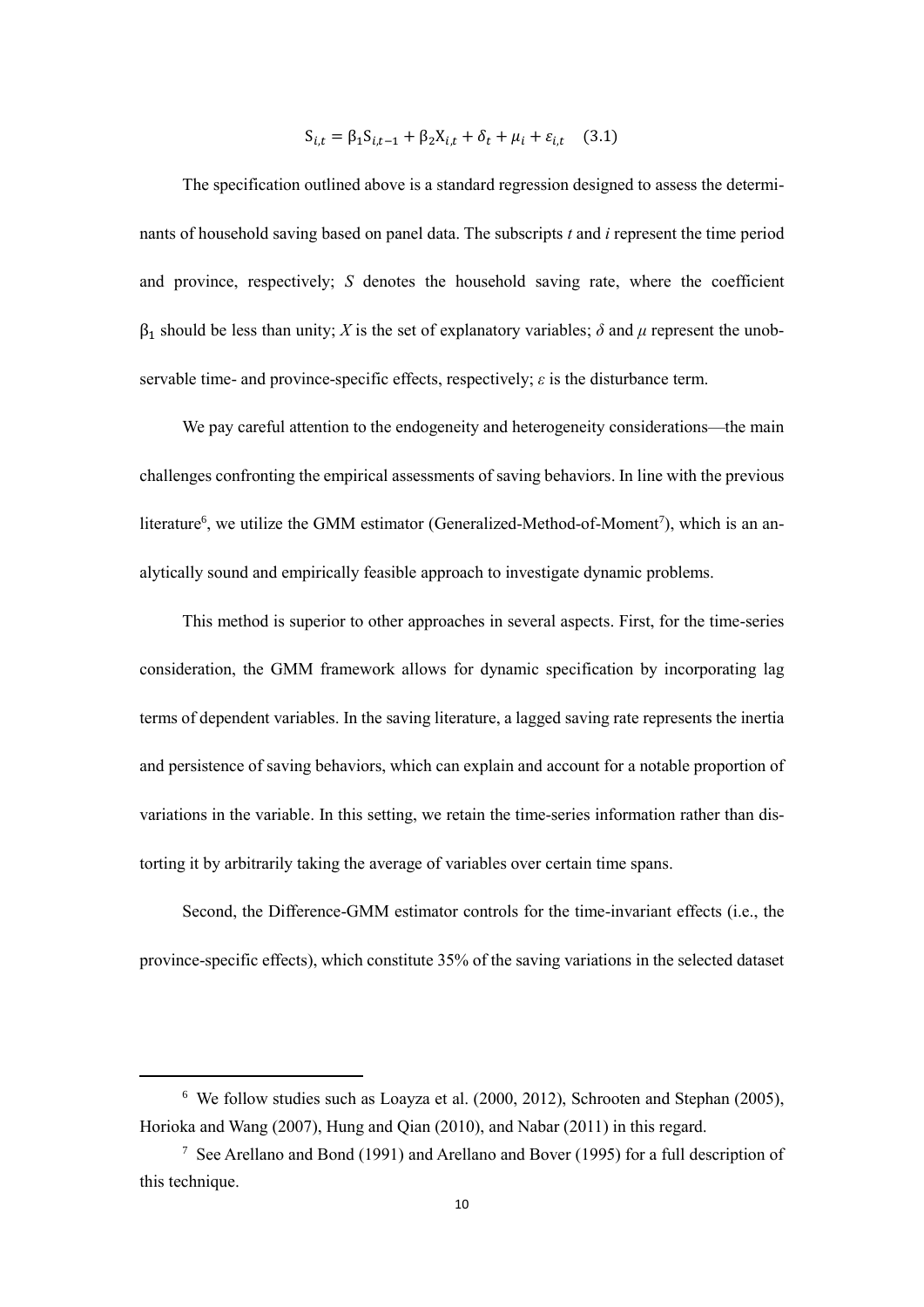(see Appendix). The first-difference process can mitigate the bias stemming from the heterogeneity in cross-regional observations. That is, after accounting for the time trends, this method eliminates the overall unobservable effects in the regression.

$$
\Delta S_{i,t} = \beta_1^* \Delta S_{i,t-1} + \beta_2^* \Delta X_{i,t} + \Delta \varepsilon_{i,t} \quad (3.2)
$$

Third, macroeconometric assessments are often plagued by the limited availability and poor reliability of exogenous instruments in coping with the endogeneity concern. To address this problem, the Difference-GMM estimators exploit the internal instruments—the lag values of explanatory variables—to steer clear of the simultaneous and reverse causalities, and thus control for the overall endogeneity. Provided that the error term is serially uncorrelated and that the regressors are by construction weakly exogenous, the following moment conditions are used to calculate the consistent Difference-GMM estimators.

$$
E[S_{i,t-k} \cdot \Delta \varepsilon_{i,t}] = 0 \text{ for } k \ge 2; k = 3, ..., T \quad (3.3)
$$
  

$$
E[X_{i,t-k} \cdot \Delta \varepsilon_{i,t}] = 0 \text{ for } k \ge 2; k = 3, ..., T \quad (3.4)
$$

#### **3.3 Empirical issues regarding the GMM estimators**

-

Similar to the conventional IV method, the GMM estimators pivot critically on the validity of instrument variables. To this question, we perform two specification tests. First, the Hansen test is used to inspect the overidentification restriction on instrument variables. Failure to reject the null hypothesis lends credence to the weak exogeneity and joint validity of the internal instruments. Second, the first- and second-order serial correlation tests are used. Failure to reject the second and success in rejecting the first<sup>8</sup> verifies the random-walk process in  $AR$ 

<sup>&</sup>lt;sup>8</sup> By construction (i.e., the first-difference procedure), the error term ( $\Delta \varepsilon_{i,t}$ ) is expected to be correlated with the dependent variable  $(\Delta S_{i,t})$ , which leads to a rejection in the first-order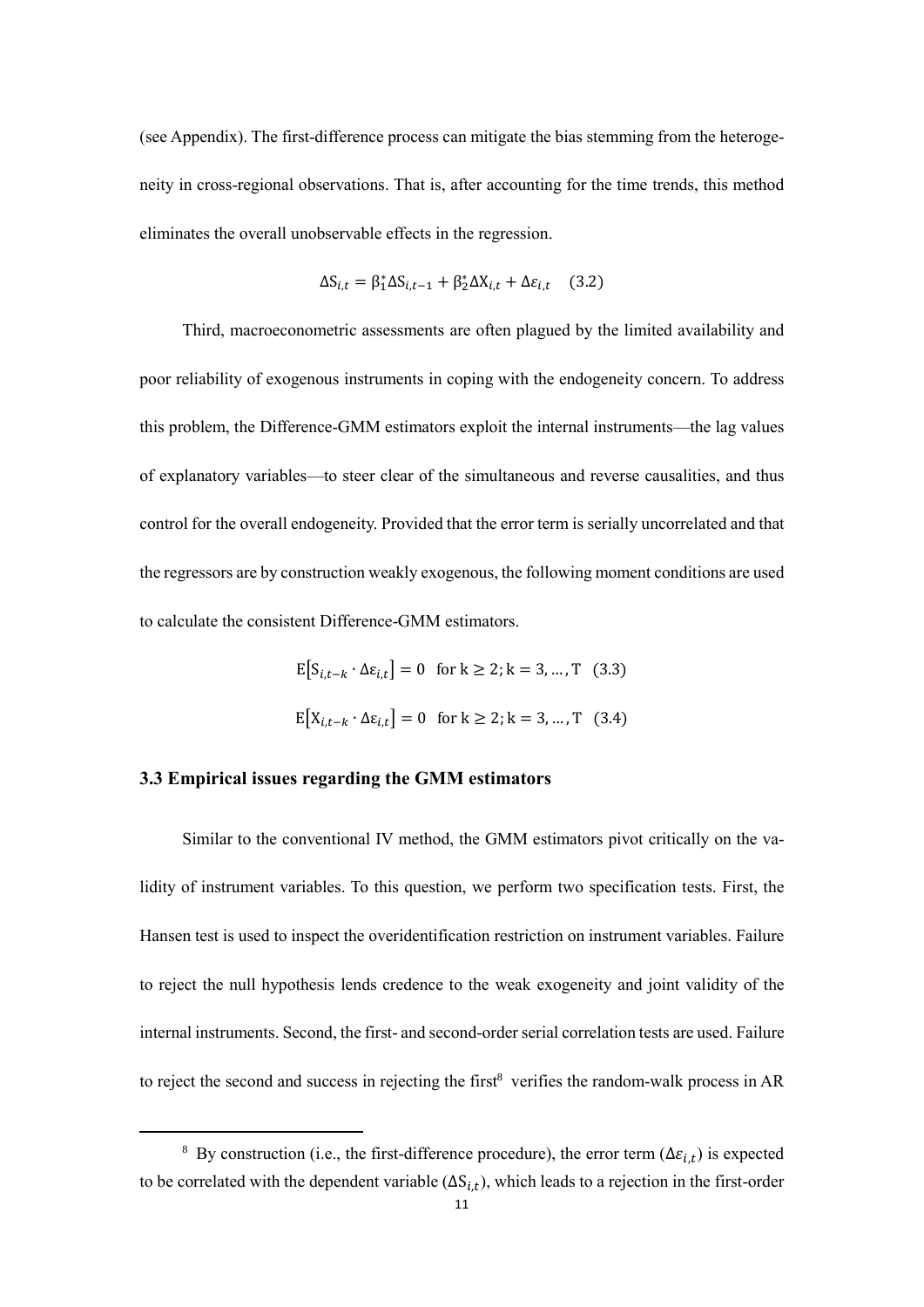(2), which supports the overall reliability of the GMM estimators on the basis of dynamic moment conditions.

Considering China's remarkable economic progress, it is not surprising that many empirical attempts have been made to explain its extraordinarily high saving rates. Nevertheless, the literature tends to be limited in several respects to which we refer and propose our solutions as below.

1. According to Blundell and Bond (1998), the internal instruments employed in the firstdifference regression are not likely to serve as proper instruments. As critiqued by other authors<sup>9</sup>, the Difference-GMM method underemphasizes the time-invariant effect and it is inclined to over-difference the specification. To overcome this limitation, we use the System-GMM method advanced by Blundell and Bond (1998), which combines the difference and level equations into one system to control for the potential bias.

The strategy is, on the basis of the Difference-GMM estimator, the system incorporates the lagged differences of variables as internal instruments for level equations. These are valid instruments if the correlation between each variable and the province-specific effect is constant over time (equation 3.5).

 $E[X_{i,t+p} \cdot \mu_i] = E[X_{i,t+q} \cdot \mu_i]$  and  $E[S_{i,t+p} \cdot \mu_i] = E[S_{i,t+q} \cdot \mu_i]$  for all p and q (3.5)

In the System-GMM estimator, the above assumptions are formulated into additional

serial correlation test.

<sup>9</sup> For instance, Alonso-Borrego and Arellano (1999) suggest that if the sample size is limited and the variables are highly persistent over time, the internal instruments exploited in the Difference-GMM method can be weak instruments, which jeopardize the asymptotic stability and result in estimation bias.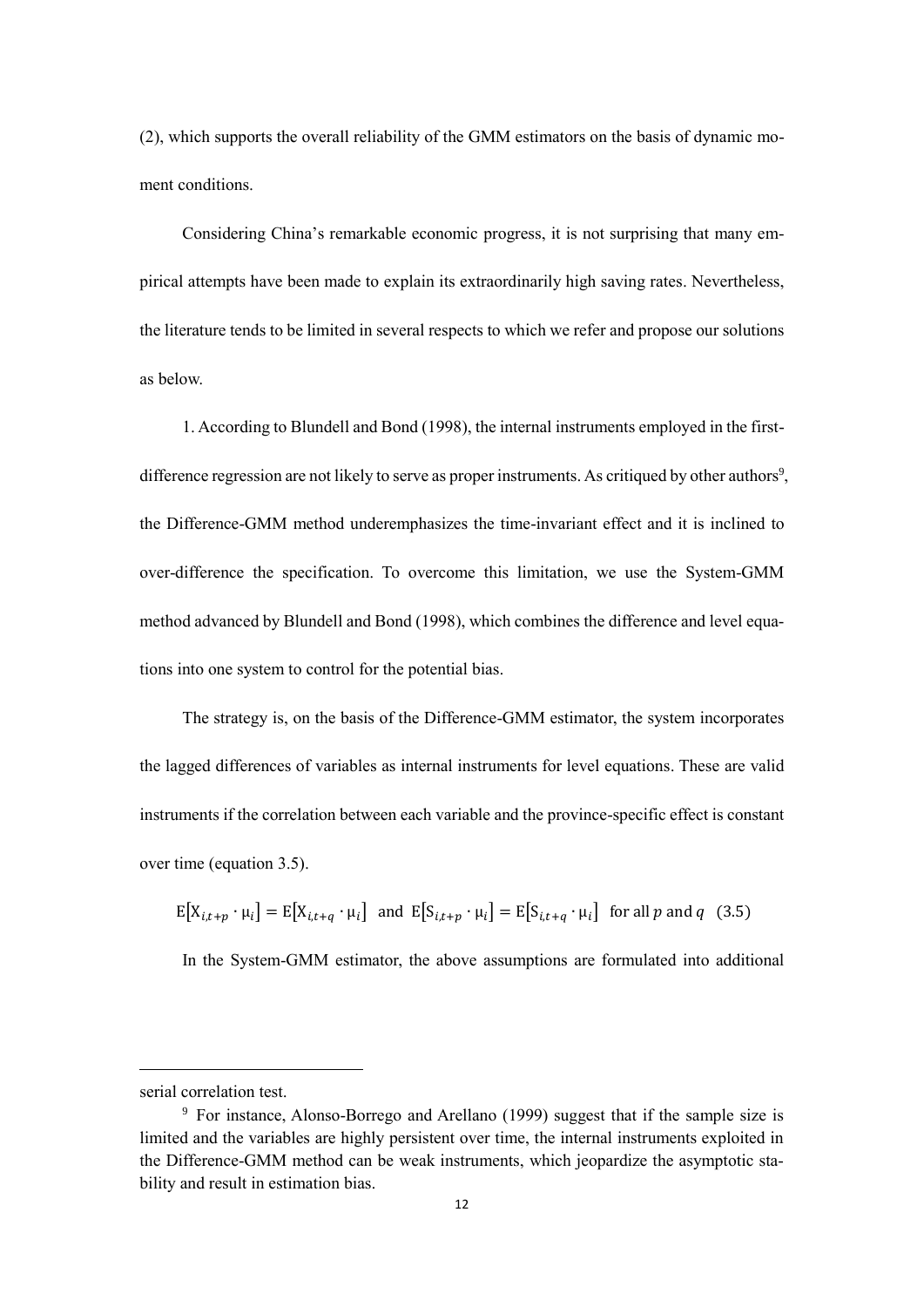moment conditions (equation 3.6), which can contribute to more accurate and efficient assessments.

$$
E[\Delta X_i \cdot \mu_i] = 0 \text{ and } E[\Delta S_i \cdot \mu_i] = 0 \quad (3.6)
$$

2. Windmeijer (2005) suggests that due to the uncontrolled heterogeneity and tenuous restriction on the weight matrix, the conventional one-step GMM estimator tends to inefficiently specify the weight matrix in computing coefficient estimates. This limitation impairs the reliability of the overidentification test, thus leading to a corresponding upward bias in the statistical significance, especially for finite-sample estimations. However, Arellano and Bond (1991) and Bond (2002) argue that the one-step method is a reasonable choice to reduce the overfitting bias in small-sample estimations, and the efficiency gains from using the two-step version are very modest. Considering that the sample size in question is neither small nor sufficiently large, we incorporate the two-step System-GMM estimator proposed by Arellano and Bond (1991) and Arellano and Bover (1995), and compare its estimates with the one-step version to test the robustness.

3. Roodman (2007) and Loayza et al. (2012) suggest that utilizing smaller lag lengths to derive a limited set of moment conditions helps to avoid the overfitting bias in conducting the GMM estimations. Furthermore, it is worth nothing that the GMM estimates are rather sensitive to the choices of the lag period (Tauchen 1986). For overall robustness and transparency, we perform consistency tests by experimenting different lag choices (from 2-3 to 2-5) on the major explanatory variables, combined with the command "robust" to mitigate the heteroscedasticity in computing standard errors.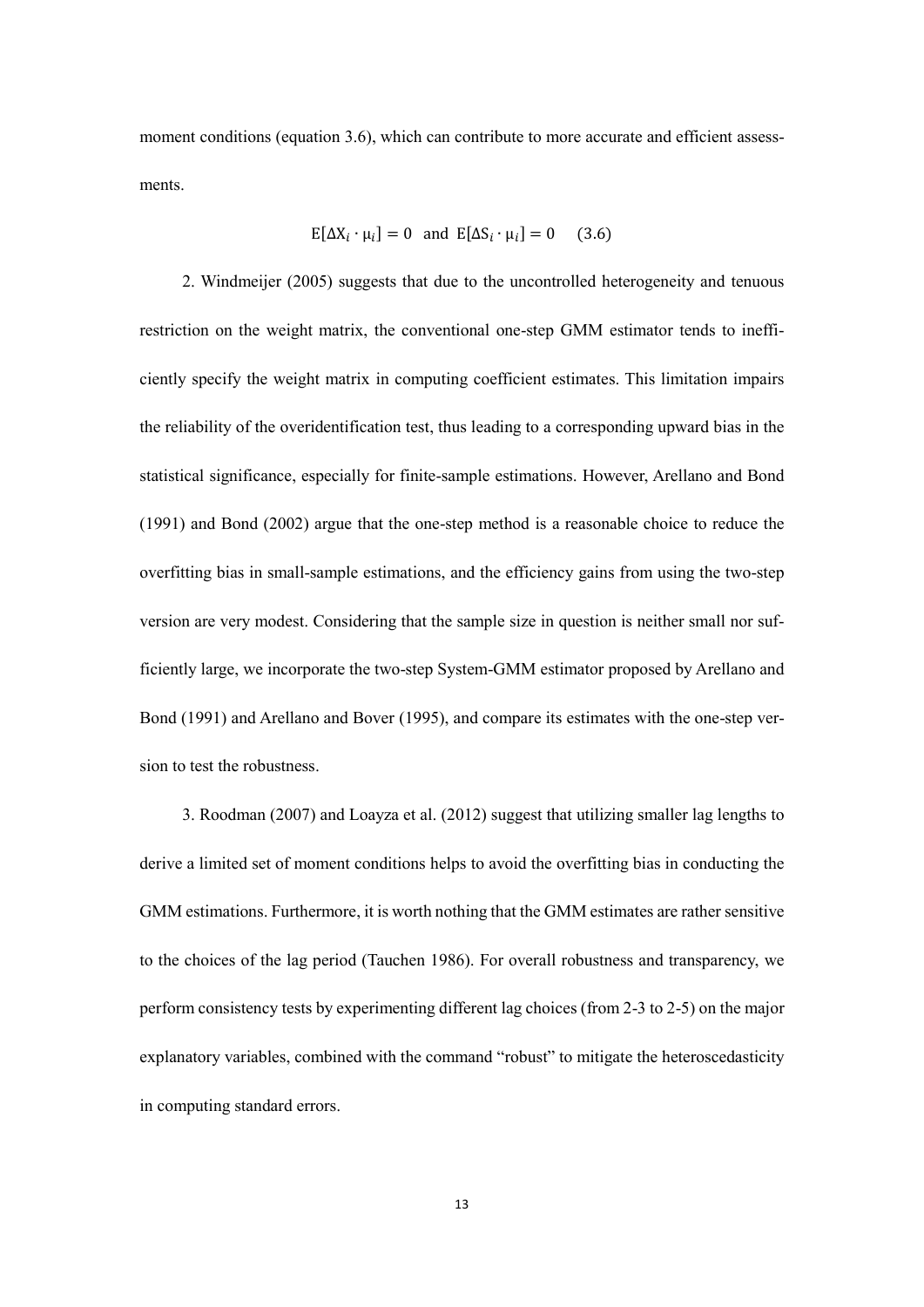4. In the System-GMM estimations, when the available time span and the set of explanatory variables are adequate, the introduction of internal instruments usually causes a surge in the number of instruments and leads to a severe overidentification bias. To address this problem, we adopt the command "collapse" developed by Bond (2002) to restrict the size of potential instruments. In addition, following Loayza et al. (2000) and Wang et al. (2012), we utilize the command "noconst"<sup>10</sup> to eliminate the constant term (i.e., the time trend in the first-difference regression) that overlaps with the saving persistence in question. Neglecting this problem can lead to an upward bias in the estimated saving propensity.

5. As Masson et al. (1998), Loayza et al. (2000), and Kraay (2000) put it, empirical assessments regarding saving behaviors are particularly sensitive to the choices of econometric techniques, variables, and samples. In the current study, perhaps the most important concern in this regard is the huge conceptual difference between China's urban and rural household surveys. Accordingly, it is desirable to disaggregate the estimations under different scenarios and examine the rural and urban samples separately to highlight the intra-provincial differentials. Moreover, as the existing literature has made clear<sup>11</sup>, the conventional determinants of saving behaviors have very limited power in explaining the exceptionally high saving rates in China. There is an urgent need to exploit a wider range of variables—the newly formed, country-specific, and less standard determinants—to resolve the conundrum.

<sup>&</sup>lt;sup>10</sup> Estimates are robust to the choices of commands, but these are not discussed here due to space limitation.

<sup>&</sup>lt;sup>11</sup> See, for example, Kraay (2000), Horioka and Wan (2007), Hung and Qian (2010), Wei and Wang (2011), and Horioka and Terada-Hagiwara (2012) in this regard.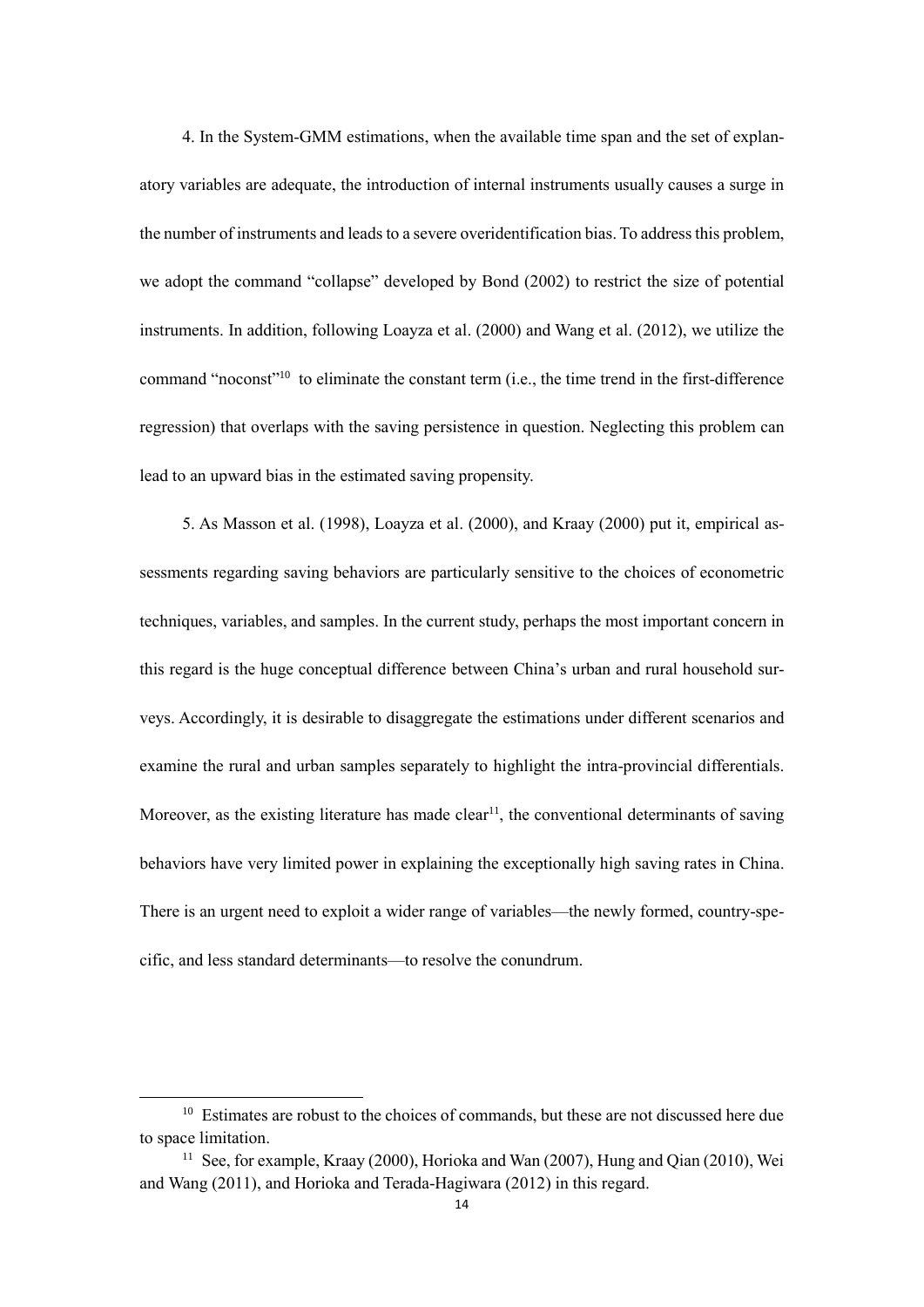### **4. Specification test, result, and interpretation**

In this section, to allow concise expressions, for each variable, we combine its definition, estimate, and interpretation in order. Tables 3 and 4 demonstrate the estimations for rural and urban samples, respectively. For overall comparability, both parts use the same modeling strategy. It is reassuring that the Hansen and serial correlation tests support the empirical validity of the regressions, and the estimates are fairly robust to different lag choices and econometric methods—the Fixed-effect<sup>12</sup>(column 1), one-step (columns 2–4), and two-step System-GMM approaches (columns 5–7). The parameters obtained in both parts are theoretically justifiable, and will be discussed in detail. We also conducted the consistency tests, and the results are summarized in Tables 5 and 6. These exercises suggest that with the inclusion of additional covariates, major determinants retain their statistical significance as well as coefficient signs.

In the estimations, we include the conventional income-related determinants as control variables, and focus on the less standard determinants, which are essentially the predominant drivers of Chinese household saving. As typical demographic variables, the sex ratio, urbanization ratio, and share of SOE employees are assumed to be strictly exogenous. The total bank lending is also considered to be exogenous. Other variables are deemed to be endogenous or predetermined and thus correlated with the error term—the primary reason to utilize the GMM estimator as the baseline specification. In the estimations, we also look into the common misunderstandings in the use of several proxy variables, and make attempts to present proper definition and interpretation on each variable.

<sup>&</sup>lt;sup>12</sup> We incorporated the within estimator (fixed-effect) to test the robustness and to obtain the overall explanatory power (i.e., the R-squared, which is unobservable in the GMM estimations) of the preferred explanatory variables.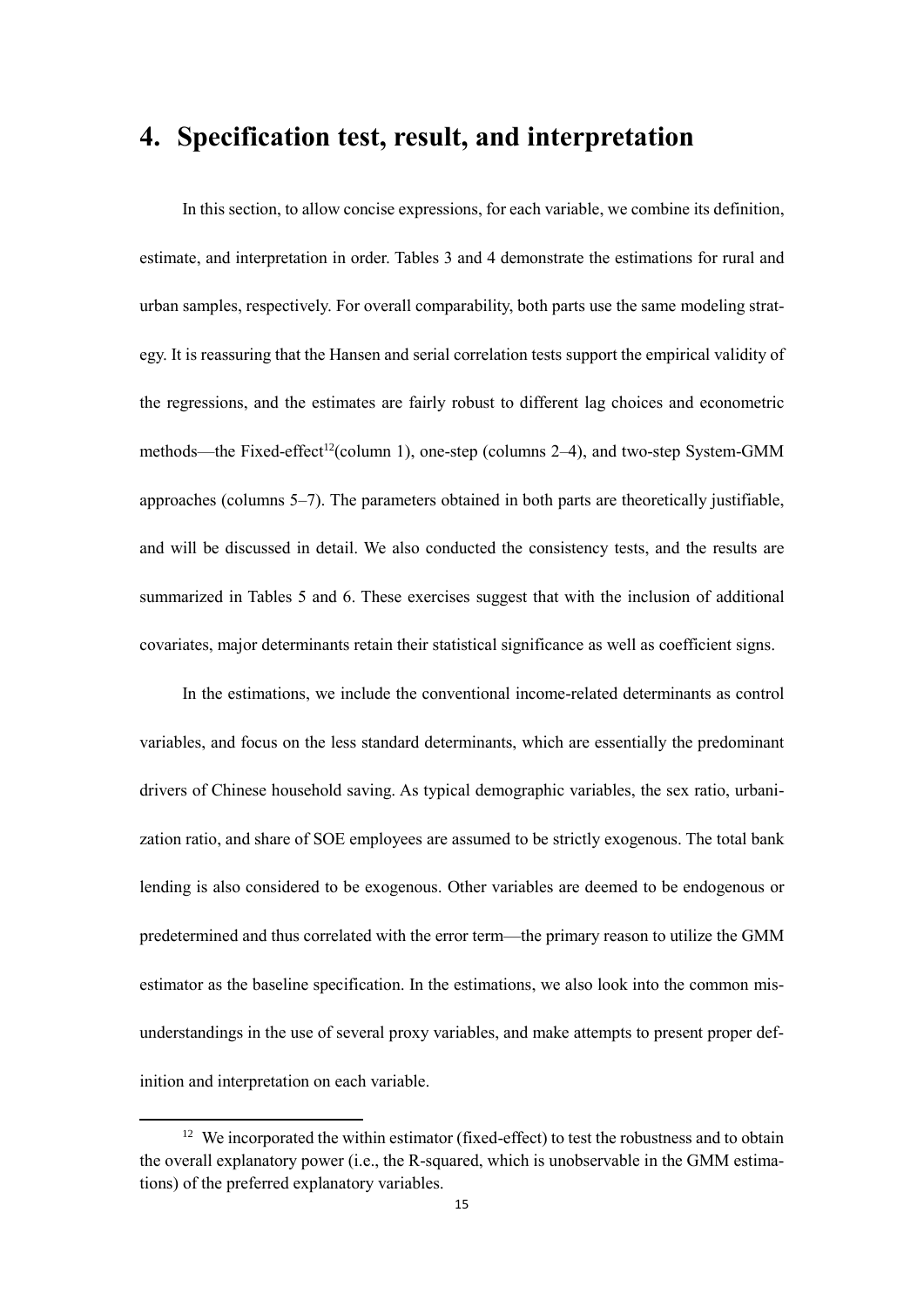To draw a comprehensive picture of the results, Figure 2 summarizes the estimated coefficient (the marginal effect) and confidence interval of each variable; Table 2 displays the estimated long-term contribution of each variable to the variations in saving rates—the larger the parameter and higher the deviation, the more pronounced impacts on saving. Accordingly, the education and housing expenses, transfer income, government investment, urbanization ratio, and sex ratio are deemed to be the main driving forces of rural household saving. In turn, the education expenses, government investment, bank lending, urbanization ratio, and share of SOE employees are considered to be highly influential on urban household saving.

#### **4.1 Dependent variable**

*Household saving rate.* Household saving rate (S/Y) is calculated in a traditional method as the ratio of household saving (i.e., the difference between income and total expenditure) to household disposable income.

Saving rates in China have been higher than any other nation since 1995. They vary across space and over time, with thumping long-term differences and non-trivial short-term fluctuations. The rural household saving rate as a provincial average decreased sharply from 46.2% to 17.7% during 1995–2015, whereas the urban counterpart increased from 17.3% to 30.5% over the same period. As the subject matter of the study, we will unveil the promising determinants of Chinese household savings in the following part.

#### **4.2 Explanatory variables**

*Inertia and persistence.* According to the estimates, the one-year lag of saving rate has a positive and significant impact on the current saving rate, which confirms the non-negligible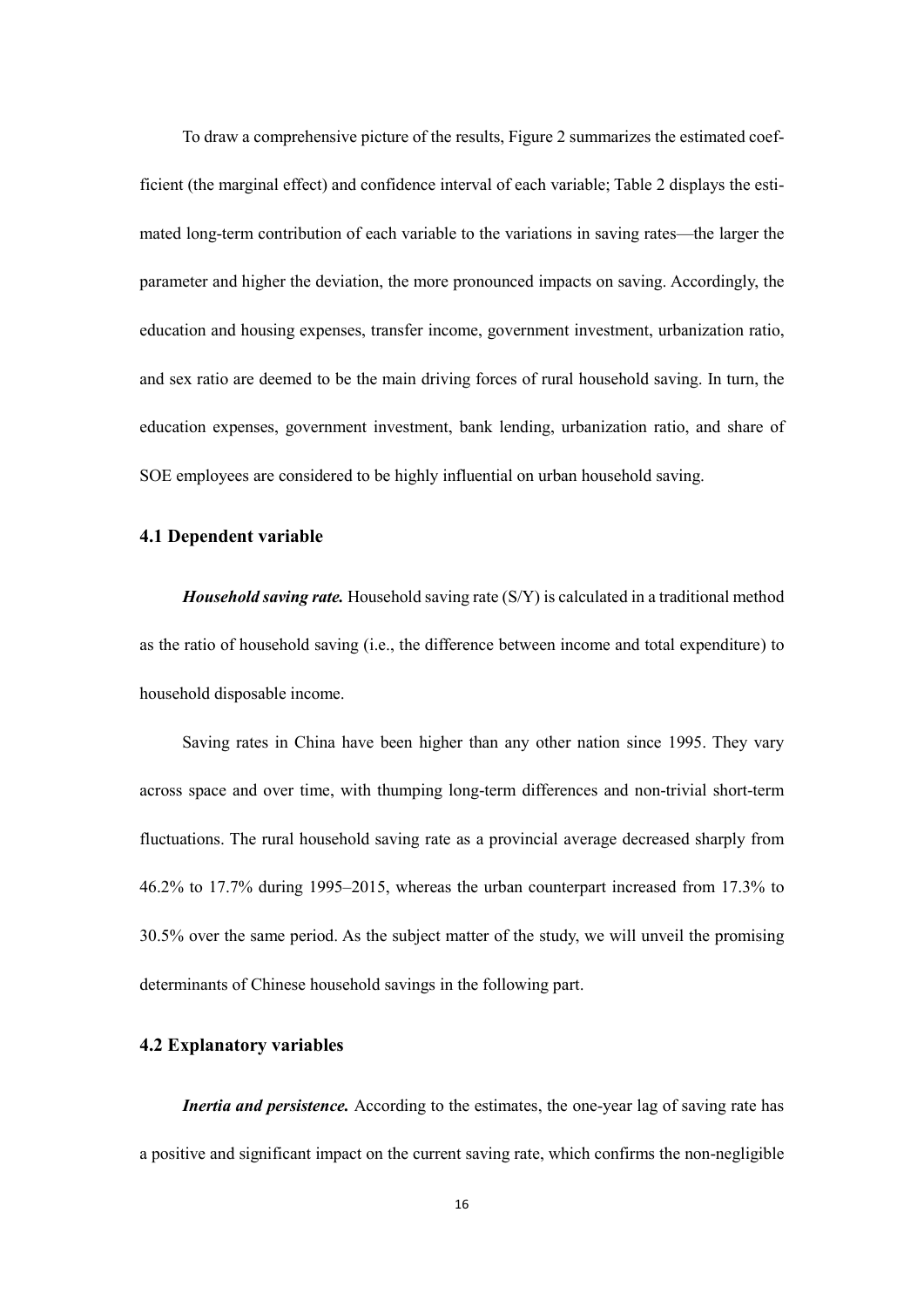time-series contribution from the saving persistence. The coefficients range from 0.32 to 0.56 for rural samples and from 0.34 to 0.63 for urban samples (statistically significant estimates only), implying that the long-run effect of saving inertia is 1.47 to 2.70 times the respective short-run effect (if these effects persist over time), which are lower than the findings of previous studies on saving persistence<sup>13</sup>.

This insight suggests that China's "saving glut" is not necessarily a consequence of its "high" propensity to save—the Confucian heritage: diligence and thrifty—an idea frequently picked up by the media and anecdotal literature. Moreover, it is apparent that there is no noticeable disparity between rural and urban saving inertias. Accordingly, the saving persistence is neither a critical explanation for the extraordinary high saving rates in China, nor is it an overriding force for the urban saving rate to surpass the rural counterpart in the past decade.

*Sex ratio*. Sex ratio is calculated as the number of males per 100 females (in total population). Since the data for this indicator is only available at the provincial level<sup>14</sup>, it is employed in both the rural and urban estimations as a policy instrument.

In the past decades, the world has witnessed the efforts made by China in limiting its population. China's One Child Policy and Family Planning Program have been subject to much debate (e.g., Modigliani and Cao 2004; Horioka and Wan 2007; Ma and Yi 2010; Nabar 2011).

<sup>&</sup>lt;sup>13</sup> We refer to previous studies such as Such as Loayza et al. (2000), Schrooten and Stephan (2005), Horioka and Wang (2007), Hung and Qian (2010), and Nabar (2011), in which the estimated coefficients range from 0.3 to 0.8.

<sup>&</sup>lt;sup>14</sup> An alternative is the "household sex ratio". Information on this indicator is available for both rural and urban samples for the period of 2003–2015. However, we do not use this indicator owing to substantial outliers and problematic observations in the statistics.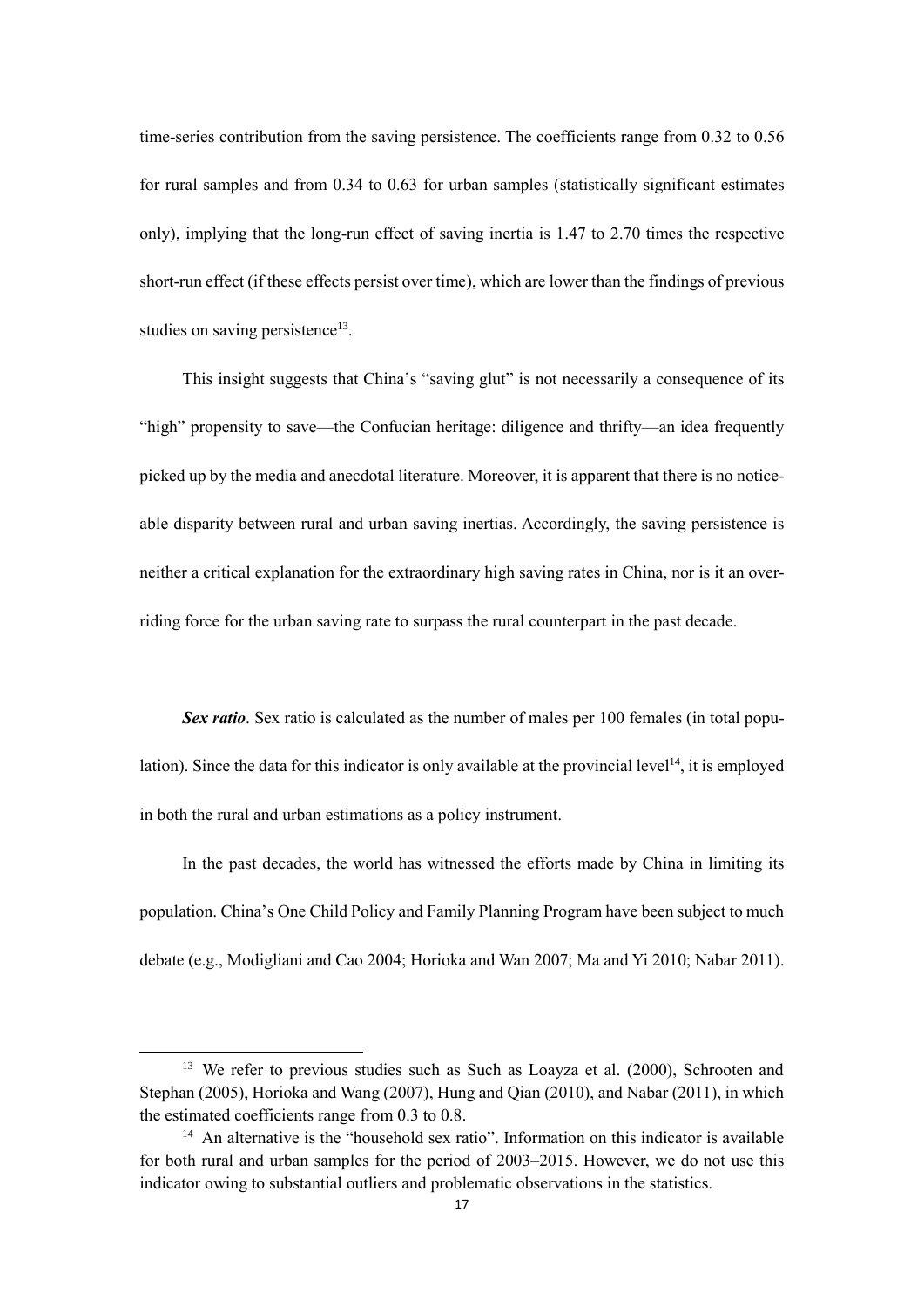The literature has clarified that a lower fertility rate driven by the population policies has relieved the household burden and led to declines in within-family insurance, resulting in higher savings, which is consistent with the life-cycle hypothesis. This is, however, a narrow reading. Note that China's sex ratio at birth is never "natural" (over 1.2 boys per girl in the early 2000s, see Wei and Zhang 2011); what stabilized the sex ratio of the total population (around 1.06 males per female during the 1995–2015 period), are the family planning policies and restrictions on sex-selective abortion—which have introduced profound changes in household decisions.

In the context of the Chinese traditional culture, men ought to play the dominant role whereas women were expected to be their subordinates. This kind of feudal ethic usually undermines females' saving motives. Wei and Zhang (2011) find that parents with a son raise their saving in a competitive manner in order to improve their son's relative attractiveness for marriage. This finding is supported by Hung and Qian (2010), but is in contrast with Banerjee et al.'s (2010) finding that Chinese households with a daughter tend to save more for the precautionary motive. In a macro-based analysis, Nabar (2011) does not find any strong statistical relevance in favor of these hypotheses. Intuitively speaking, the so-called feudal ethic is more entrenched in the less-developed regions; therefore, rural residents will respond more strongly to the fluctuations in sex ratio by reallocating their time resources (i.e., saving and consumption).

In line with our expectations, the estimates suggest that rural residents react more strongly to the changing sex ratios. As a rough evaluation, the declining sex ratio has a considerable negative effect (-5%) on the rural household saving rate. Although China's population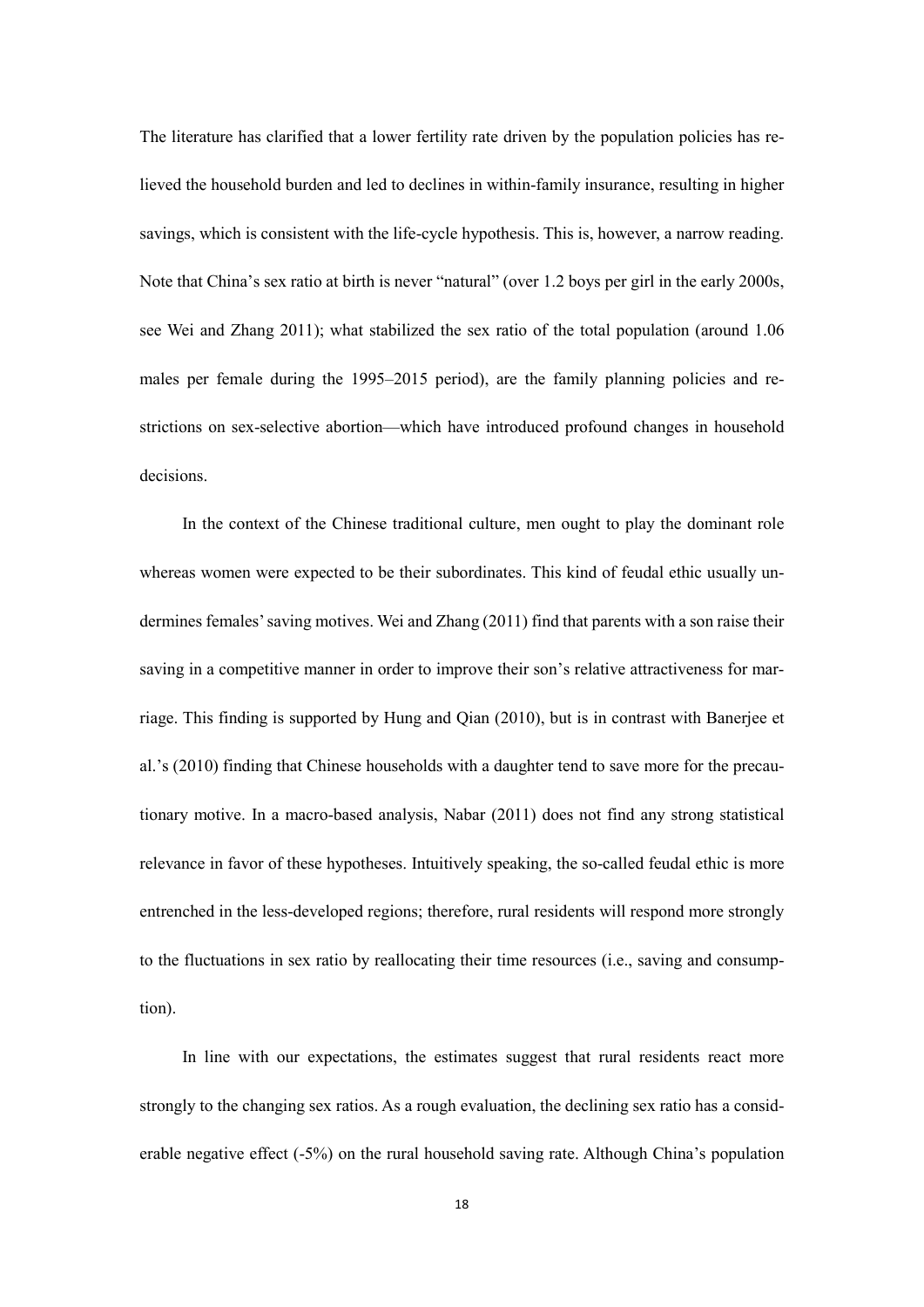policies have been subject to much criticism for moral considerations and the pessimism of economic slowdown, they have been serving as a remedy for the excess saving problem in China's rural districts.

*Transfer income ratio*. Transfer income ratio is calculated as the share of total transfer income in the household disposable income.

The variable represents the inter-family transfers, such as bequests, alimony, and gifts *inter vivos*<sup>15</sup> . Conceptually, if all the family members are self-sufficient and having available financial approaches, there might be little "deep reason" behind the transfer they received.

However, as a result of the frayed social safety net and the underdeveloped financial system in less developed regions, inter-family transfer might serve as the primary vehicle for rural households to guard against risks. Mainstream theories regard the altruistic transfer as a tool to help smooth the consumption of other people. In this sense, if motivated by altruistic spirit, transfer income is compensatory and usually impairs receivers' motive of pension saving, which lowers the household saving rate. From an alternative perspective, as O'Connell and Zeldes (1993) and McGarry (2016) suggest, when individuals plan to dissave, whether intentionally or unintentionally, they release a signal of greater need for external aid to maintain and smooth their current consumption. Simply put, there is a reverse causality from recipient's wellbeing (e.g., deposit) to the transfer received—when one dissaves, one receives more. Besides, a well-known theory is that parents regard children as a substitute means for asset and buffer

<sup>&</sup>lt;sup>15</sup> In fact, the variable also includes government transfers such as social security and pension. In this study, taking into account the underdevelopment of China's pension systems and safety nets, we primarily focus on the inter-family transfer and its effect on saving.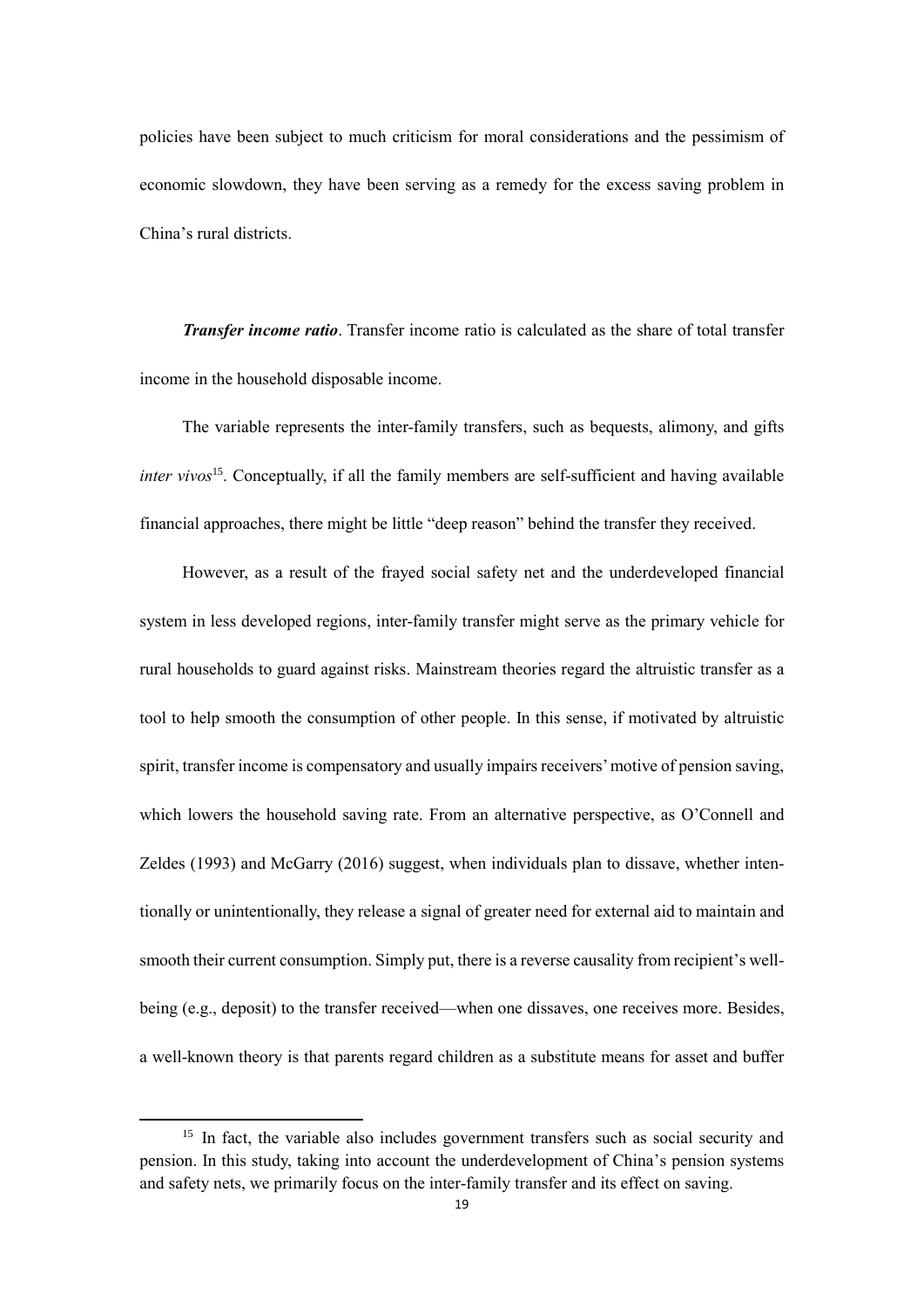stock, and they conduct transfers in exchange for old age support (e.g., Cox 1987). This can be captured by the inter-family transfer if parents and their children belong to different households. Overall, both the altruistic and "selfish" hypotheses predict either no or a negative correlation between the transfer income and saving rate.

In contrast to the conjecture that the transfer income is either an exogenous income or a saving-inimical element, the estimates demonstrate a significant and positive impact on rural household saving rate. The derived coefficients indicate that receivers' marginal propensity to consume out of the transfer is relatively small. Precisely, rural residents will save one-half of the transfer they received, rather than adhering to the general pattern (average saving rate is around 25%). This insight seems to be a considerable departure from the mainstream theories, since it suggests that the transfer is not meant to be consumed, but to be preserved.

There is some early but indirect evidence on the phenomenon<sup>16</sup>. As predicted by Barro's dynastic altruism model, a plausible explanation is that transfer income might have a Ricardian effect on household saving<sup>17</sup>. That is, receivers perceive that the transfer is a "loan" that better be reimbursed in the future, rather than a kind of temporary income capable of being dispensed discretionarily. A more comprehensive interpretation is that, in line with the permanent income hypothesis, due to the inferior rural welfare benefits, rural residents tend to save more out of their transitory income (e.g., the inter-family transfer). Another likely explanation, which lends support to the rule-of-thumb hypothesis, is that low-income individuals tend to save a half or

<sup>16</sup> For instance, Mizoguchi (1970), Ishikawa and Ueda (1984), Meng (2003), and Ravallion and Chen (2005) have found that the marginal propensity to save out of regular income can be lower than that out of temporary income (such as bonus and other lumpsum transfers); Hayashi (1986) infers that the increase in annuities did not lead to a higher consumption of the elderly in Japan.

<sup>17</sup> The argument usually refers not to bequests, but to the "gifts" *inter vivos*.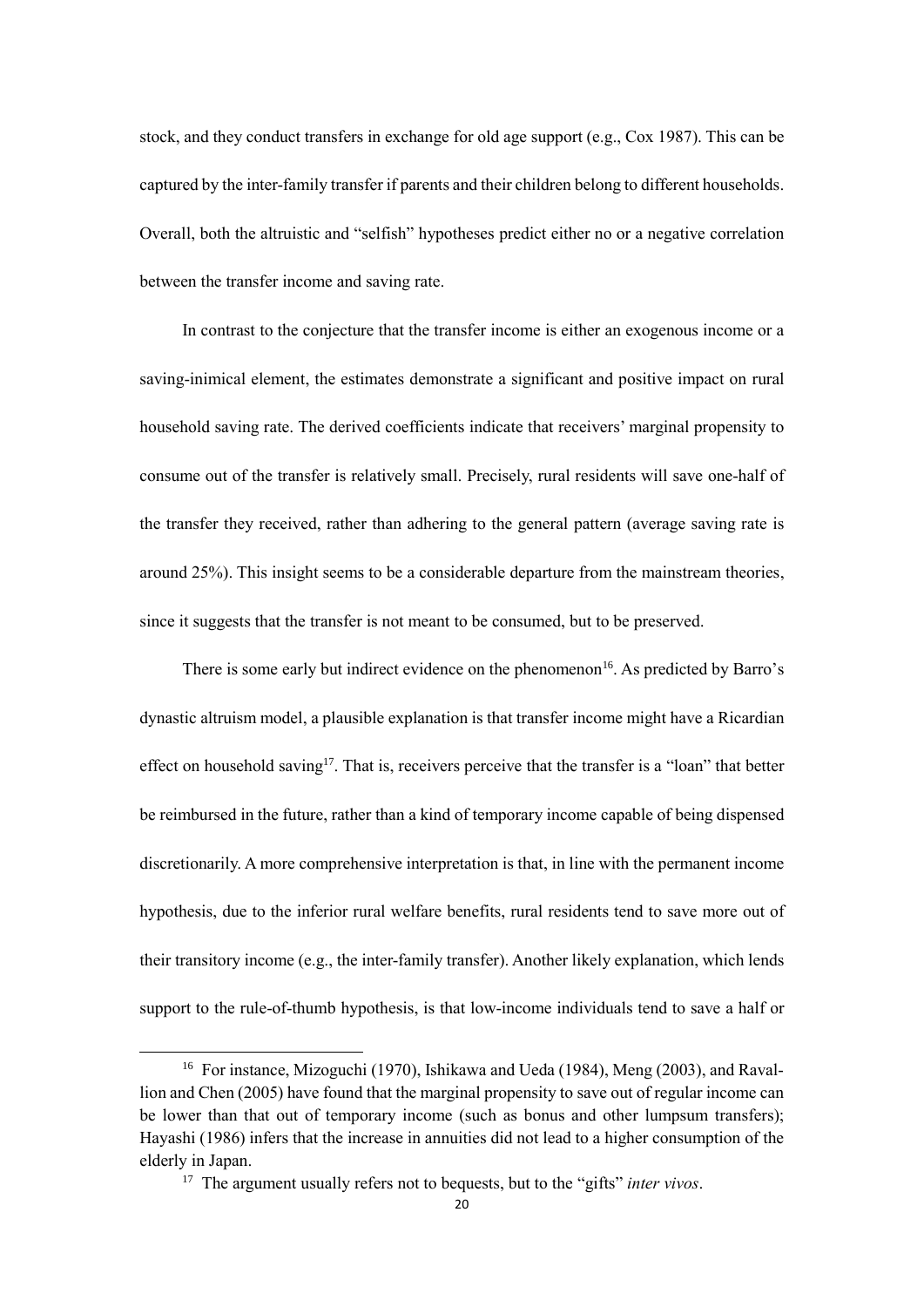two-third of their temporary income.

Given that the transfer ratio increases from 3.5% to 17.8% over the observation period, it has a tremendous promoting effect on the rural household saving rate (by 5.8%). Whereas discerning the effect's mechanism is beyond the competence of the data at disposal, as confirmed by the estimates, the unclear mechanism plays an equilibrating role in moderating the declining rural saving rate, which has aggravated the problem of surplus saving.

*Housing and education expenses*. This variable is calculated as the shares of housing and education expenses in disposable income.

Since the initiation of the housing stock privatization in the 1990s, China's real estate market has begun to expand at an unprecedented rate. As China entered the  $21<sup>st</sup>$  century with a flexible monetary policy and incomplete restriction on property purchase, accompanied by burgeoning inflation and rapid economic growth, the real estate market began to experience an overwhelming expansion, which shows no sign of decline over the past decade. Figure 1 plots the total real estate investment against the growth in national cash deposit for 2005–2015. At a first glance, there is an obvious substitution relationship between the investment and saving accumulation at the aggregate level.

On the other hand, China began to pursue the Higher Education Reform in 1999, with the system of nine-year compulsory education being implemented in earnest. The increase in education funding has succeeded in relieving households from the burden of education expenditure. Moreover, thanks to the decreasing fertility rate triggered by the population policies, in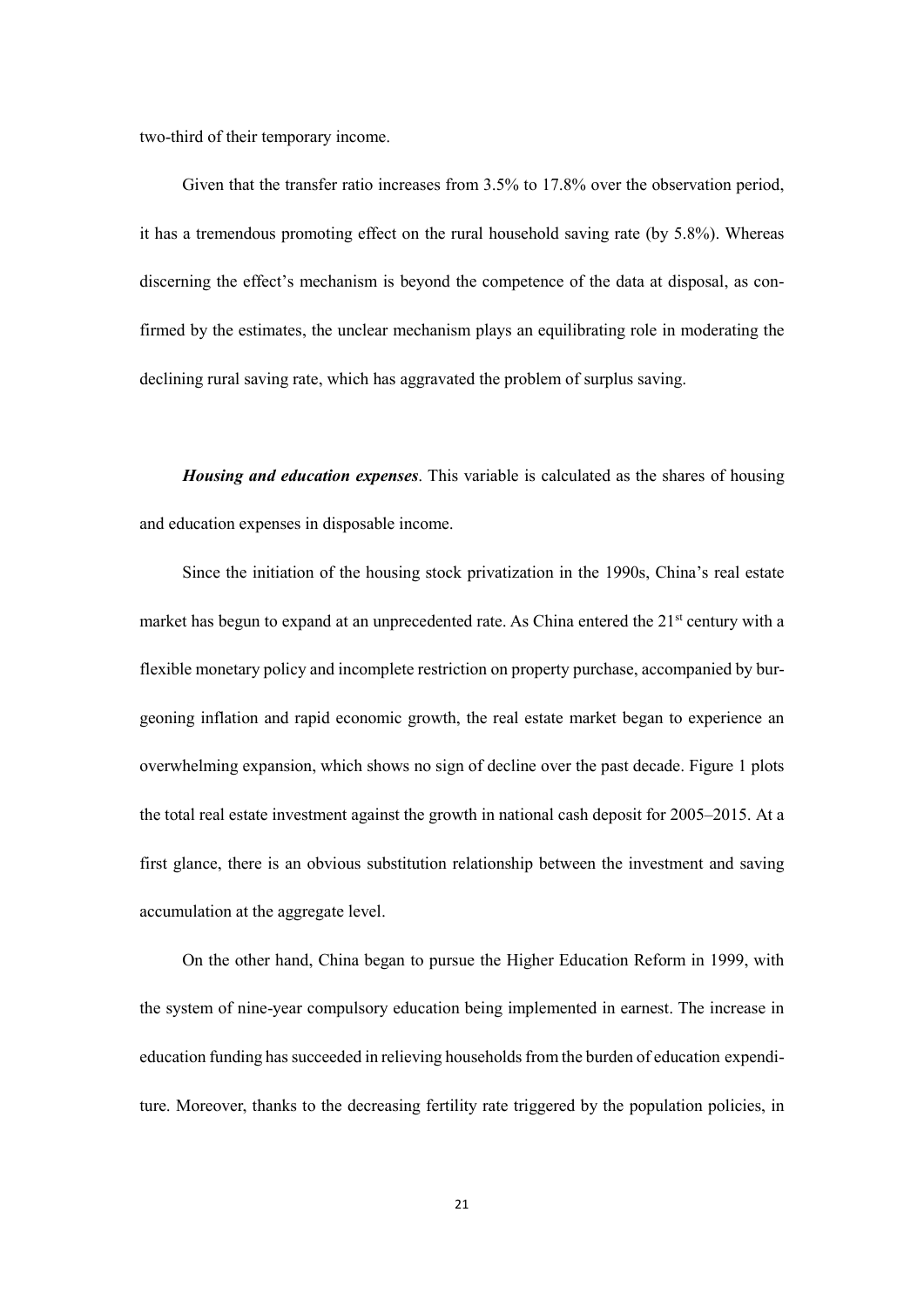2015, the share of education expense in the household disposable income expressed as the provincial average reached 8.0%, which well reflects China's light educational burden by international standards.

To capture the variations in household expenditure, rather than employing the indices of quantity and price, which are highly volatile and often unavailable, we choose a direct specification—the share of each expenditure in household income. While this approach is empirically feasible, it should be noted that savings as well as other expenses are part of the household budget; thus, there is always a neutral crowding-out relationship between any two expenditures in the estimations<sup>18</sup>—an empirical issue often overlooked by the previous literature. In the regressions, negative signs of coefficients only suggest that the expenses offset saving when households have a limited income. That is, coefficients with a value above -1 (in real numbers, hereafter) do not imply a substitution effect on saving. On the contrary, the opposite (a complementary effect) might be true.

Whereas the characterization is not rigorous and deserves further investigation, it is a useful first step to identify the empirical regularity between saving and household expenditure. Precisely, if the expenditure is a substitute for saving, its coefficient is expected to be lower than -1, since the crowding-out effect alone can lead to a coefficient of -1; if the expenditure and saving experience a joint demand, the coefficient of expenditure should be above -1; if the complementary relationship is strong, the coefficient might even obtain positive values.

As claimed by the estimates, the coefficients of education expense range from -1.80 to -

**.** 

<sup>&</sup>lt;sup>18</sup> Saving is a residual concept. That is, Saving/Income =  $1 - (Express/ Income)$ . In this sense, the crowding-out effect alone leads to an estimated coefficient of -1.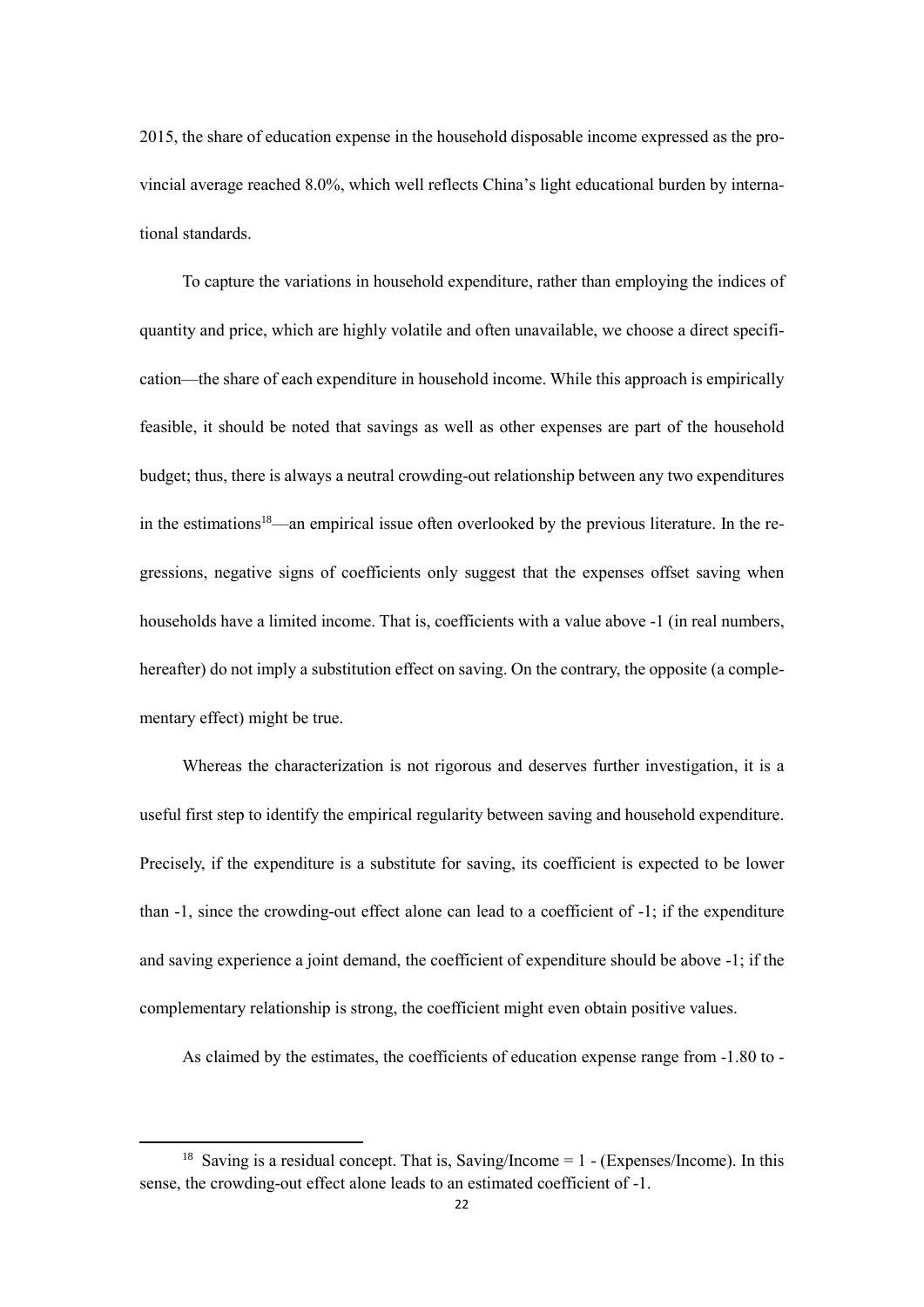1.44 for rural samples, and from -0.78 to -0.57 for urban samples. Accordingly, education expenses have a significant substitution effect on rural household saving but a complementary effect on urban household saving. On the other hand, the housing expense has a moderate complementary effect on rural saving, whereas the coefficients in the urban estimation are statistically insignificant, implying a strong complementary effect of housing expense on urban saving.

City dwellers usually spend much more than rural residents on both dimensions. However, the estimates point toward a significant substitution relationship between the education expense and rural saving. This implies that rural residents have to break into their saving to finance the education expenditure, whereas the negative impact on urban saving is somewhat muted, even though urban residents are confronting much higher charges. In a similar vein, the estimates suggest that the home purchase of urban residents is not largely financed out of their saving; at least, the rising housing expense of urban households does not seem to influence their saving rate. This insight is very similar to Japan's case that a high saving rate of the young population triggered by the surging housing prices did not translate into higher aggregate saving (Hayashi 1986; Horioka and Watanabe 1997). This is in contrast to the literature, which regards the saving motivations for homeownerships and life-cycle events as contributors to higher national saving rate (e.g., Chamon and Prasad 2010; Nabar 2011).

The contrast is even sharper when the overaccumulation problem is being considered. In the past decade, the world faced a common threat posed by real estate bubbles (e.g., the Lehman shock). However, rational bubbles can help absorb the excess saving in many ways (e.g., inducing transfers from the young to the old). In this sense, to some extent, asset bubbles have attenuated China's overaccumulation and improved its efficiency status. As the estimates have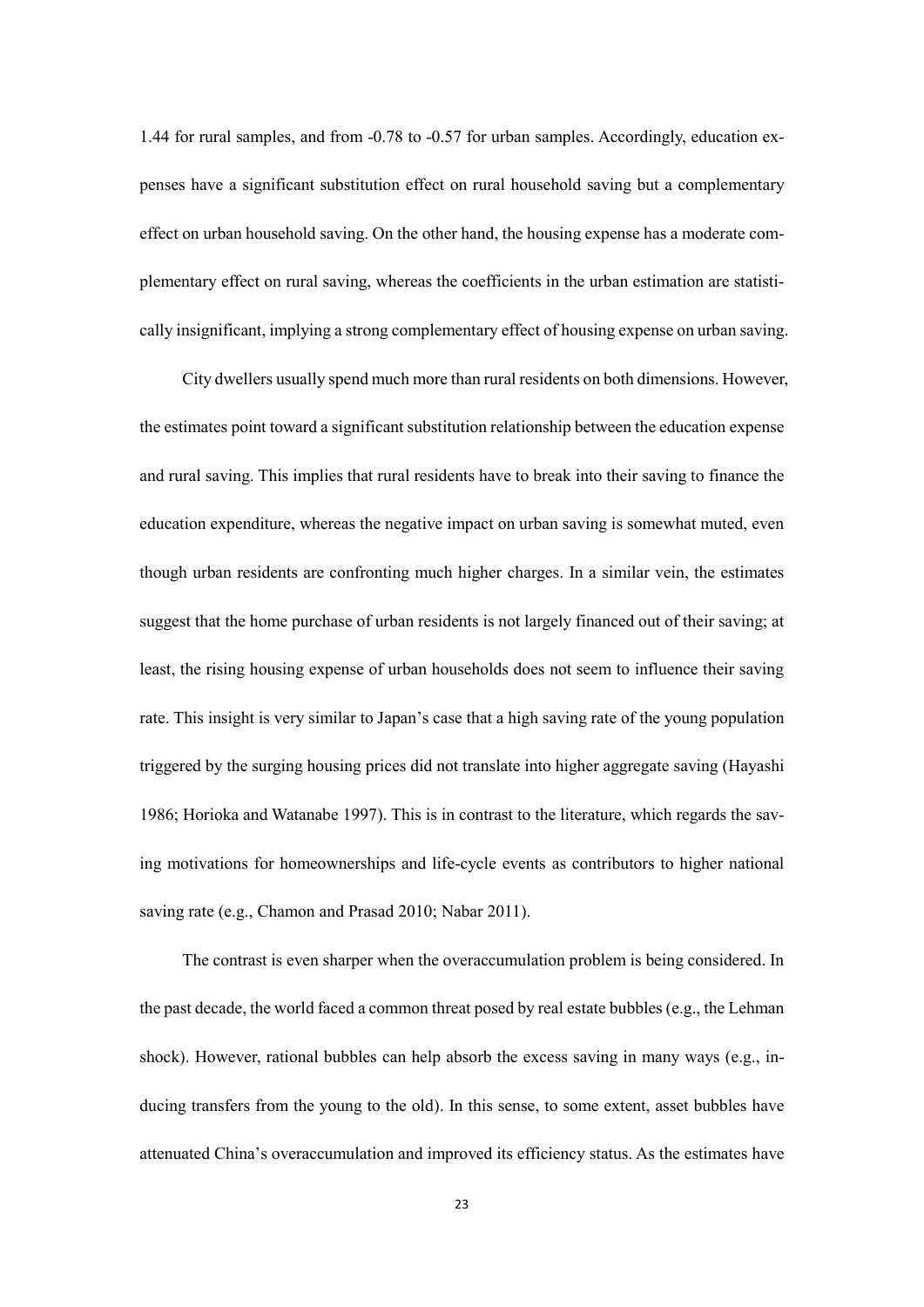quantified, the increasing housing expense in the past 20 years has contributed to a notable deduction (-5.6%) in the rural household saving rate.

On the other hand, China's education reform has become one of the most successful policy designs. The highly subsidized education funding has lifted millions out of illiteracy and helped the rural population pursue college education. From a different perspective, the favorable education system has a compensating effect on household saving. Over the 2000–2012 period, the diminishing educational burden has stimulated the excess savings of rural and urban households by 4% and 3%, respectively, which has worsened the over-saving problem in China.

*Government investment ratio.* This variable is calculated as the ratio of public investment to financial revenue. Since information on this indicator is only available at the provincial level, we employ it in both rural and urban estimations.

Following the existing literature (Masson et al. 1998; Loayza et al. 2000; Hung and Qian 2010), we examine the effect of public investment on household saving from two perspectives.

First, we discuss the efficiency of government investment: if the investment is ineffective (for example, a pointless war at a huge cost which generates no return), it is likely to reduce the resources available to the private sector and thus decrease the saving accumulation of households.

Second, we examine the effect from the perspective of Ricardian equivalence: if typical agents are rational and forward-looking, fiscal policies will have a crowding-out effect on household portfolios. That is, if individuals are capable of anticipating that the deficit (surplus)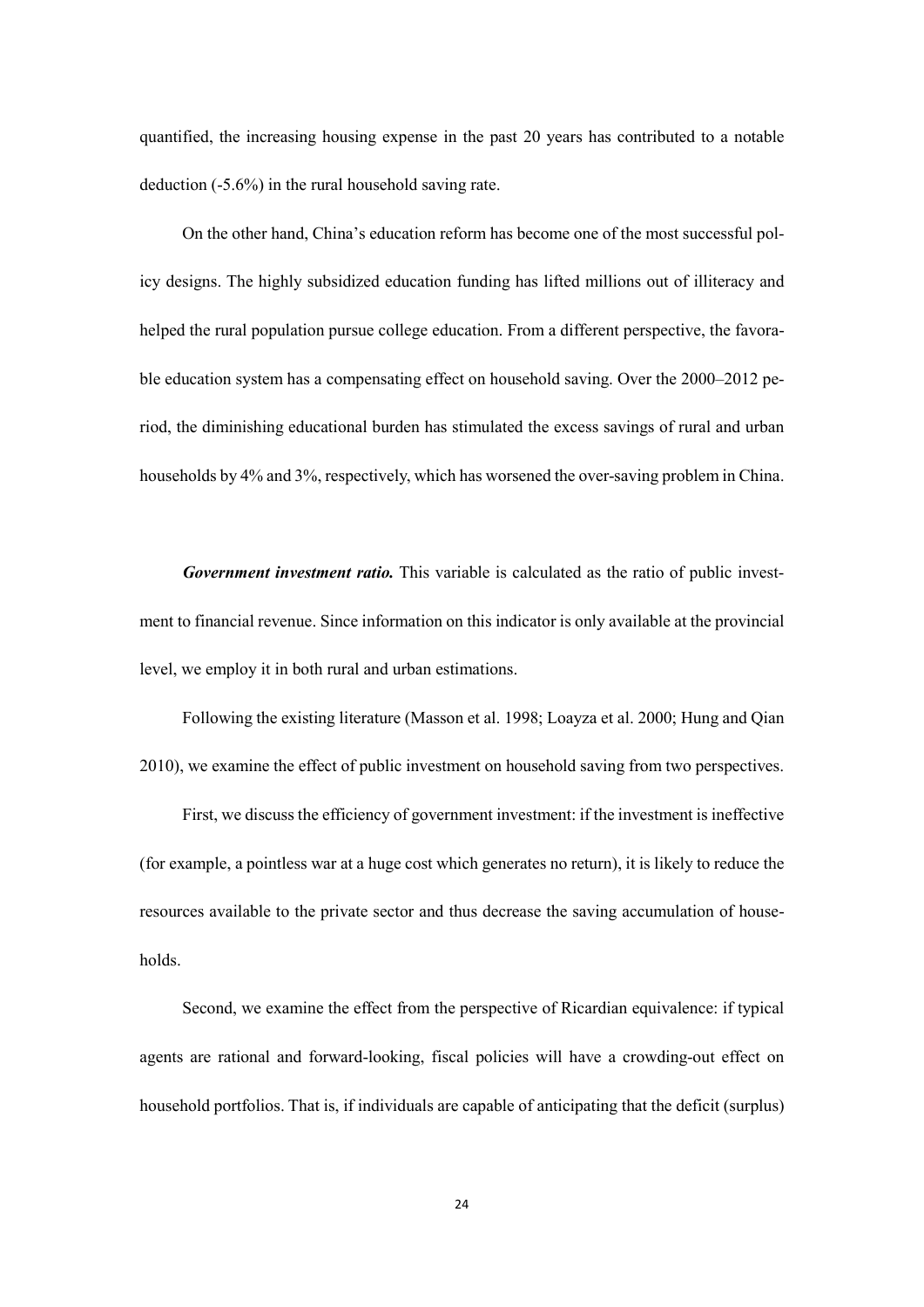in budget balance will only lead to future increases (reductions) in their tax liabilities, any expansion (reduction) in government spending can be completely offset by increases (decreases) in household saving. Although economists today have reached a consensus that full rationality and complete equivalence are empirically irrelevant (e.g., Bernheim 1987; Elmendorf and Mankiw 1999), intuitively speaking, government behaviors always influence households' saving decisions. In this regard, we expect to capture a partial Ricardian effect—non-negative coefficients in the regressions.

As reported by the estimates, public investment has significant and negative impacts on rural and urban household savings, which reject the Ricardian hypothesis. The estimated coefficients suggest that a 1% increase in the investment ratio is associated with modest decreases of -0.09% and -0.03% in rural and urban household savings, respectively, implying that China's public investment is urban-favoring since it is less detrimental to the process of urban capital accumulation.

The sizeof the Chinese government and its fiscal deficit have been maintaining high levels, with the investment ratio at the provincial average increasing steadily from 1.795 to 2.275 in the 1995–2015 period. As a consensus view, lower government involvement promotes market efficiency and encourages innovation. The phasing out of government participation and the introduction of competitive mechanisms are considered to be the key methods of constructing an ideal society. On the other hand, over the past 20 years, the increasing public investment has contributed to considerable reductions in rural and urban household saving rates (by -4.4% and -1.4%, respectively), which have counteracted the over-saving problem.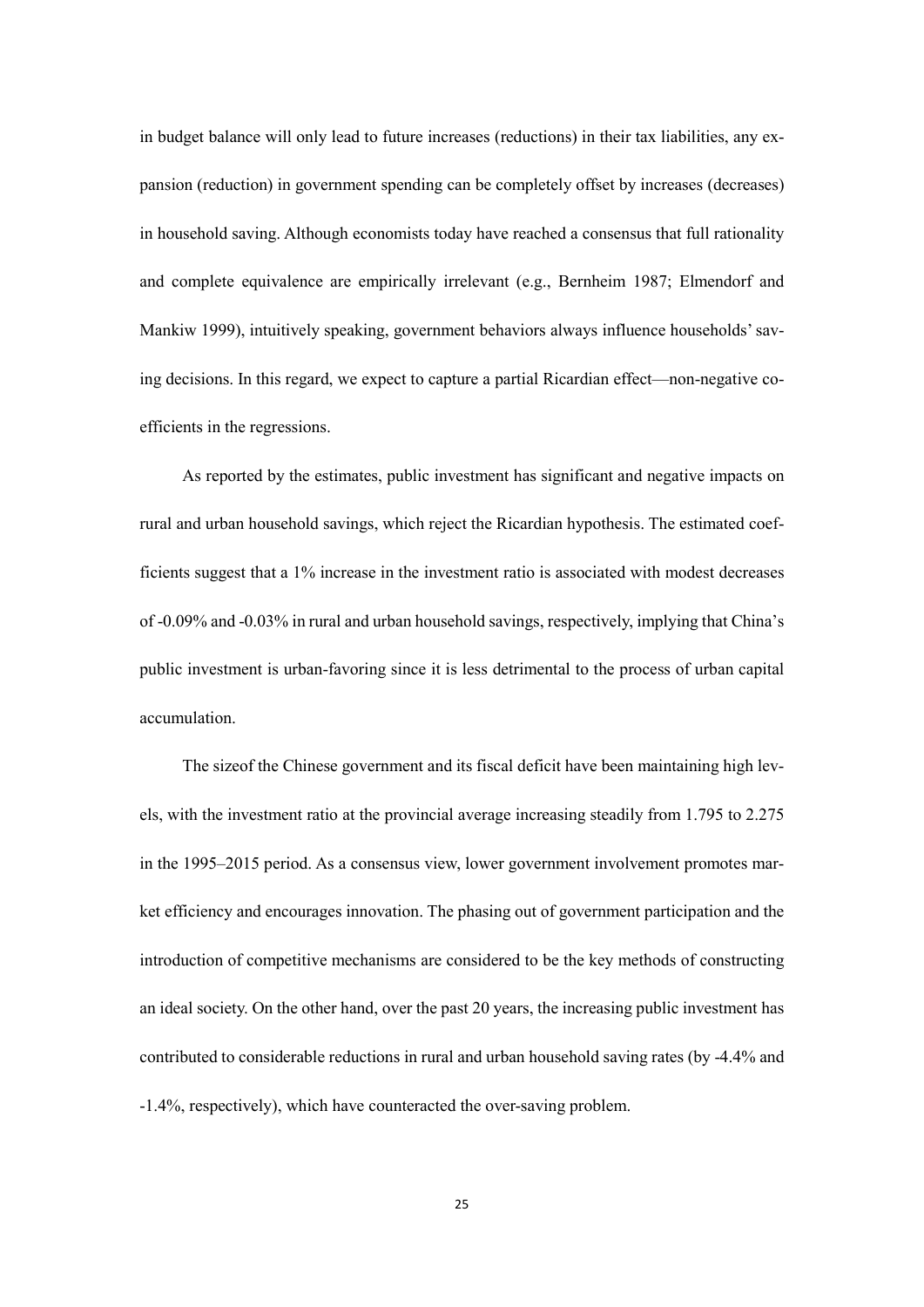*Urbanization ratio.* This variable is calculated as the share of urban population in the total population.

This is not the first study to utilize the urbanization ratio as a saving determinant (for example, see Loayza et al. 2000; Hung and Qian 2010). Part of the literature considers that rapid urbanization adds to uncertainty and motivates the precautionary demand for saving. Yet, some researchers argue that urbanization is usually accompanied by financial liberations, which relieve the borrowing constraints and thus lower corporate and private savings, supported by the fact that industrial countries always have lower national saving rates. In the above cases, the ratio serves as a proxy for the level of urbanization construction. This is, in our view, a rather far-fetched interpretation.

A prime reason is that, for China, the ratio depends crucially on its administrative divisions<sup>19</sup>. In cross-section comparisons, higher urbanization ratios do not necessarily imply higher levels of urbanization construction. On the other hand, is time-series comparison feasible to reflect the urbanization process and urban population growth (the natural birth) within a province? The answer is probably no. In China, the life expectancy of the urban population is higher, but the growth effect is roughly offset by the rural-urban divergence in fertility rates. In summary, the ratio is not a proper proxy for the level of urbanization construction. Rather, it is a satisfying proxy for the rural-urban population movement in the dual economy, which explicitly accounts for the ongoing phenomenon of "Rural Hollowing."<sup>20</sup>

 $19$  A typical example is the Hebei province. The province is known for its heavy industries and high level of urbanization construction; however, its urbanization ratio was merely 0.50 in 2015, which is the lowest among all administrative units.

 $20\degree$  To be clear, the variable also reflects the impacts from other dimensions, for instance, the effect of financial development. We control for these confounding effects by incorporating explanatory variables such as the bank lending and income-related determinants, discussed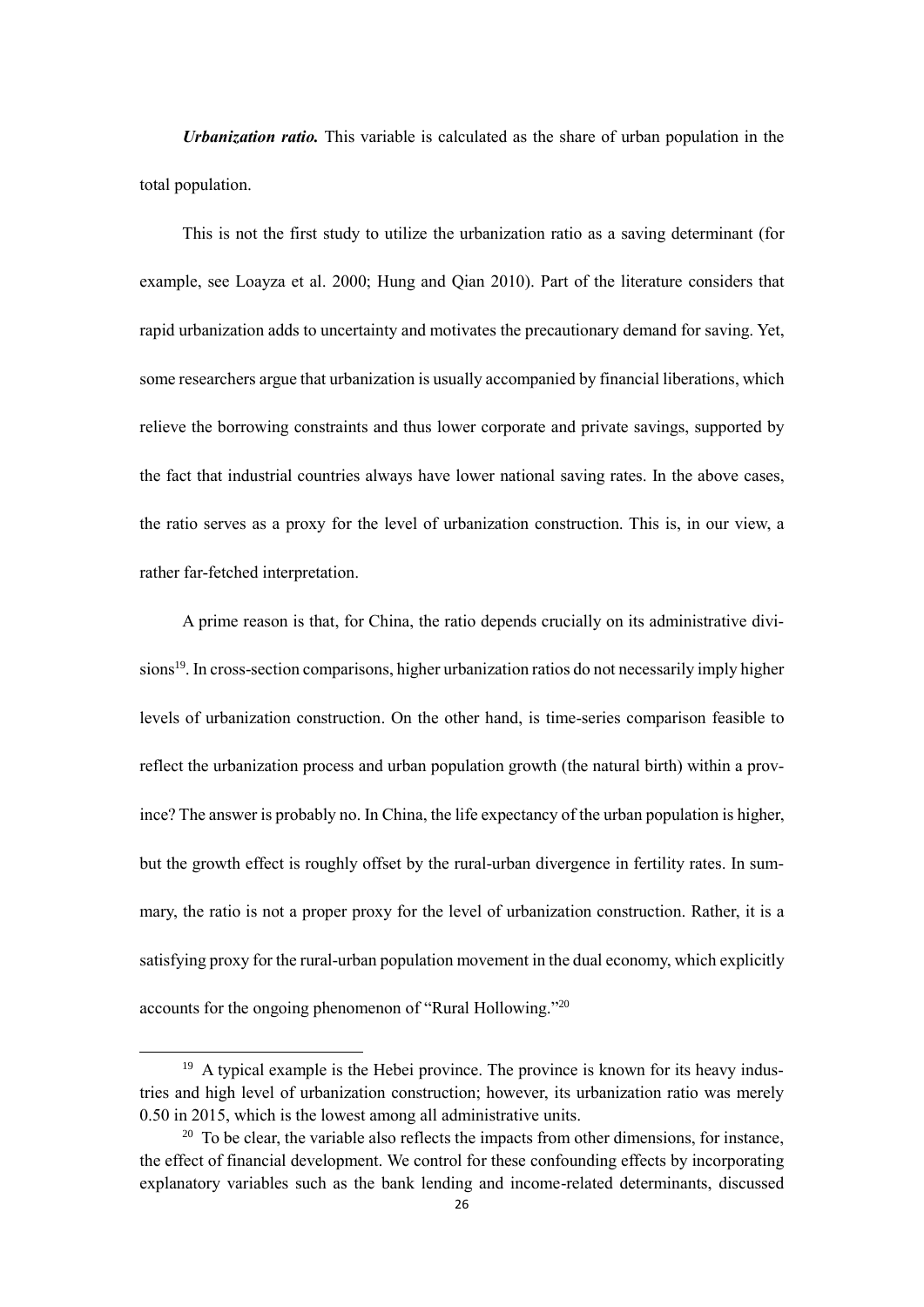The main content of the rural-urban migration—prime-age adults at their peak earning years—is also the main force in saving accumulation. Accordingly, it is plausible to expect a negative impact of the work force movement on rural household saving, and a positive impact on urban saving since the "new-comers" (rural labor) presumably have a higher propensity to save. According to the estimates, the impacts are negative and statistically significant for both rural and urban samples. The negative coefficient in the urban sample suggests that, on average, the newcomers are not able to catch up with the level of urban saving, which in turn has brought down the urban household saving rate, probably due to the fact that migrant workers usually earn less while confronting higher living expenses in urban regions.

The Rural Hollowing phenomenon has so far been a common challenge worldwide. It has aggravated the shortage of rural labor resources, worsened the problem of the aging society in the countryside, and caused population explosion and soaring prices in metropolitan areas. From an alternative perspective, as a rough evaluation, this population movement has contributed to saving reductions of rural and urban households (by 12.1% and 8.4%, respectively) over the past two decades. In this sense, other factors seem to have a little role compared with the phenomenon in regulating excess savings. Thus, this phenomenon is primarily responsible for the decreasing rural household saving, and has been serving as the most potent weapon against the overaccumulation problem in China.

*Total bank lending.* This variable is calculated as the ratio of total bank lending to provincial nominal GDP. Since information on this indicator is only available at the provincial

fully below.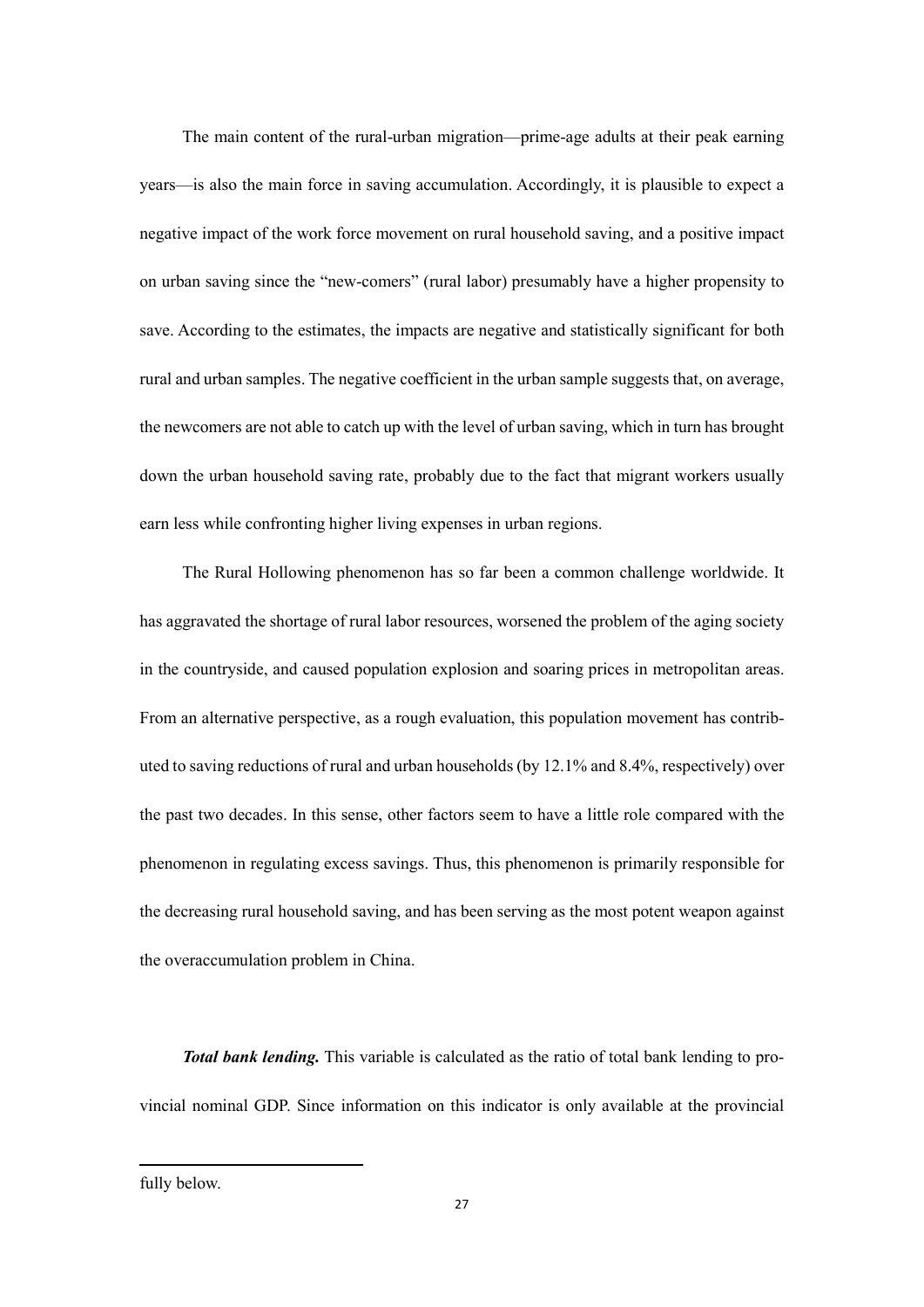level, we employ it in both estimations.

Numerous indicators have been used in the literature to measure financial depth and financial liberalization. However, rather than using conventional figures (such as the M2 and M3)—which are highly associated with the economic status (such as inflation) and the corresponding financial policies, and thus could contaminate the statistical inference—we adopt the indicator of total bank lending to account for the credit provision $2<sup>1</sup>$ .

Other things equal, a greater availability of consumer credits usually reduces household saving, since there is no reason for individuals to save via borrowing. As some critics believe, however, there is a widespread priority order in China's banking system, wherein bank loans are provided preferentially to local governments and SOEs. Private enterprises suffer discrimination regarding the provision of bank loans because of their relatively small scale and limited sources of repayment. Consequently, in preparation for bad times, China's private sectors tend to retain a large proportion of their earnings, and they usually finance their expenditure from the unrecorded contributions of workers. This "hidden" rule applies equally to the case of private borrowing. That is, the priority order favors upper-income citizens in receiving preferential treatment, whereas rural households seem least likely to benefit from the impressive progress in China's financial liberation over the past decade.

Accordingly, an increase in bank lending does not necessarily reduce savings. Rather, it depends on who/which sector receives the expanding credits. Precisely, if the low-income group acquires most of the credits, bank lending will lower the household saving rate; on the other hand, if the credits are largely obtained by the high-income population and large enterprises,

**.** 

 $21$  The private credit is a more direct measure; however, information on this indicator is not available for the overall sample period.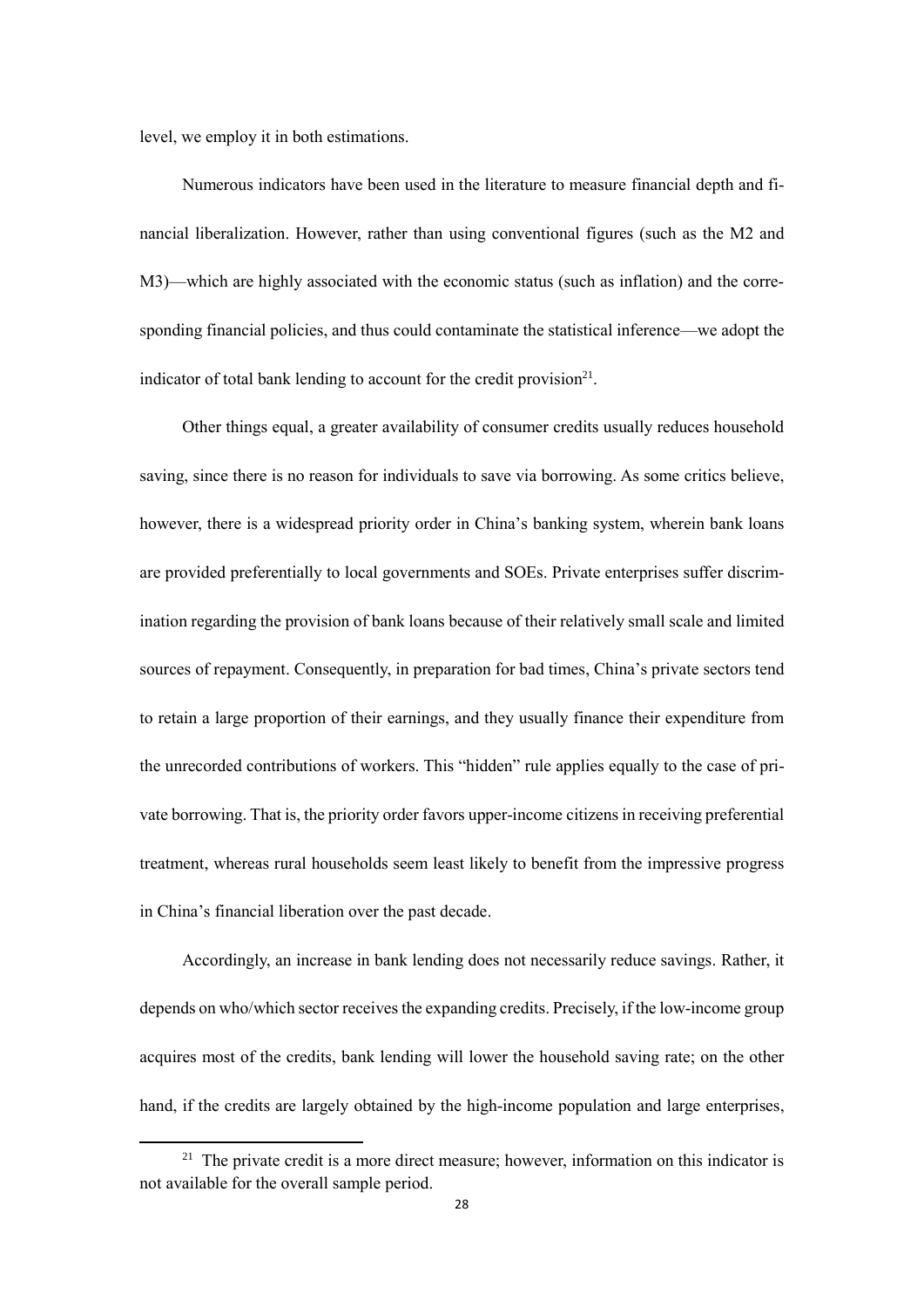the expansion in bank lending might even exhibit a positive impact on saving accumulation, because the richest always saves the most $^{22}$ .

In agreement with the intuition, the estimates confirm the so-called priority order, implying that the borrowing constraint of rural households is far from being loosening<sup>23</sup>. Given that the ratio has been rising from 0.85 to 1.51 over the observation period, China's financial liberation is considered to be a notable contributor (4%) to the urban household saving rate<sup>24</sup>, which well explains the rapid accumulation of China's urban capital during the past 20 years.

In a related literature, Wang et al. (2012) and Horioka and Terada-Hagiwara (2012) find that financial liberations in East Asian economies have a hump-shaped effect on their national saving rates. That is, given that most financial developments occur first in the corporate sector and then permeate into the household sector, financial development initially stimulates the aggregate saving through promoting firms' ability to borrow and invest, and then reduces it through the expansion of private credit. However, this hypothesis overlooks the fact that the promoting effect can also be directly captured by the household saving, as suggested by our

 $22$  In China's statistical system, the undistributed profits of corporates overlap with the capital gains of households, and thus, correlate with households' saving. Since most corporates are private- owned, and there is an incentive for people in high-income tax brackets to pursue corporate tax treatment (which is more favorable), high earners can benefit from the expansions both in private and business loans.

 $23$  Note that the impact of income level on rural saving is statistically insignificant (see Table 3), which is an indication of the presence of liquidity constraints on rural households.

<sup>&</sup>lt;sup>24</sup> We should note that the estimations might have overstated the promoting effect. That is, a larger amount of borrowing reflects a higher loan payment, by definition, thereby lowering the disposable income and leading to an upward bias in the estimated impact (i.e., the saving rate=1- expenditures/disposable income). This is also true for the previous case of housing and education expenses. For example, if home purchases are largely financed out of mortgage, there will be an upward bias in coefficient estimates of the variable. This deficiency is by no means unique to China. For example, in Japan, the loan payment (the repayment of principal only) also constitutes a kind of saving by its statistical standards (see Horioka 1990).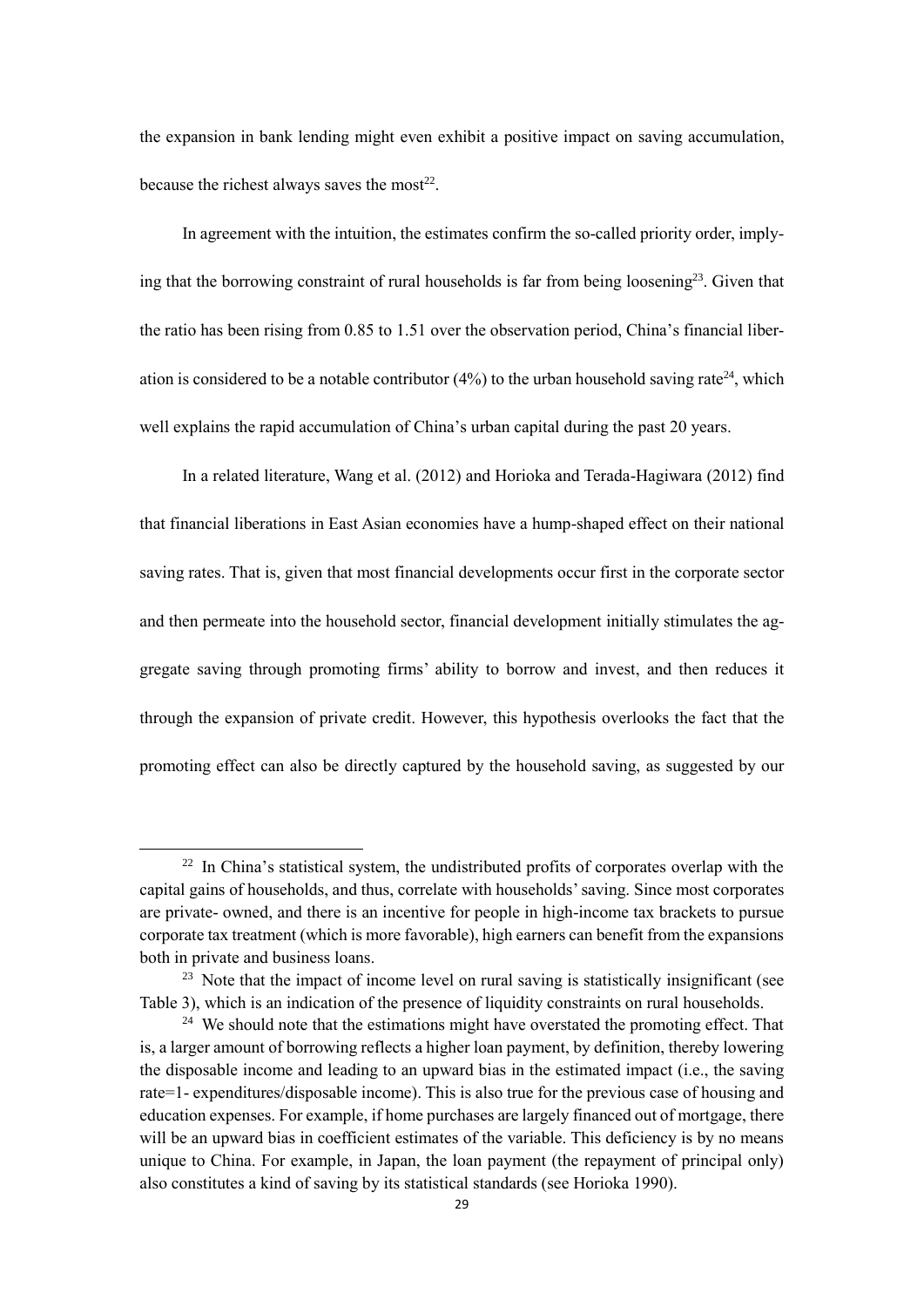estimates.

-

*SOE employee share.* This variable is calculated as the share of SOE employees in total employment.

Prior to 1990, SOEs played a dominant role in the Chinese economy, whose share of employees still constituted 23% of the total employment in 1995. SOE workers enjoyed a generous cradle-to-grave social security known as the "iron rice bowl," as a result of which they had a lower need for saving. In the 1990s, however, alongside the deepening of SOE reform and the progress in constructing a pro-market economy, SOEs began to downsize and some of them had to withdraw from the competitive industries. These vicissitudes have yielded massive layoffs of the state-sector employees, resulting in an upsizing share of other sectors that are characterized by short-term employment. The emergence of competitive market, shift in the social safety net, abolishment of the lifetime employment, and the breaking of "iron rice bowl" have strengthened the precautionary motive and sparked a boom in urban household saving.

In agreement with the existing literature regarding China's "open-up policies" and their promoting effects on savings<sup>25</sup>, the estimates imply that Chinese urban residents respond strongly to the ever-rising uncertainties by raising their household savings. Similar to the case of public investment, lower participation of SOEs helps promote market efficiency, and the shift from a state-run to a market-oriented economy and the introduction of competitive mechanisms have no doubt rewarded China with substantial economic success in the past decades.

<sup>&</sup>lt;sup>25</sup> Detailed discussion on the promoting effects of savings can be found in previous studies, such as Such as Kraay (2000), Meng (2003), Chamon and Prasad (2010), Chamon et al. (2010), and Nabar (2011).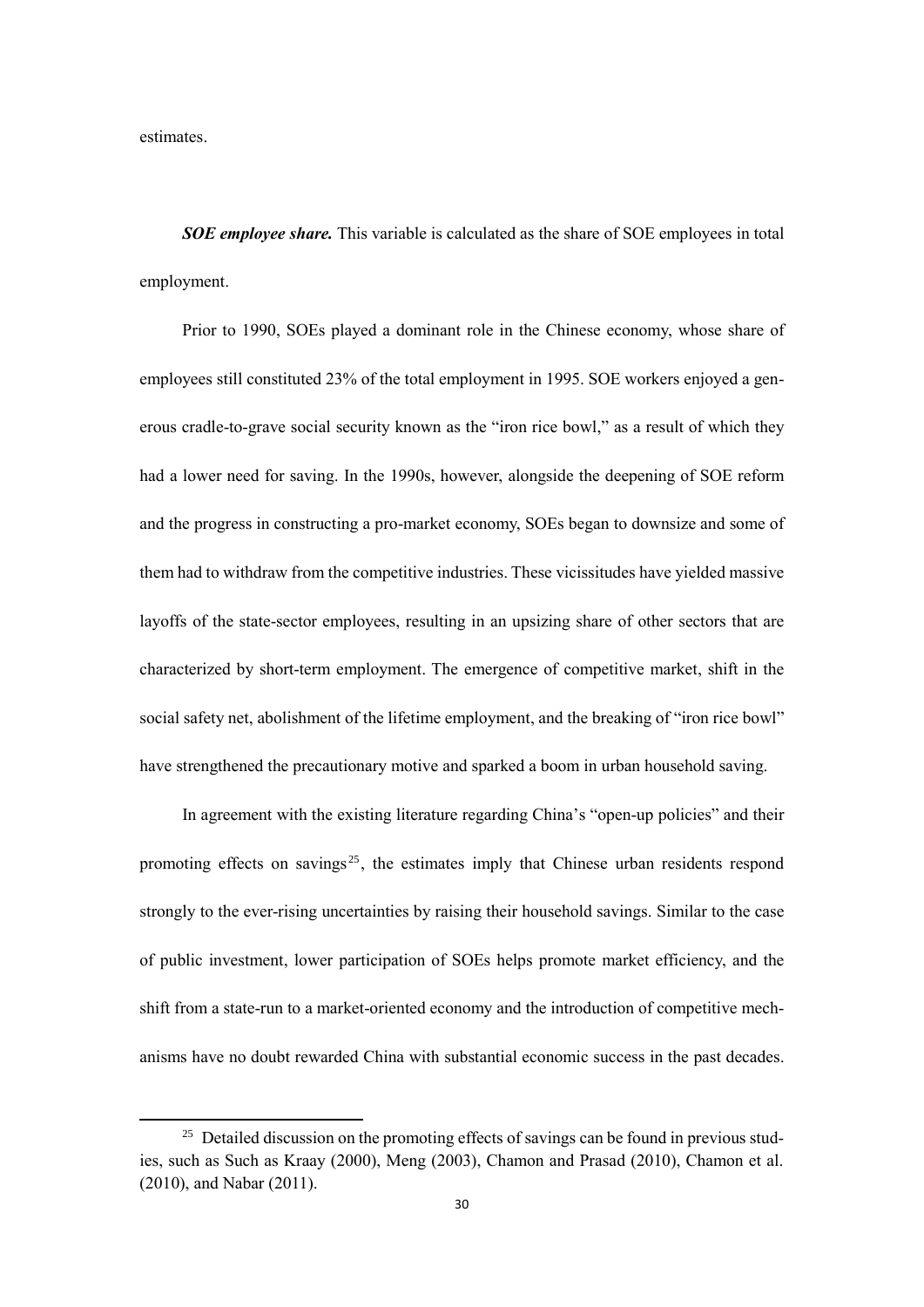However, the picture is reversed when it comes to the overaccumulation issue of the economy. These institutional reforms implemented in the past 20 years are responsible for a 3.2% increase in the urban household saving rate, which has worsened the problem of excess saving.

*Growth and level of income.* This variable is calculated as the growth rate and level (logged) of household disposable income.

We augment the regressions with the growth rate and level of income as explanatory variables, to control for the income-related effects<sup>26</sup>. According to the Keynesian models, individuals' marginal propensity to save increases with their income after exceeding subsistence consumption requirements, and thus, we expect a positive impact of the income level on household saving. The overall effect of income growth is more complicated and *ex-ante* ambiguous, which can be roughly decomposed into three competing channels: the pension demand, precautionary motive, and demographic structure.

In the estimates, the effect of income level on rural saving appears muted, but significant and positive on urban saving. On the other hand, when income grows faster, rural residents tend to save less, whereas urban residents do the opposite. These insights are broadly consistent with the empirical literature of saving (e.g., Kraay 2000). In this study, we will limit our discussion regarding this point since the existing literature has well clarified the income and growth effects.

**.** 

<sup>&</sup>lt;sup>26</sup> To allow for larger time persistence of the income-related effects, we adopt a longer lag length (Lag 2 10) on both variables.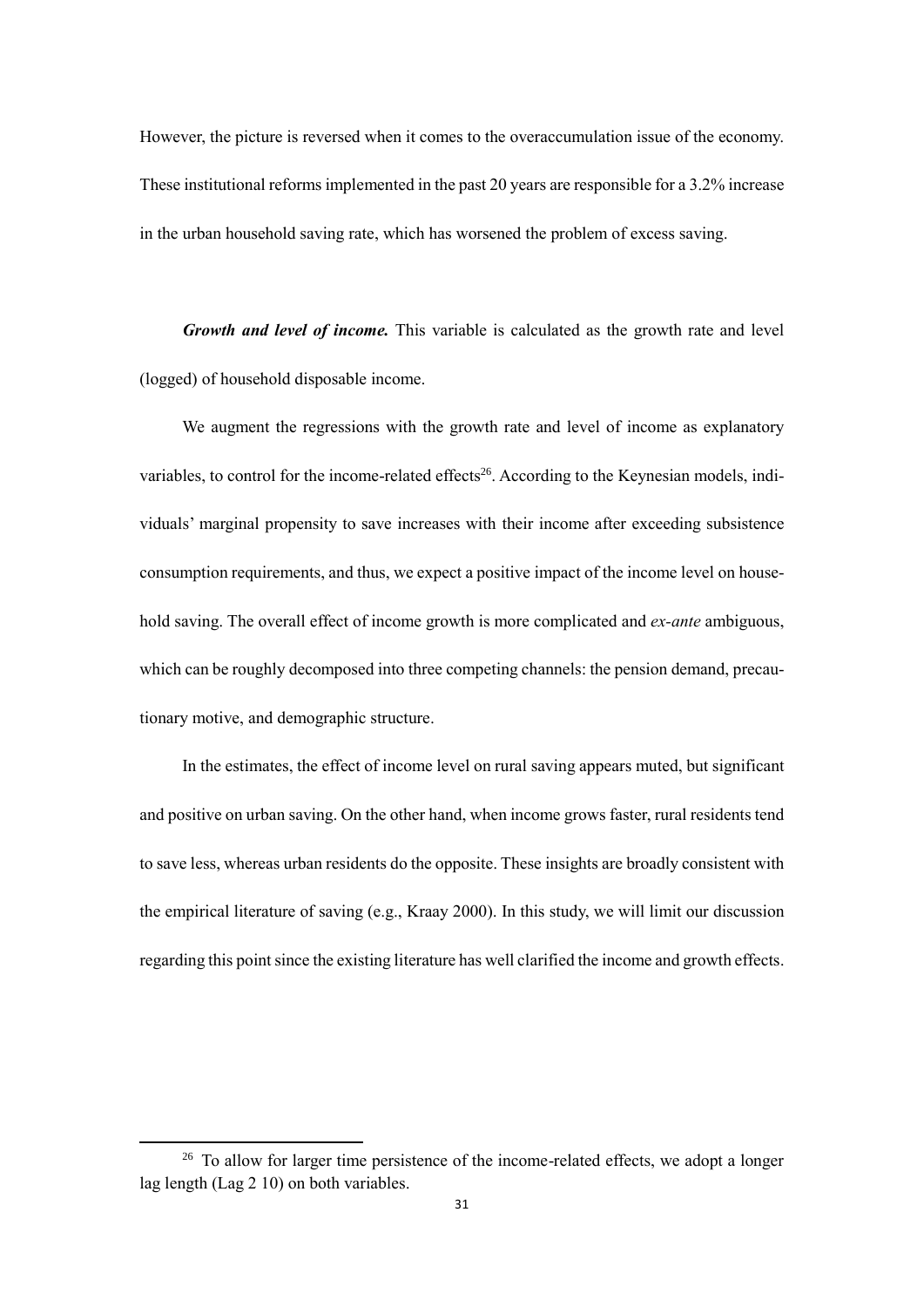## **5. Conclusion**

So far, the empirical literature on saving has concentrated on the standard determinants and explanations. Most of the research either pays no attention to the policy implication, or only emphasizes the growth effect of saving (investment) and argues in favor of the growthenhancing policies to raise saving (e.g., Qian 1988; Loayza et al. 2000). Over the past decade, however, the prevailing notion of "saving glut" has raised numerous questions. There is a renewed interest among policymakers to better understand the saving behaviors and their implications.

Focusing on the typical case of China and employing a superior econometric method (the GMM estimator) based on the most complete dataset assembled to date, this study goes beyond the conventional doctrine that "saving is mostly good," with the purpose of suggesting imperative policy measures to curb saving and lift consumption for the overaccumulated economy.

This study contributes to the literature in three aspects. First, it confirms a part of the traditional saving hypotheses. For instance, there are differences between rural and urban saving behaviors; the traditional concept of "son preference" is more entrenched in China's rural regions; public investment has a crowding-out effect on household saving; the phasing out of SOEs has induced an increase in urban household saving.

Second, it presents new evidence regarding saving behaviors. For example, the persistence in saving behavior among rural residents is not stronger than that among urban residents; transfer income has a positive effect on rural household saving; the substitution relationship between household expenditure and saving is more pronounced for rural households; the increase in bank lending has a promoting effect on urban saving, whereas rural residents do not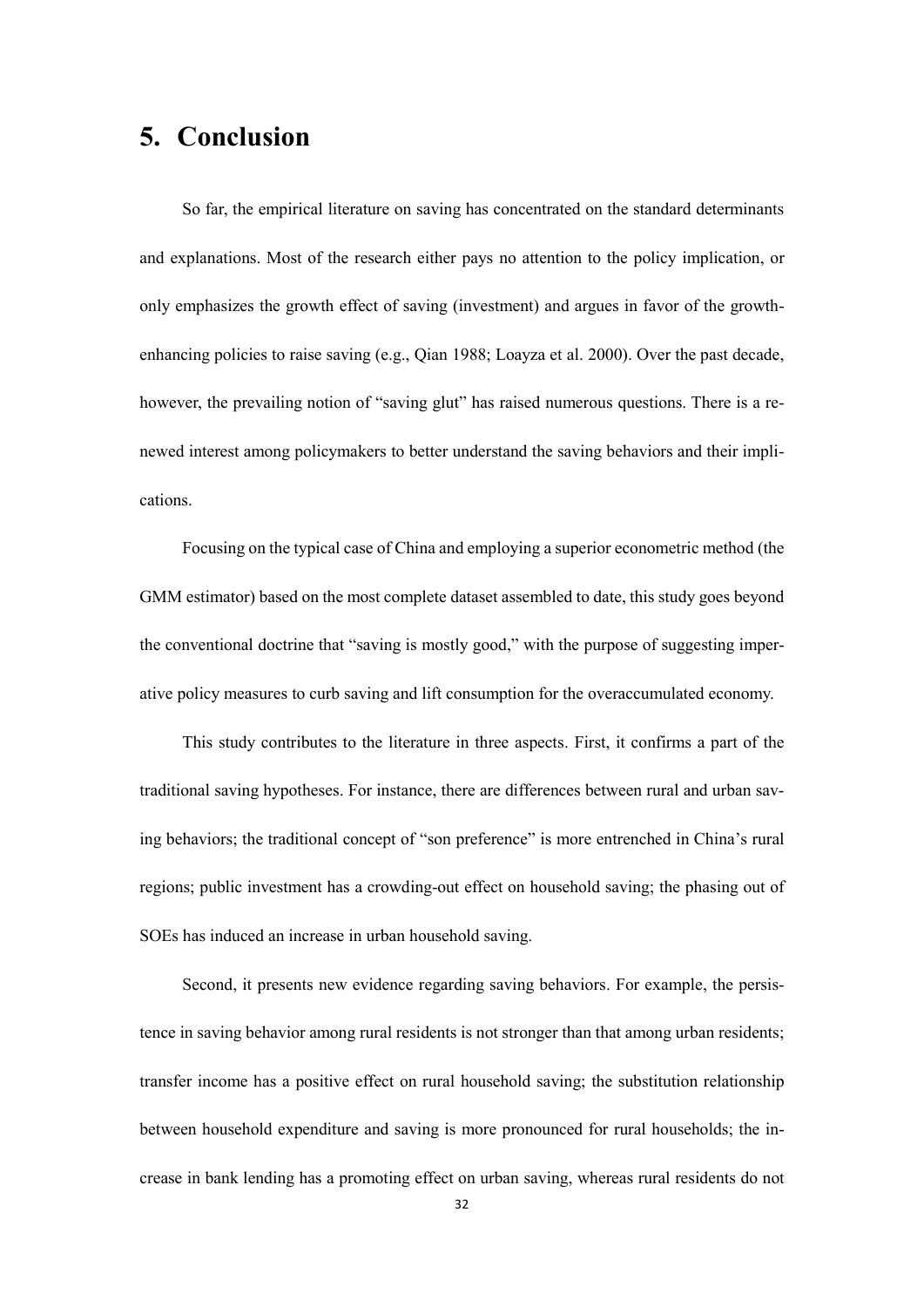seem to have benefited from it.

Third, in recognition of China's overaccumulation problem, we find somewhat counterintuitive results: certain macroeconomic policies and phenomena that are ordinarily regarded as positive factors—e.g., the education reform, expansion in bank lending, SOE reform, and income growth—have actually aggravated the problem of excess saving. On the other hand, those usually deemed to be negative factors—e.g., the population policies, real estate bubble, expansion in public investment, and the phenomenon of "Rural Hollowing"—have virtually crowded out the surplus saving and served as remedies for the overaccumulation problem.

While these insights might seem counterintuitive, the key message conveyed in this study is simple: in the past decades, China has achieved substantial economic success from the conventionally "beneficial" elements (e.g., the excess saving and investment). This strategy has, however, established a capital-extensive growth pattern at the expenses of market efficiency and social welfare gains. We believe, and we suspect that most economists would agree, that this growth pattern is pathological and unsustainable. It will be mostly harmless for the Chinese economy to rebalance its growth model and create a more consumption-oriented environment, through the mechanisms identified by the estimates.

This study explores a novel approach to investigate the optimal household saving. It well reflects the ambiguity in the literature to date, and warns of the danger of neglecting the objective reality and analytical stance in diverse research topics. This study provides a number of suggestive insights that might be helpful to supplement the existing literature and reconcile the diverse conclusions of recent studies. We are looking forward to further explore the topic in our future research.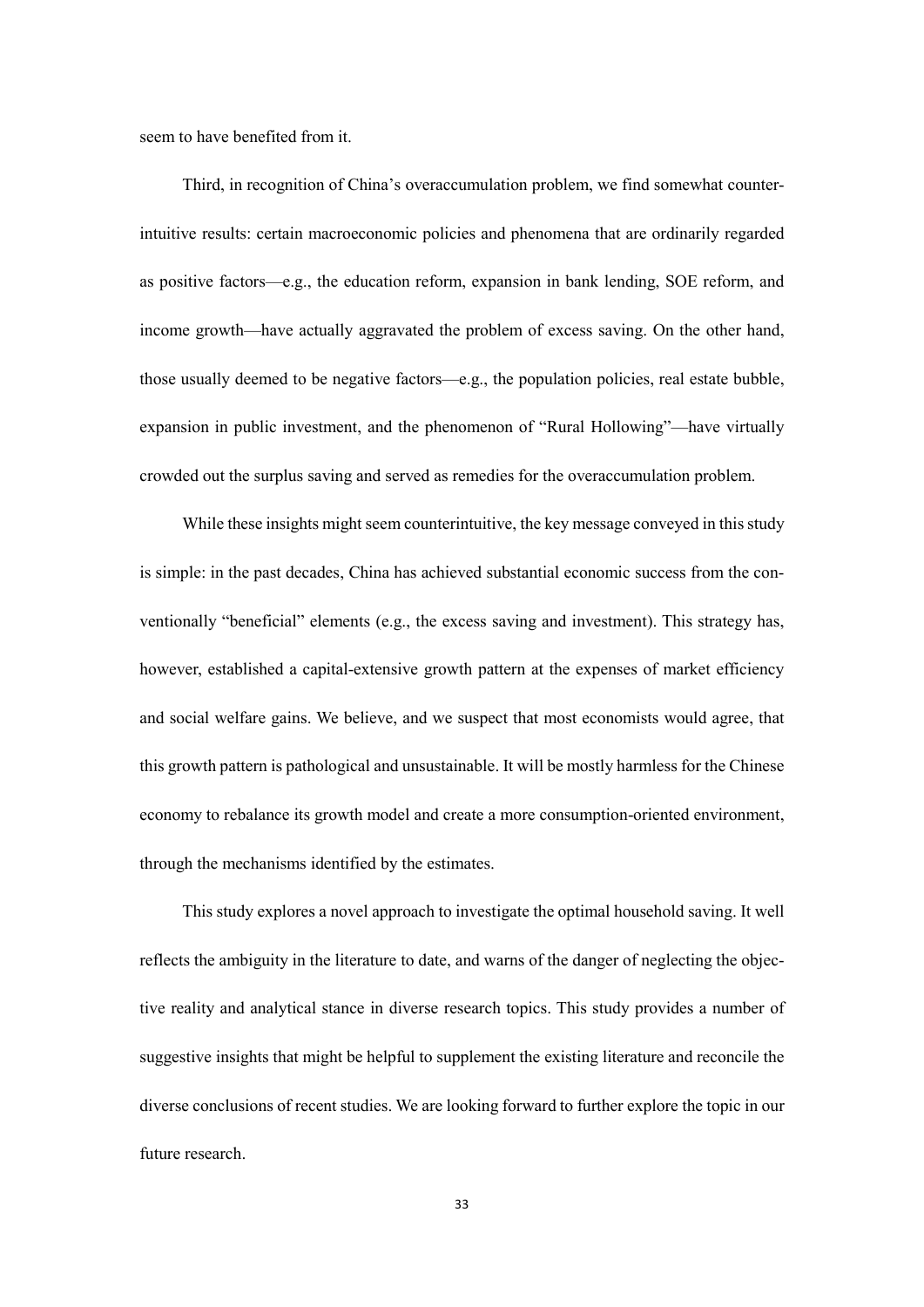### **Reference**

Abel, A. B., Mankiw, N. G., Summers, L. H., & Zeckhauser, R. J. (1989). Assessing dynamic efficiency: Theory and evidence. *The Review of Economic Studies*, *56*(1), 1-19.

Arellano, M., & Bond, S. (1991). Some tests of specification for panel data: Monte Carlo evidence and an application to employment equations. *The review of economic studies*, *58*(2), 277-297.

Arellano, M., & Bover, O. (1995). Another look at the instrumental variable estimation of error-components models. *Journal of econometrics*, *68*(1), 29-51.

Alonso-Borrego, C., & Arellano, M. (1999). Symmetrically normalized instrumental-variable estimation using panel data. *Journal of Business & Economic Statistics*, *17*(1), 36-49.

Ahn, K. (2003). Are East Asian Economies Dynamically Efficient?. *Journal of Economic Development*, *28*(1), 101-112.

Bernheim, B. D. (1987). Ricardian equivalence: An evaluation of theory and evidence. *NBER macroeconomics annual*, *2*, 263-304.

Blundell, R., & Bond, S. (1998). Initial conditions and moment restrictions in dynamic panel data models. *Journal of econometrics*, *87*(1), 115-143.

Bond, S. R. (2002). Dynamic panel data models: a guide to micro data methods and practice. *Portuguese economic journal*, *1*(2), 141-162.

Blanchard, O., & Giavazzi, F. (2006). Rebalancing Growth in China: A Three-Handed Approach. *China & World Economy*, *4*, 001.

Banerjee, A., Meng, X., & Qian, N. (2010). The life cycle model and household savings: Micro evidence from urban china. National Bureau of Demographic Dividends Revisited, 21.

Cox, D. (1987). Motives for private income transfers. *Journal of political economy*, *95*(3), 508-546.

Chamon, M. D., & Prasad, E. S. (2010). Why are saving rates of urban households in China rising?. *American Economic Journal: Macroeconomics*, *2*(1), 93-130.

Chamon, M., Liu, K., & Prasad, E. S. (2010). Income uncertainty and household savings in China (No. w16565). National Bureau of Economic Research.

Elmendorf, D. W., & Mankiw, N. G. (1999). Government debt. *Handbook of macroeconomics*, *1*, 1615- 1669.

Fama, E. F., & French, K. R. (2002). The equity premium. *The Journal of Finance*, *57*(2), 637-659.

Geerolf, F. (2013). Reassessing dynamic efficiency. *manuscript, Toulouse School of Economics*.

Hayashi, F. (1986). Why is Japan's saving rate so apparently high?. *NBER macroeconomics annual*, *1*, 147-210.

Horioka, C. Y. (1990). Why is Japan's household saving rate so high? A literature survey. *Journal of the*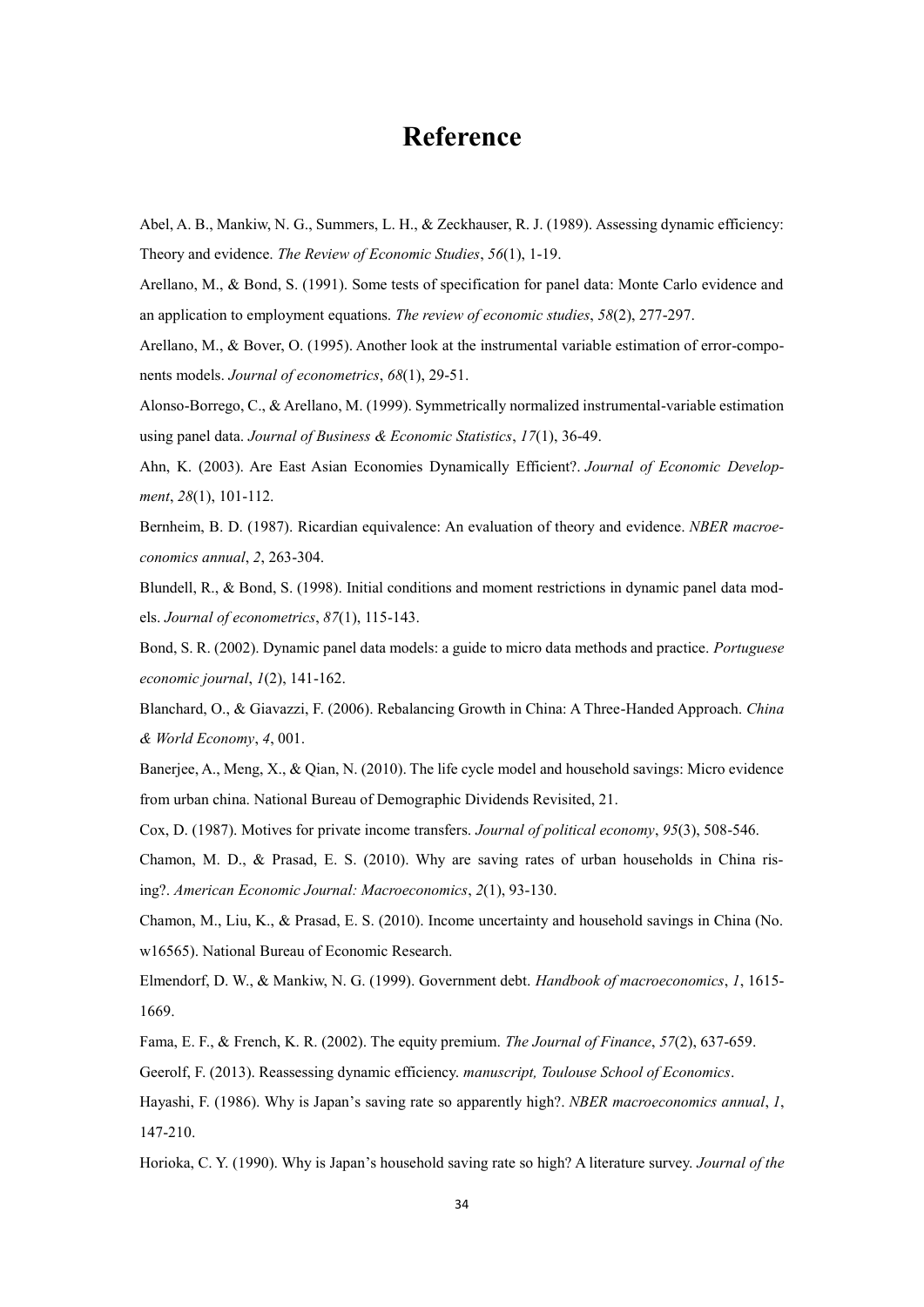*Japanese and International Economies*, *4*(1), 49-92.

Homer, S., & Sylla, R. E. (1996). *A history of interest rates*. Rutgers University Press.

Horioka, C. Y., & Watanabe, W. (1997). Why Do People Save? A Micro-Analysis of Motives for Household Saving in Japan. *The Economic Journal*, *107*(442), 537-552.

He, D., Zhang, W., & Shek, J. (2007). How efficient has been China's investment? Empirical evidence from national and provincial data. *Pacific Economic Review*, *12*(5), 597-617.

Horioka, C. Y., & Wan, J. (2007). The determinants of household saving in China: a dynamic panel analysis of provincial data. *Journal of Money, Credit and Banking*, *39*(8), 2077-2096.

Hung, J. H., & Qian, R. (2010). Why is China's saving rate so high? A comparative study of crosscountry panel data.

Horioka, C. Y., & Terada-Hagiwara, A. (2012). The determinants and long-term projections of saving rates in Developing Asia. *Japan and the World Economy*, *24*(2), 128-137.

Ishikawa, T., & Ueda, K. (1984). The bonus payment system and Japanese personal savings. The Economic Analysis of the Japanese Firm, 133-192.

Kraay, A. (2000). Household saving in China. *The World Bank Economic Review*, *14*(3), 545-570.

Kajitani, K. (2012). An Empirical Analysis on the Dynamic Efficiency of Chinese Economy: Measuring AMSZ Criteria. Kokumin Keizai Zashi (Journal of National Economics), 206 (5):65-84

Kapelko, M., Lansink, A. O., & Stefanou, S. E. (2014). Assessing dynamic inefficiency of the Spanish construction sector pre-and post-financial crisis. *European Journal of Operational Research*, *237*(1), 349-357.

Loayza, N., Schmidt-Hebbel, K., & Servén, L. (2000). What drives private saving across the world?. *Review of Economics and Statistics*, *82*(2), 165-181.

Loayza, N. V., Olaberria, E., Rigolini, J., & Christiaensen, L. (2012). Natural disasters and growth: going beyond the averages. *World Development*, *40*(7), 1317-1336.

Leonard, J., & Prinzinger, J. (2001). Dynamic inefficiency across nations. *Atlantic Economic Journal*, *29*(1), 114-114.

Luo, K., Kinugasa, T., & Kajitani, K. (2018). Dynamic efficiency in world economy. *manuscript, graduate school of Kobe university*.

Mizoguchi, T. (1970). Personal savings and consumption in postwar Japan (Vol. 12). Kinokuniya Bookstore Co..

Mankiw, N. G., Romer, D., & Weil, D. N. (1992). A contribution to the empirics of economic growth. *The quarterly journal of economics*, *107*(2), 407-437.

Masson, P. R., Bayoumi, T., & Samiei, H. (1998). International evidence on the determinants of private saving. *The World Bank Economic Review*, *12*(3), 483-501.

Meng, X. (2003). Unemployment, consumption smoothing, and precautionary saving in urban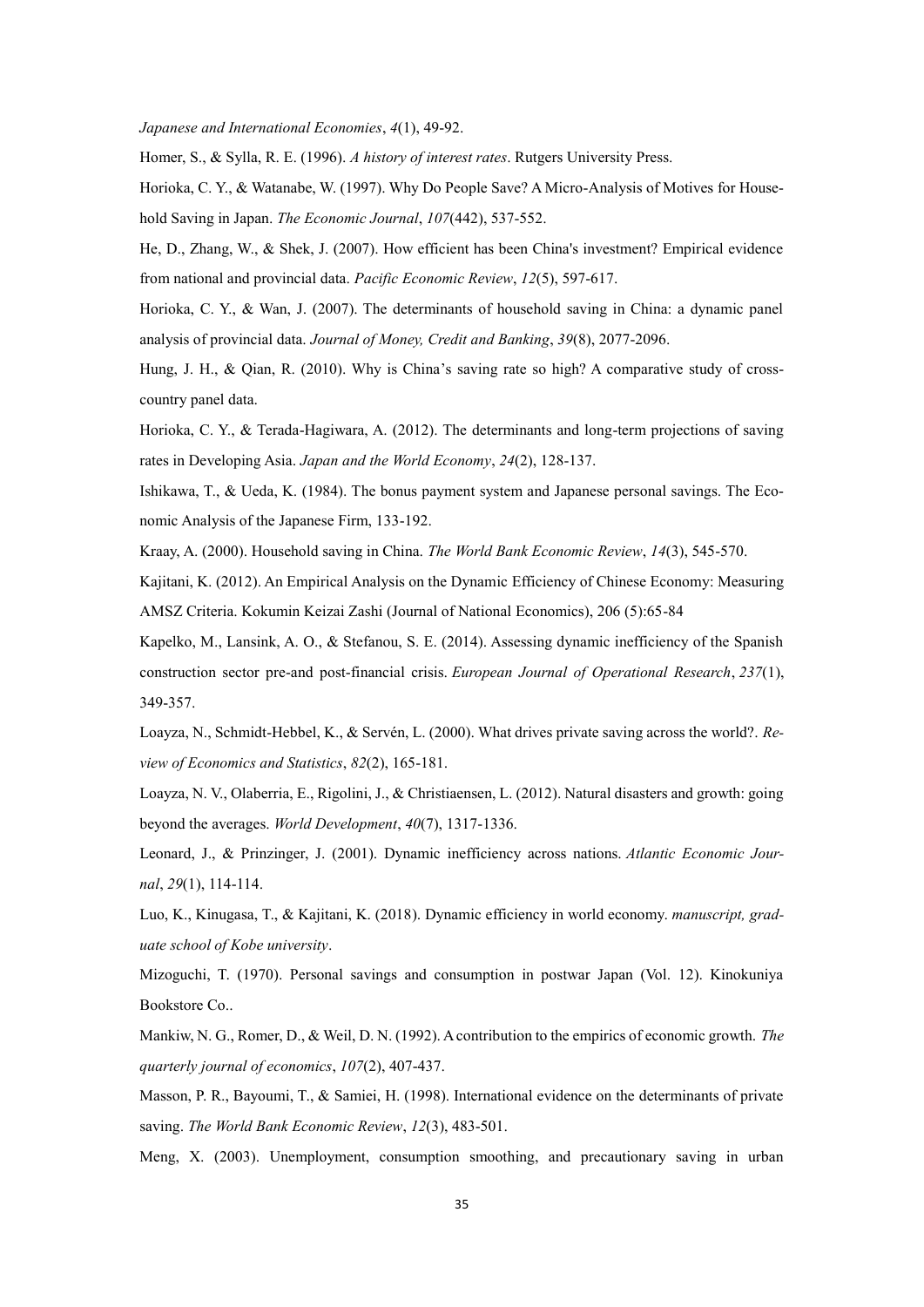China. *Journal of Comparative Economics*, *31*(3), 465-485.

Modigliani, F., & Cao, S. L. (2004). The Chinese saving puzzle and the life-cycle hypothesis. *Journal of economic literature*, *42*(1), 145-170.

Ma, G., & Yi, W. (2010). China's high saving rate: myth and reality. *Economie internationale*, (2), 5-39.

McGarry, K. (2016). Dynamic aspects of family transfers. *Journal of Public Economics*, *137*, 1-13.

Nabar, M. M. (2011). *Targets, interest rates, and household saving in urban China* (No. 11-223). International Monetary Fund.

O'Connell, S. A., & Zeldes, S. P. (1993). Dynamic efficiency in the gifts economy. *Journal of Monetary Economics*, *31*(3), 363-379.

Piketty, T. (2014). Capital in the 21st Century.

Qian, Y. (1988). Urban and rural household saving in China. *Staff Papers*, *35*(4), 592-627.

Ravallion, M., & Chen, S. (2005). Hidden impact? Household saving in response to a poor-area development project. *Journal of public economics*, *89*(11), 2183-2204.

Roodman, D. (2007). A short note on the theme of too many instruments. *Center for Global Development Working Paper*, *125*.

Schrooten, M., & Stephan, S. (2005). Private savings and transition. *Economics of Transition*, *13*(2), 287- 309.

Tauchen, G. (1986). Statistical properties of generalized method-of-moments estimators of structural parameters obtained from financial market data. *Journal of Business & Economic Statistics*, *4*(4), 397-416. Windmeijer, F. (2005). A finite sample correction for the variance of linear efficient two-step GMM estimators. *Journal of econometrics*, *126*(1), 25-51.

Weil, P. (2008). Overlapping generations: the first jubilee. *The Journal of Economic Perspectives*, *22*(4), 115-134.

Wei, S. J., & Zhang, X. (2011). The competitive saving motive: Evidence from rising sex ratios and savings rates in China. *Journal of political Economy*, *119*(3), 511-564.

Wang, P., Xu, L., & Xu, Z. (2012). Financial development and aggregate saving rates: a hump-shaped relationship.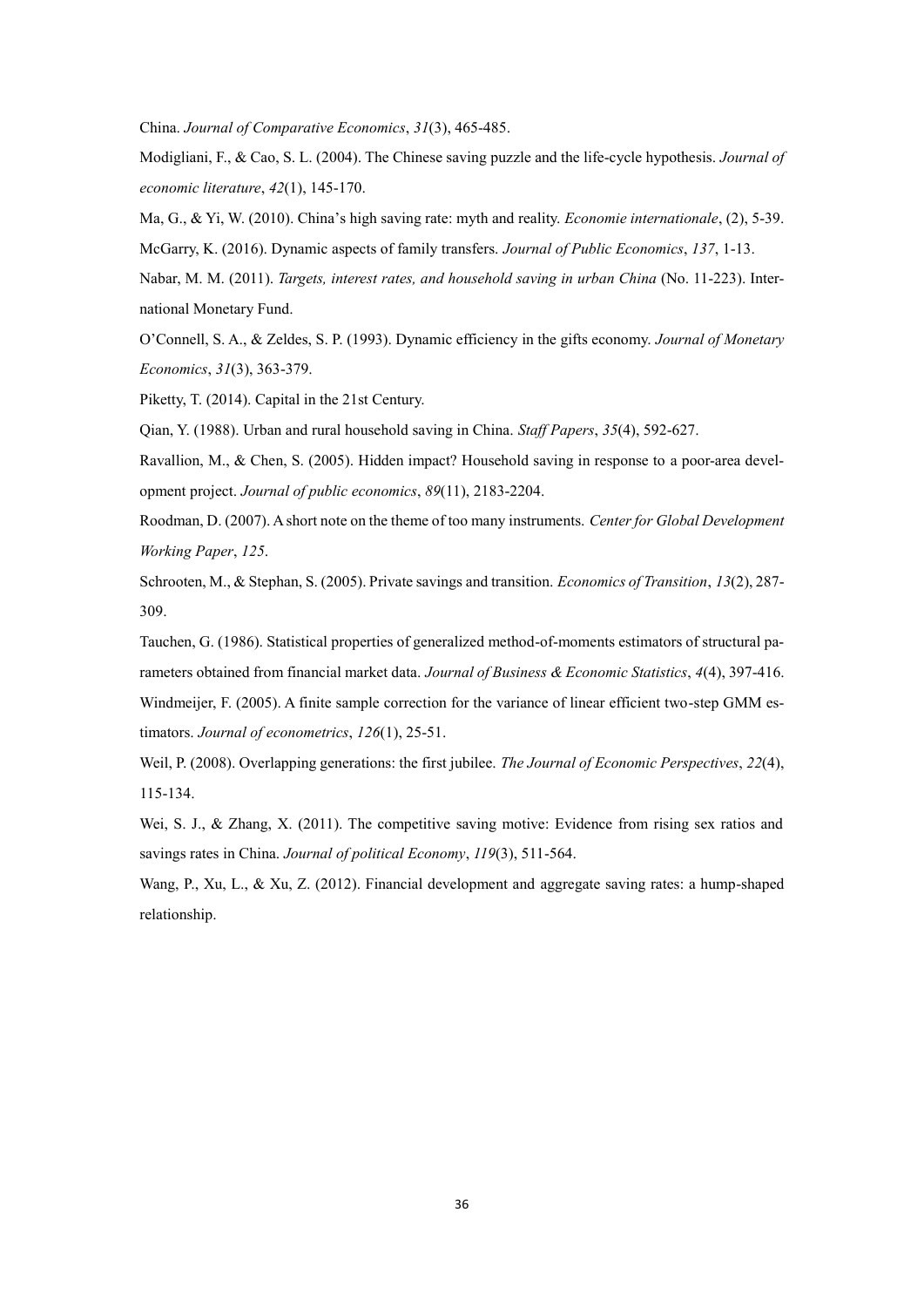| <b>GDP</b> Ranking |             | Country Dynamic efficiency | Averaged over | <b>GDP</b> Ranking | Country         | Dynamic efficiency Averaged over |           |
|--------------------|-------------|----------------------------|---------------|--------------------|-----------------|----------------------------------|-----------|
|                    | <b>USA</b>  | 18.41%                     | 2000-2015     | 28                 | Austria         | 16.42%                           | 2000-2015 |
| $\overline{c}$     | China       | $-4.89%$                   | 2000-2014     | 31                 | Norway          | 21.02%                           | 2000-2016 |
| 3                  | Japan       | 19.23%                     | 2000-2015     | 34                 | Israel          | 19.55%                           | 2000-2015 |
| $\overline{4}$     | Germany     | 20.05%                     | 2000-2015     | 35                 | Denmark         | 12.81%                           | 2000-2016 |
| 5                  | UK          | 20.57%                     | 2000-2016     | 39                 | South Africa    | 23.59%                           | 2008-2014 |
| 6                  | France      | 12.98%                     | 2000-2016     | 40                 | Ireland         | 27.62%                           | 2000-2015 |
| 7                  | India*      | 9.72%                      | 2011-2014     | 43                 | Columbia        | 35.50%                           | 2000-2015 |
| 8                  | Italy       | 28.63%                     | 2000-2016     | 44                 | Chile           | 32.52%                           | 2003-2015 |
| 9                  | Brazil*     | 21.12%                     | 2010-2014     | 45                 | Finland         | 17.34%                           | 2000-2016 |
| 10                 | Canada      | 15.93%                     | 2000-2016     | 47                 | Portugal        | 19.98%                           | 2000-2016 |
| 11                 | Korea       | 14.89%                     | 2000-2015     | 50                 | Greece          | 25.13%                           | 2000-2016 |
| 12                 | Russia      | 17.66%                     | 2011-2015     | 51                 | Czech Republic  | 22.77%                           | 2000-2016 |
| 13                 | Australia   | 14.55%                     | 2000-2015     | 53                 | New Zealand     | 22.45%                           | 2010-2015 |
| 14                 | Spain       | 16.65%                     | 2000-2015     | 58                 | Hungary         | 18.52%                           | 2000-2015 |
| 15                 | Mexico      | 44.63%                     | 2003-2015     | 66                 | Slovak Republic | 27.13%                           | 2000-2015 |
| 17                 | Turkey      | 32.15%                     | 2009-2015     | 76                 | Luxembourg      | 20.36%                           | 2010-2015 |
| 18                 | Netherlands | 19.74%                     | 2000-2016     | 77                 | Costa Rica      | 22.10%                           | 2012-2014 |
| 19                 | Switzerland | 15.56%                     | 2000-2015     | 86                 | Slovenia        | 11.34%                           | 2000-2015 |
| 22                 | Taiwan*     | 10.65%                     | 2000-2015     | 88                 | Lithuania       | 26.77%                           | 2004-2015 |
| 23                 | Sweden      | 10.24%                     | 2000-2016     | 100                | Latvia          | 19.15%                           | 2000-2015 |
| 24                 | Poland      | 28.35%                     | 2000-2015     | 105                | Estonia         | 12.42%                           | 2000-2015 |
| 25                 | Belgium     | 16.34%                     | 2000-2015     | 112                | Iceland         | 11.69%                           | 2000-2015 |

*Table 1: 21st century dynamic efficiency (percent)*

**Source**: SNA (2008) statistics (from National Statistics of Taiwan) for Taiwan; statistics on employee compensation used to compute GOS are not available for India at the aggregate level; rather, we use the statistics on non-financial corporate sector as an alternative, obtained from Ministry of Statistics and Program Implementation of India; data for other nations are directly obtained from the OECD database. For Brazil, statistics on acquisitions less disposals of valuables used to compute gross capital formation are not available in the OECD database; therefore, we use the statistics on gross fixed capital formation as an alternative, which might, to some extent, overstate the efficiency level.



*Figure 1: Total real estate investment and the growth in cash deposit*

**Source**: From the National Bureau of Statistics of China. Both indicators are expressed as percentages of gross national income.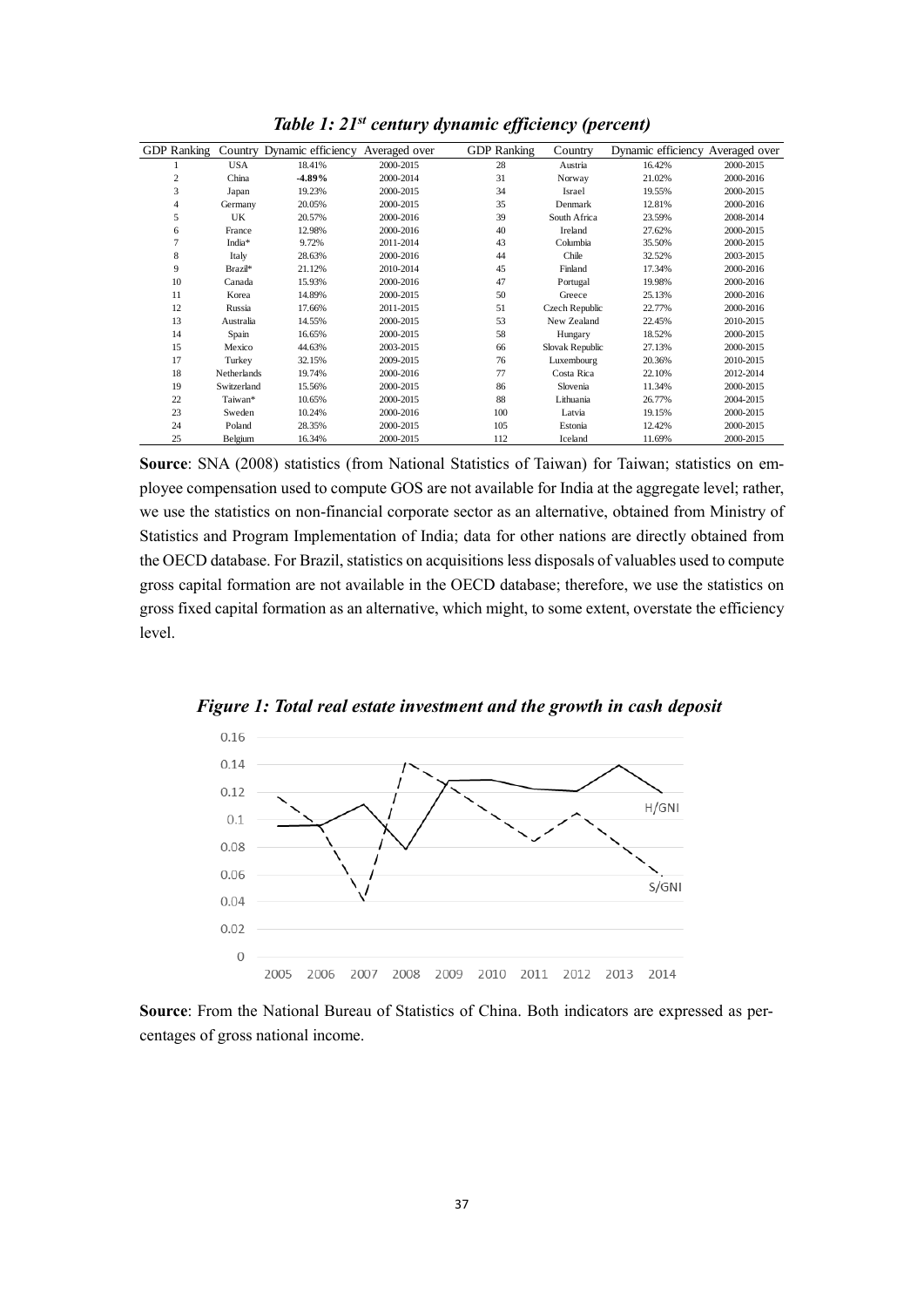

*Figure 2: Explanatory power of each determinant*

**Source:** The coefficients and their confidence intervals are derived from estimates of the one-step System-GMM regressions in the choice of Lag (2 5), as showed in Tables 3 and 4.

| Variable   |         |         |          |                 | Average (1995) Average (2015) $\triangle$ Difference Coefficient Estimated effect $\triangle$ Saving rate |           |
|------------|---------|---------|----------|-----------------|-----------------------------------------------------------------------------------------------------------|-----------|
| S          | 0.462   | 0.177   | $-0.285$ |                 |                                                                                                           | $-28.50%$ |
| Sexratio   | 105.637 | 105.572 | $-0.065$ | $0.779$ ***     | $-5.06\%$                                                                                                 |           |
| Transfer   | 0.035   | 0.178   | 0.143    | $0.412$ ***     | 5.89%                                                                                                     |           |
| Education  | 0.062   | 0.086   | 0.024    | $-1.476$ ***    | $-3.54%$                                                                                                  |           |
| Housing    | 0.088   | 0.168   | 0.080    | $-0.696$ ***    | $-5.57%$                                                                                                  |           |
| Gov-inves  | 1.795   | 2.275   | 0.480    | $-0.092$ ***    | $-4.42%$                                                                                                  |           |
| Urban      | 0.363   | 0.566   | 0.203    | $-0.598$ **     | $-12.14%$                                                                                                 |           |
|            |         |         |          |                 | (Rural sample)                                                                                            |           |
| S          | 0.173   | 0.305   | 0.132    |                 |                                                                                                           | 13.20%    |
| Education  | 0.072   | 0.076   | 0.004    | $-0.570$<br>*** | $-0.23%$                                                                                                  |           |
| Gov-inves  | 1.795   | 2.275   | 0.480    | $-0.029$<br>*** | $-1.39\%$                                                                                                 |           |
| Urban      | 0.363   | 0.566   | 0.203    | ***<br>$-0.416$ | -8.44%                                                                                                    |           |
| Lending    | 0.821   | 1.507   | 0.686    | ***<br>0.060    | 4.12%                                                                                                     |           |
| <b>SOE</b> | 0.226   | 0.081   | $-0.145$ | $-0.222$<br>∗   | 3.22%                                                                                                     |           |
|            |         |         |          |                 | (Urban sample)                                                                                            |           |

*Table 2: Contribution of each determinant*

**Source:** The coefficients are obtained from estimates of the one-step System-GMM regressions in the choice of Lag (2 5), as showed in Tables 3 and 4.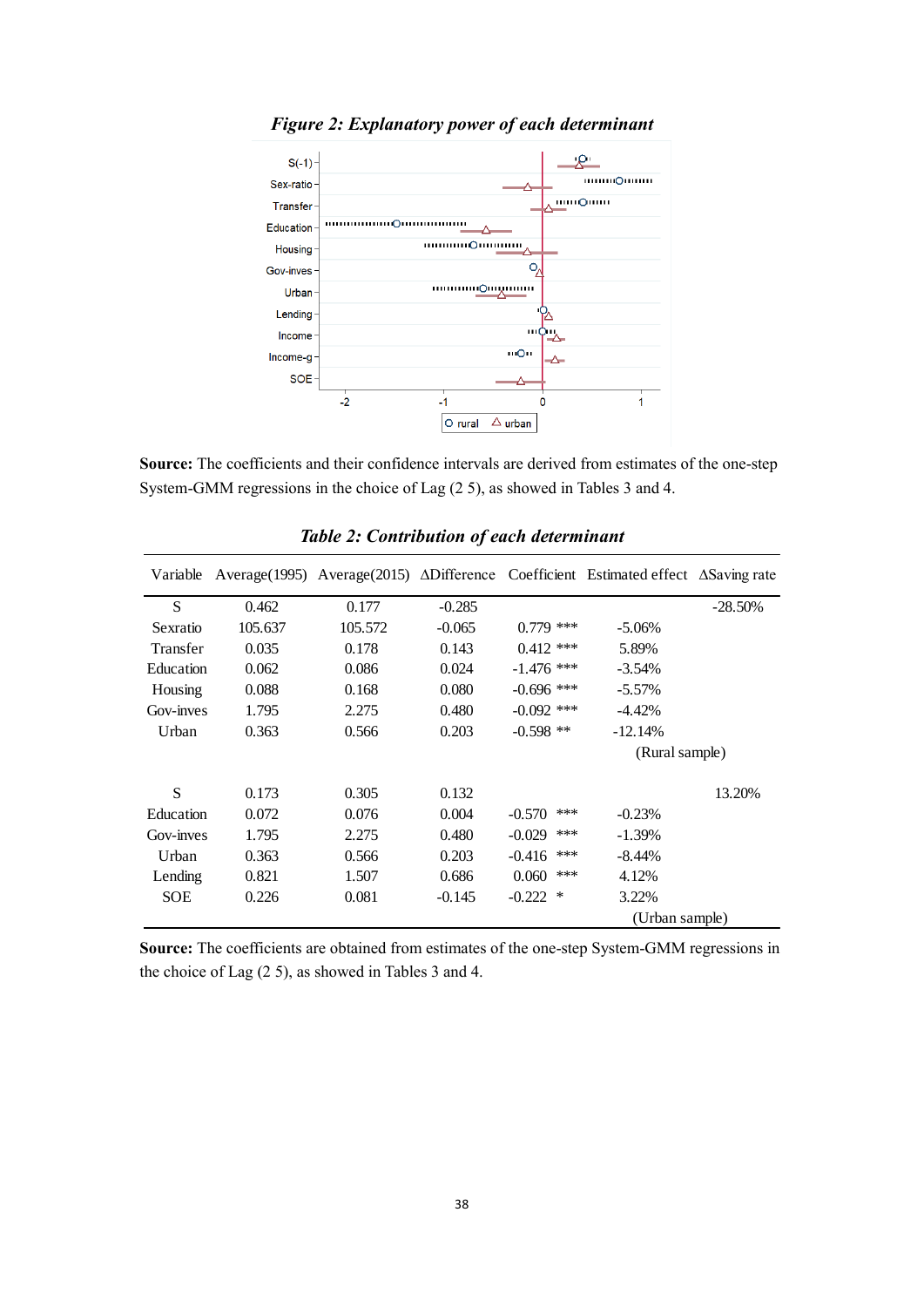|                                     | Fe-Robust   |             | System-GMM-Robust |                                                                                    |             | Twostep-System-GMM-Robust |             |
|-------------------------------------|-------------|-------------|-------------------|------------------------------------------------------------------------------------|-------------|---------------------------|-------------|
| $S( -1)$                            | $0.556***$  | $0.352***$  | $0.386***$        | $0.409***$                                                                         | $0.319***$  | $0.350***$                | $0.370***$  |
|                                     | (0.00)      | (0.00)      | (0.00)            | (0.00)                                                                             | (0.00)      | (0.00)                    | (0.00)      |
| Sexratio                            | $0.153*$    | $0.888***$  | $0.839***$        | $0.779***$                                                                         | $0.926***$  | $0.903***$                | $0.841***$  |
|                                     | (0.06)      | (0.00)      | (0.00)            | (0.00)                                                                             | (0.00)      | (0.00)                    | (0.00)      |
| Transfer                            | $0.357***$  | $0.478***$  | $0.487***$        | $0.412***$                                                                         | $0.487***$  | $0.492***$                | $0.438***$  |
|                                     | (0.00)      | (0.00)      | (0.00)            | (0.00)                                                                             | (0.00)      | (0.00)                    | (0.01)      |
| Education                           | $-1.152***$ | $-1.796***$ | $-1.735***$       | $-1.476***$                                                                        | $-1.798***$ | $-1.740***$               | $-1.438***$ |
|                                     | (0.00)      | (0.00)      | (0.00)            | (0.00)                                                                             | (0.00)      | (0.00)                    | (0.00)      |
| Housing                             | $-0.823***$ | $-0.889***$ | $-0.855***$       | $-0.696***$                                                                        | $-0.980**$  | $-0.891***$               | $-0.866**$  |
|                                     | (0.00)      | (0.00)      | (0.00)            | (0.01)                                                                             | (0.02)      | (0.01)                    | (0.04)      |
| Gov-inves                           | $-0.051***$ | $-0.088***$ | $-0.087***$       | $-0.092***$                                                                        | $-0.089***$ | $-0.089***$               | $-0.094***$ |
|                                     | (0.00)      | (0.00)      | (0.00)            | (0.00)                                                                             | (0.00)      | (0.00)                    | (0.00)      |
| Urban                               | $-0.237**$  | $-0.562*$   | $-0.571**$        | $-0.598**$                                                                         | $-0.518$    | $-0.520*$                 | $-0.495*$   |
|                                     | (0.04)      | (0.07)      | (0.04)            | (0.02)                                                                             | (0.11)      | (0.06)                    | (0.10)      |
| Lending                             | 0.008       | 0.004       | 0.008             | 0.012                                                                              | $-0.003$    | $-0.001$                  | $-0.001$    |
|                                     | (0.54)      | (0.89)      | (0.79)            | (0.69)                                                                             | (0.92)      | (0.99)                    | (0.90)      |
| Income                              | $-0.054*$   | $-0.016$    | $-0.009$          | 0.002                                                                              | $-0.024$    | $-0.026$                  | $-0.015$    |
|                                     | (0.09)      | (0.85)      | (0.91)            | (0.98)                                                                             | (0.81)      | (0.76)                    | (0.86)      |
| Income-G                            | $-0.016$    | $-0.261***$ | $-0.235***$       | $-0.217***$                                                                        | $-0.281***$ | $-0.262***$               | $-0.242***$ |
|                                     | (0.72)      | (0.00)      | (0.00)            | (0.00)                                                                             | (0.00)      | (0.00)                    | (0.00)      |
| Constant                            | $0.532***$  |             |                   |                                                                                    |             |                           |             |
|                                     | (0.00)      |             |                   |                                                                                    |             |                           |             |
|                                     |             |             |                   |                                                                                    |             |                           |             |
| Observations                        | 590         | 590         | 590               | 590                                                                                | 590         | 590                       | 590         |
| Number of province                  | 30          | 30          | 30                | 30                                                                                 | 30          | 30                        | 30          |
| R-square                            | 0.876       |             |                   |                                                                                    |             |                           |             |
| P-value of Hansen test              |             | 0.33        | 0.61              | 0.62                                                                               | 0.33        | 0.61                      | 0.84        |
| P-value of $AR(1)$                  |             | 0.00        | 0.00              | 0.00                                                                               | 0.00        | 0.00                      | 0.00        |
| P-value of $AR(2)$                  |             | 0.87        | 0.90              | 0.84                                                                               | 0.68        | 0.84                      | 0.97        |
| Instruments for difference equation |             |             |                   | Levels of S (-1), Transfer, Education, Housing, Gov-inves, Income and Income-G     |             |                           |             |
| Instruments for level equation      |             |             |                   | Differences of S (-1), Transfer, Education, Housing, Gov-inve, Income and Income-G |             |                           |             |
| Lag option for key determinants     |             | Lag(2 3)    | Lag(2 4)          | Lag(2 5)                                                                           | Lag(2 3)    | Lag(24)                   | Lag(2 5)    |
| Lag option for income-G, income     |             |             |                   | Lag(210)                                                                           |             |                           |             |

# *Table 3: Determinants of rural household saving rate*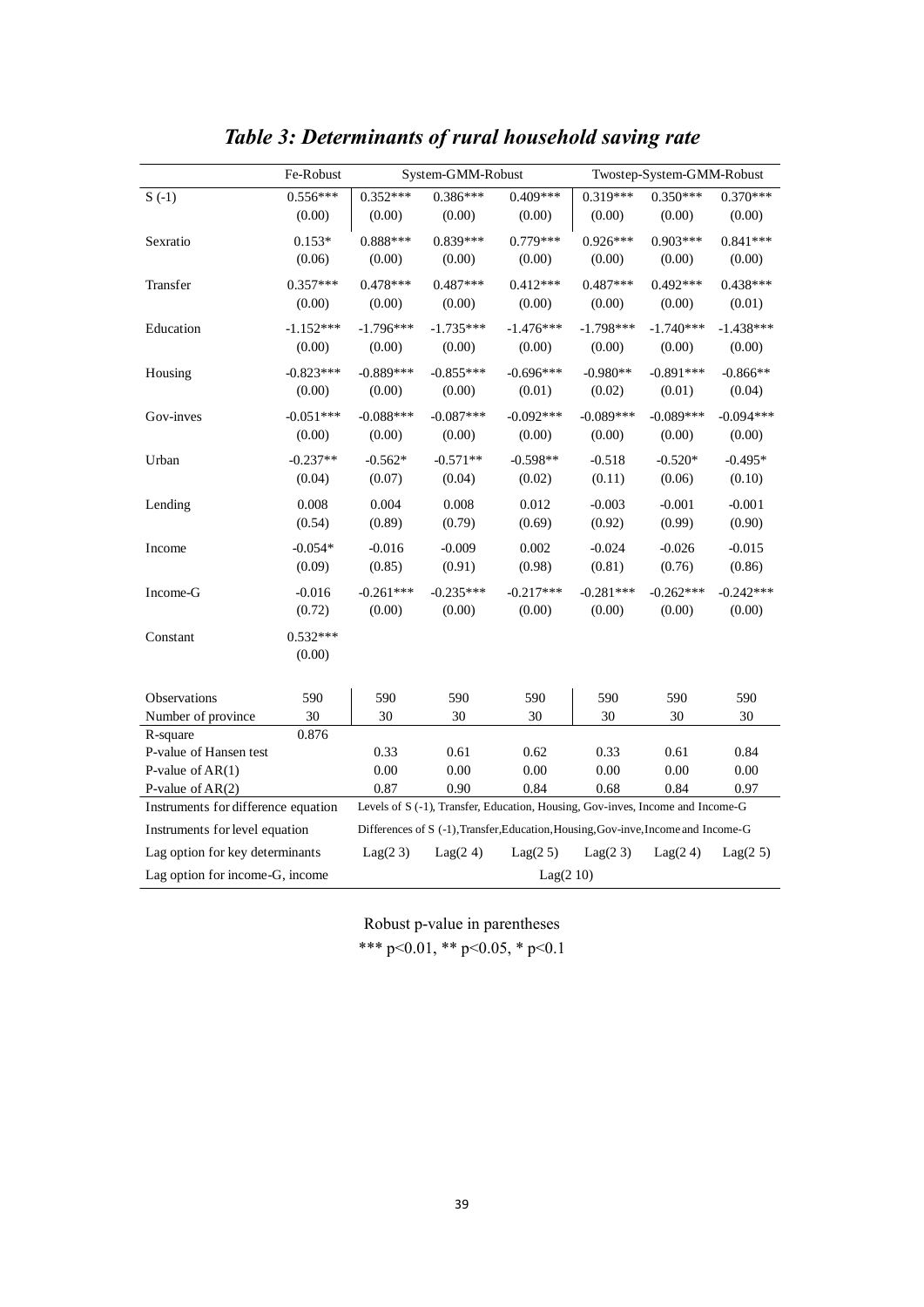|                                     | Fe-Robust       |             | System-GMM-Robust |                                                                                    |             | Twostep-System-GMM-Robust |             |
|-------------------------------------|-----------------|-------------|-------------------|------------------------------------------------------------------------------------|-------------|---------------------------|-------------|
| $S(-1)$                             | $0.625***$      | $0.369***$  | $0.360***$        | $0.370***$                                                                         | $0.335*$    | 0.198                     | 0.251       |
|                                     | (0.00)          | (0.00)      | (0.00)            | (0.00)                                                                             | (0.06)      | (0.21)                    | (0.21)      |
| Sexratio                            | $-0.053$        | $-0.156$    | $-0.151$          | $-0.150$                                                                           | $-0.138$    | $-0.081$                  | $-0.085$    |
|                                     | (0.21)          | (0.23)      | (0.24)            | (0.24)                                                                             | (0.25)      | (0.35)                    | (0.38)      |
| Transfer                            | $0.053**$       | 0.076       | 0.052             | 0.062                                                                              | 0.105       | 0.134                     | 0.114       |
|                                     | (0.02)          | (0.46)      | (0.59)            | (0.51)                                                                             | (0.39)      | (0.25)                    | (0.33)      |
| Education                           | $-0.369***$     | $-0.608***$ | $-0.576***$       | $-0.570***$                                                                        | $-0.692***$ | $-0.777***$               | $-0.748***$ |
|                                     | (0.00)          | (0.00)      | (0.00)            | (0.00)                                                                             | (0.00)      | (0.00)                    | (0.00)      |
| Housing                             | $-0.023$        | $-0.154$    | $-0.178$          | $-0.154$                                                                           | $-0.084$    | $-0.180$                  | $-0.199$    |
|                                     | (0.51)          | (0.35)      | (0.27)            | (0.33)                                                                             | (0.68)      | (0.35)                    | (0.20)      |
| Gov-inves                           | $-0.001$        | $-0.027***$ | $-0.027***$       | $-0.029***$                                                                        | $-0.031***$ | $-0.026***$               | $-0.027***$ |
|                                     | (0.69)          | (0.00)      | (0.00)            | (0.00)                                                                             | (0.00)      | (0.01)                    | (0.00)      |
| Urban                               | $0.087**$       | $-0.410***$ | $-0.410***$       | $-0.416***$                                                                        | $-0.411**$  | $-0.254$                  | $-0.299**$  |
|                                     | (0.02)          | (0.00)      | (0.00)            | (0.00)                                                                             | (0.04)      | (0.11)                    | (0.04)      |
| Lending                             | 0.004           | $0.060***$  | $0.060***$        | $0.060***$                                                                         | $0.045*$    | $0.053**$                 | $0.051**$   |
|                                     | (0.49)          | (0.00)      | (0.01)            | (0.01)                                                                             | (0.07)      | (0.02)                    | (0.02)      |
| <b>SOE</b>                          | $-0.031$        | $-0.206*$   | $-0.225*$         | $-0.222*$                                                                          | $-0.268*$   | $-0.334**$                | $-0.323**$  |
|                                     | (0.44)          | (0.10)      | (0.07)            | (0.09)                                                                             | (0.07)      | (0.04)                    | (0.02)      |
| Income                              | 0.017           | $0.141***$  | $0.142***$        | $0.141***$                                                                         | $0.144**$   | $0.120***$                | $0.124***$  |
|                                     | (0.30)          | (0.00)      | (0.00)            | (0.00)                                                                             | (0.02)      | (0.01)                    | (0.01)      |
| Income-G                            | $0.110***$      | $0.118**$   | $0.118**$         | $0.126**$                                                                          | $0.143***$  | 0.078                     | $0.098*$    |
|                                     | (0.00)          | (0.01)      | (0.01)            | (0.02)                                                                             | (0.01)      | (0.13)                    | (0.09)      |
| Constant                            | 0.058<br>(0.46) |             |                   |                                                                                    |             |                           |             |
| Observations                        | 590             | 590         | 590               | 590                                                                                | 590         | 590                       | 590         |
| Number of province                  | 30              | 30          | 30                | 30                                                                                 | 30          | 30                        | 30          |
| R-square                            | 0.856           |             |                   |                                                                                    |             |                           |             |
| P-value of Hansen test              |                 | 0.55        | 0.90              | 0.96                                                                               | 0.55        | 0.90                      | 0.96        |
| P-value of $AR(1)$                  |                 | 0.00        | $0.00\,$          | 0.00                                                                               | 0.01        | 0.02                      | 0.02        |
| P-value of $AR(2)$                  |                 | 0.12        | 0.11              | 0.10                                                                               | 0.22        | 0.22                      | 0.20        |
| Instruments for difference equation |                 |             |                   | Levels of S (-1), Transfer, Education, Housing, Gov-inves, Income and Income-G     |             |                           |             |
| Instruments for level equation      |                 |             |                   | Differences of S (-1), Transfer, Education, Housing, Gov-inve, Income and Income-G |             |                           |             |
| Lag option for key determinants     |                 | Lag(23)     | Lag(2 4)          | Lag(2 5)                                                                           | Lag(2 3)    | Lag(24)                   | Lag(2 5)    |
| Lag option for income-G, income     |                 |             |                   | Lag(210)                                                                           |             |                           |             |

# *Table 4: Determinants of urban household saving rate*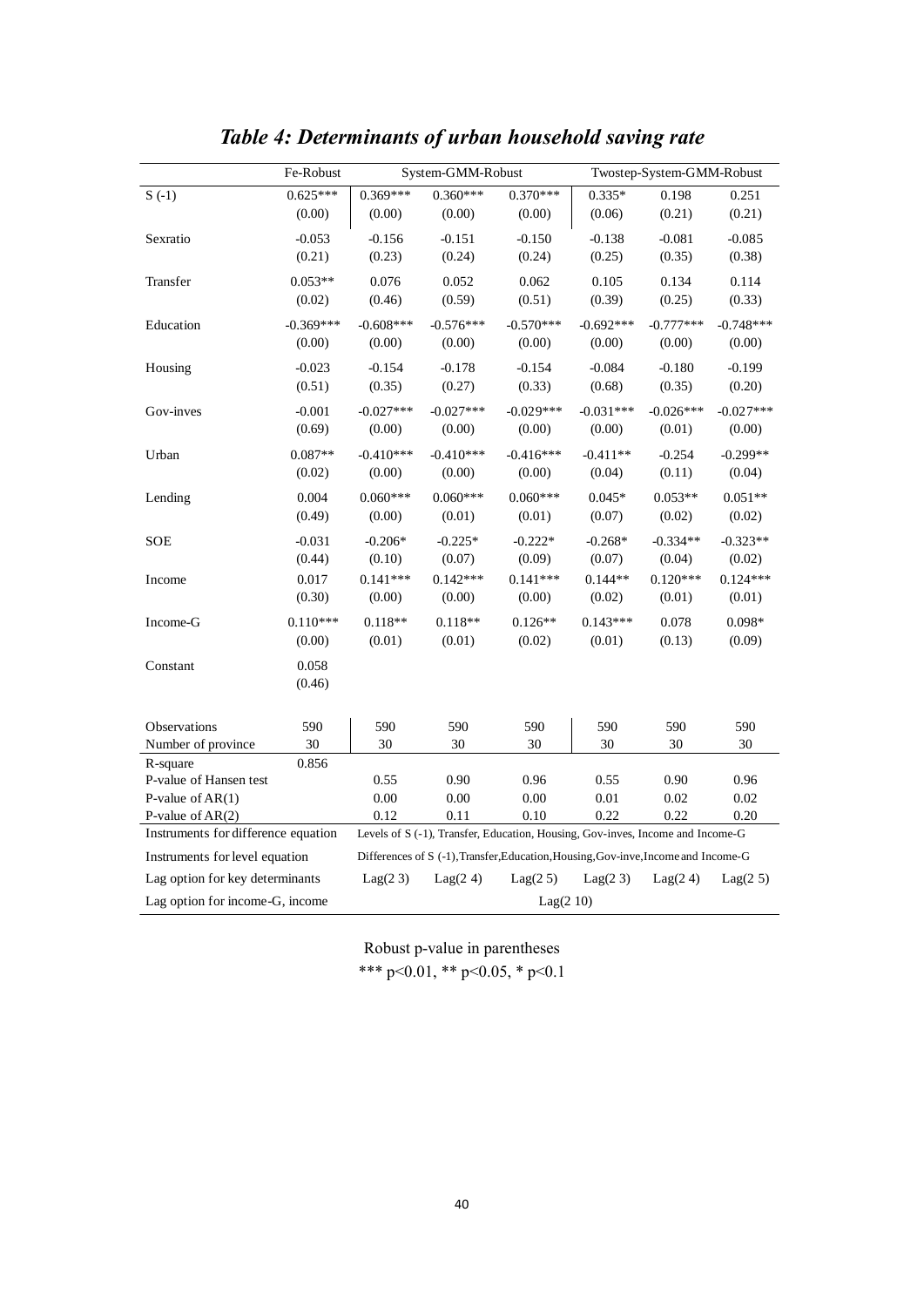|                       |            |             | System-GMM-Robust                                                                  |             |             |             |             |
|-----------------------|------------|-------------|------------------------------------------------------------------------------------|-------------|-------------|-------------|-------------|
|                       | (1)        | (2)         | (3)                                                                                | (4)         | (5)         | (6)         | (7)         |
| $S(-1)$               | $0.940***$ | $0.881***$  | $0.895***$                                                                         | $0.545***$  | $0.391***$  | $0.412***$  | $0.409***$  |
|                       | (0.00)     | (0.00)      | (0.00)                                                                             | (0.00)      | (0.00)      | (0.00)      | (0.00)      |
| Sexratio              |            | $0.111**$   | $0.188***$                                                                         | $0.777***$  | $1.135***$  | $0.783***$  | $0.779***$  |
|                       |            | (0.01)      | (0.00)                                                                             | (0.00)      | (0.00)      | (0.00)      | (0.00)      |
| Transfer              |            |             | $0.211***$                                                                         | $0.624***$  | $0.638***$  | $0.419***$  | $0.412***$  |
|                       |            |             | (0.00)                                                                             | (0.00)      | (0.00)      | (0.00)      | (0.00)      |
| Education             |            |             |                                                                                    | $-1.792***$ | $-1.678***$ | $-1.465***$ | $-1.476***$ |
|                       |            |             |                                                                                    | (0.00)      | (0.00)      | (0.00)      | (0.00)      |
| Housing               |            |             |                                                                                    | $-1.442***$ | $-0.925***$ | $-0.703***$ | $-0.696***$ |
|                       |            |             |                                                                                    | (0.00)      | (0.00)      | (0.01)      | (0.01)      |
| Gov-inves             |            |             |                                                                                    |             | $-0.070***$ | $-0.090***$ | $-0.092***$ |
|                       |            |             |                                                                                    |             | (0.00)      | (0.00)      | (0.00)      |
| Urban                 |            |             |                                                                                    |             |             | $-0.558**$  | $-0.598**$  |
|                       |            |             |                                                                                    |             |             | (0.02)      | (0.02)      |
| Lending               |            |             |                                                                                    |             |             |             | 0.012       |
|                       |            |             |                                                                                    |             |             |             | (0.69)      |
| Income                | $-0.003$   | $-0.029***$ | $-0.057***$                                                                        | $-0.113***$ | $-0.180***$ | $-0.002$    | 0.002       |
|                       | (0.24)     | (0.00)      | (0.00)                                                                             | (0.00)      | (0.00)      | (0.97)      | (0.98)      |
| Income-G              | $0.129**$  | $0.097*$    | $0.105*$                                                                           | $-0.138**$  | $-0.208***$ | $-0.228***$ | $-0.217***$ |
|                       | (0.02)     | (0.07)      | (0.05)                                                                             | (0.01)      | (0.00)      | (0.00)      | (0.00)      |
|                       |            |             |                                                                                    |             |             |             |             |
| Observations          | 618        | 610         | 609                                                                                | 609         | 590         | 590         | 590         |
| Number of province    | 31         | 31          | 31                                                                                 | 31          | 30          | 30          | 30          |
| P-value of Hansen-J   | 0.11       | 0.09        | 0.20                                                                               | 0.46        | 0.86        | 0.86        | 0.62        |
| P-value of $AR(1)$    | 0.00       | 0.00        | 0.00                                                                               | 0.00        | 0.00        | 0.00        | 0.00        |
| P-value of $AR(2)$    | 0.00       | 0.00        | 0.00                                                                               | 0.59        | 0.71        | 0.62        | 0.84        |
| Instruments for       |            |             | Levels of S (-1), Transfer, Education, Housing, Gov-inves, Income and Income-G     |             |             |             |             |
| difference equation   |            |             |                                                                                    |             |             |             |             |
| Instruments for level |            |             | Differences of S (-1), Transfer, Education, Housing, Gov-inve, Income and Income-G |             |             |             |             |
| equation              |            |             |                                                                                    |             |             |             |             |
| Lag options           |            |             | Lag $(2 5)$ for key determinants, Lag $(2 10)$ for income and income g             |             |             |             |             |

# *Table 5: Consistency test (Rural sample)*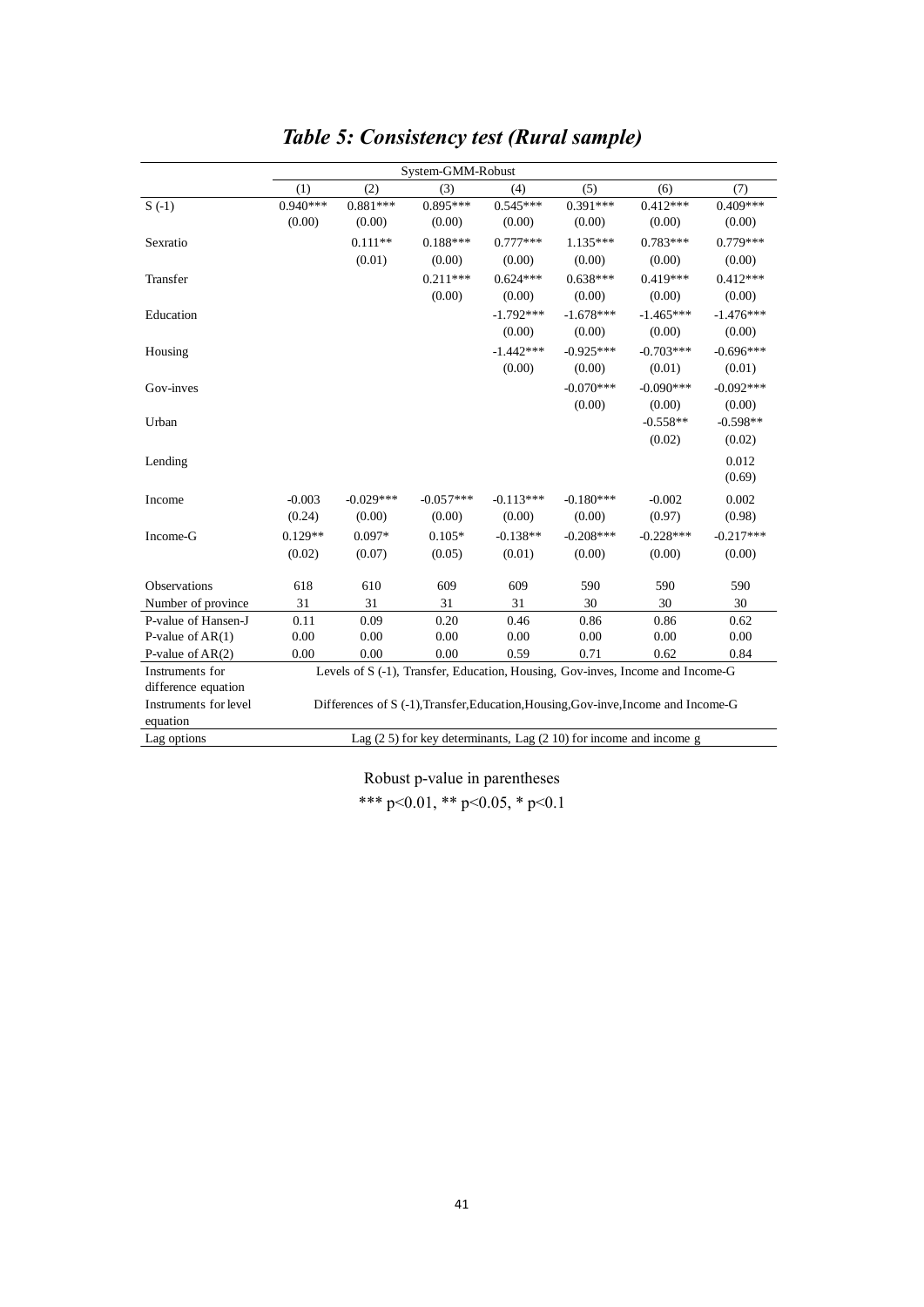|                     |            |                                                                                    |                                                                    | System-GMM-Robust   |                     |                      |                      |                     |
|---------------------|------------|------------------------------------------------------------------------------------|--------------------------------------------------------------------|---------------------|---------------------|----------------------|----------------------|---------------------|
|                     | (1)        | (2)                                                                                | (3)                                                                | (4)                 | (5)                 | (6)                  | (7)                  | (8)                 |
| $S(-1)$             | $0.911***$ | $0.790***$                                                                         | $0.653***$                                                         | $0.649***$          | $0.631***$          | $0.586***$           | $0.569***$           | $0.370***$          |
|                     | (0.00)     | (0.00)                                                                             | (0.00)                                                             | (0.00)              | (0.00)              | (0.00)               | (0.00)               | (0.00)              |
| SOE                 |            | $-0.0955**$                                                                        | $-0.131***$                                                        | $-0.165***$         | $-0.191**$          | $-0.224**$           | $-0.208**$           | $-0.222*$           |
|                     |            | (0.02)                                                                             | (0.01)                                                             | (0.01)              | (0.01)              | (0.02)               | (0.02)               | (0.09)              |
| Education           |            |                                                                                    | $-0.256***$                                                        | $-0.348***$         | $-0.546***$         | $-0.441***$          | $-0.548***$          | $-0.570***$         |
|                     |            |                                                                                    | (0.00)                                                             | (0.00)              | (0.00)              | (0.00)               | (0.00)               | (0.00)              |
| Housing             |            |                                                                                    | $-0.010$                                                           | 0.024               | $-0.120$            | $-0.108$             | 0.003                | $-0.154$            |
|                     |            |                                                                                    | (0.81)                                                             | (0.64)              | (0.22)              | (0.27)               | (0.98)               | (0.33)              |
| Urban               |            |                                                                                    |                                                                    | $-0.107$            | $-0.221**$          | $-0.192**$           | $-0.200***$          | $-0.416***$         |
|                     |            |                                                                                    |                                                                    | (0.20)              | (0.02)              | (0.02)               | (0.01)               | (0.00)              |
| Lending             |            |                                                                                    |                                                                    |                     | $0.037**$           | $0.040***$           | $0.033**$            | $0.060***$          |
|                     |            |                                                                                    |                                                                    |                     | (0.04)              | (0.01)               | (0.04)               | (0.01)              |
|                     |            |                                                                                    |                                                                    |                     |                     |                      |                      |                     |
| Gov-inves           |            |                                                                                    |                                                                    |                     |                     | $-0.016**$           | $-0.018***$          | $-0.029***$         |
|                     |            |                                                                                    |                                                                    |                     |                     | (0.01)               | (0.00)               | (0.00)              |
| Transfer            |            |                                                                                    |                                                                    |                     |                     |                      | 0.095                | 0.062               |
|                     |            |                                                                                    |                                                                    |                     |                     |                      | (0.15)               | (0.51)              |
| Sexratio            |            |                                                                                    |                                                                    |                     |                     |                      |                      | $-0.150$            |
|                     |            |                                                                                    |                                                                    |                     |                     |                      |                      | (0.24)              |
| Income              | $0.006**$  | $0.015***$                                                                         | $0.030***$                                                         | $0.045***$          | $0.057***$          | $0.061***$           | $0.061***$           | $0.141***$          |
|                     | (0.01)     | (0.00)                                                                             | (0.00)                                                             | (0.00)              | (0.00)              | (0.00)               | (0.00)               | (0.00)              |
|                     |            |                                                                                    |                                                                    |                     |                     |                      |                      |                     |
| Income-G            | 0.056      | $0.069*$<br>(0.09)                                                                 | $0.095**$<br>(0.02)                                                | $0.102**$<br>(0.02) | $0.103**$<br>(0.03) | $0.170***$<br>(0.00) | $0.152***$<br>(0.00) | $0.126**$<br>(0.02) |
|                     | (0.19)     |                                                                                    |                                                                    |                     |                     |                      |                      |                     |
| Observations        | 614        | 614                                                                                | 614                                                                | 614                 | 614                 | 598                  | 598                  | 590                 |
| Number of province  | 31         | 31                                                                                 | 31                                                                 | 31                  | 31                  | 30                   | 30                   | 30                  |
| P-value of Hansen-J | 0.36       | 0.29                                                                               | 0.60                                                               | 0.52                | 0.53                | 0.89                 | 0.92                 | 0.96                |
| P-value of $AR(1)$  | $0.00\,$   | 0.00                                                                               | 0.00                                                               | $0.00\,$            | $0.00\,$            | 0.00                 | 0.00                 | 0.00                |
| P-value of $AR(2)$  | 0.01       | 0.00                                                                               | 0.01                                                               | 0.01                | 0.01                | 0.03                 | 0.02                 | 0.10                |
| Instruments for     |            | Levels of S (-1), Transfer, Education, Housing, Gov-inves, Income and Income-G     |                                                                    |                     |                     |                      |                      |                     |
| difference equation |            |                                                                                    |                                                                    |                     |                     |                      |                      |                     |
| Instruments for     |            | Differences of S (-1), Transfer, Education, Housing, Gov-inve, Income and Income-G |                                                                    |                     |                     |                      |                      |                     |
| level equation      |            |                                                                                    |                                                                    |                     |                     |                      |                      |                     |
| Lag options         |            |                                                                                    | Lag (2 5) for key determinants, Lag (2 10) for income and income g |                     |                     |                      |                      |                     |

# *Table 6: Consistency test (Urban sample)*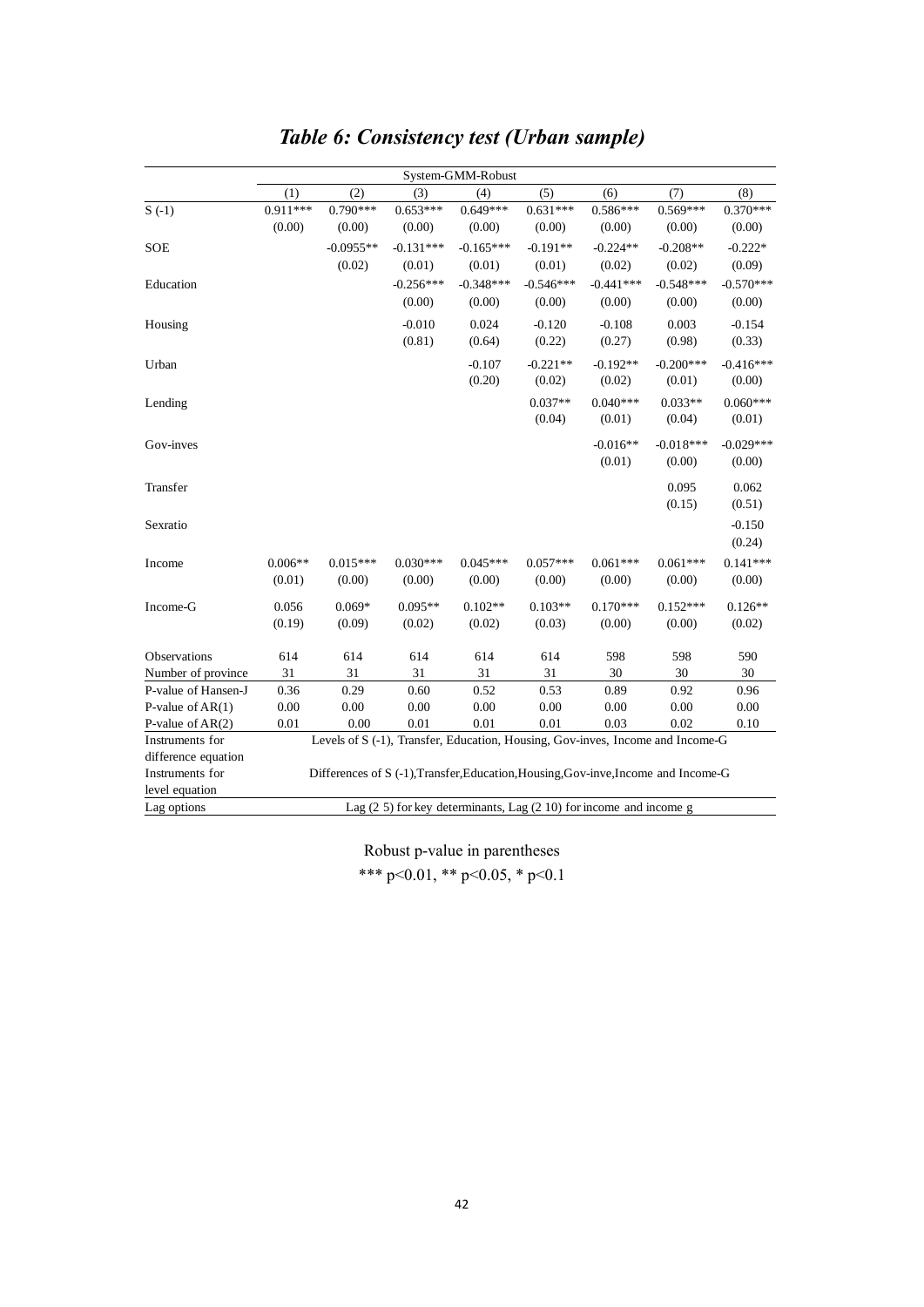# **Appendix**

| Variable   |           |       | <b>SD</b> | Median | Min            | Max   | Variation decomposition |           |
|------------|-----------|-------|-----------|--------|----------------|-------|-------------------------|-----------|
|            | ${\bf N}$ | Mean  |           |        |                |       | Cross provinces         | Over time |
| ${\bf S}$  | 649       | 0.310 | 0.148     | 0.294  | $-0.162$       | 0.656 | 35%                     | 65%       |
| Sexratio   | 640       | 1.046 | 0.035     | 1.045  | 0.923          | 1.204 | 53%                     | 47%       |
| Transfer   | 648       | 0.069 | 0.051     | 0.053  | 0.010          | 0.292 | 36%                     | 64%       |
| Education  | 649       | 0.071 | 0.023     | 0.071  | 0.005          | 0.160 | 54%                     | 46%       |
| Housing    | 649       | 0.120 | 0.041     | 0.117  | 0.018          | 0.255 | 42%                     | 58%       |
| Gov-inves  | 630       | 2.115 | 0.844     | 2.037  | 0.851          | 6.745 | 68%                     | 32%       |
| Urban      | 651       | 0.456 | 0.164     | 0.435  | 0.159          | 0.896 | 73%                     | 27%       |
| Lending    | 651       | 1.120 | 0.615     | 1.008  | 0.091          | 4.893 | 54%                     | 46%       |
| Income     | 649       | 3.575 | 0.303     | 3.545  | 2.945          | 4.366 | 44%                     | 56%       |
| Income-G   | 648       | 0.115 | 0.073     | 0.107  | $-0.117$       | 0.507 | 9%                      | 91%       |
|            |           |       |           |        | (Rural sample) |       |                         |           |
| S          | 646       | 0.247 | 0.062     | 0.244  | 0.072          | 0.402 | 37%                     | 63%       |
| Sexratio   | 640       | 1.046 | 0.035     | 1.045  | 0.923          | 1.204 | 53%                     | 47%       |
| Transfer   | 646       | 0.231 | 0.063     | 0.237  | 0.016          | 0.375 | 53%                     | 47%       |
| Education  | 646       | 0.089 | 0.019     | 0.088  | 0.030          | 0.147 | 46%                     | 54%       |
| Housing    | 646       | 0.079 | 0.028     | 0.072  | 0.027          | 0.238 | 42%                     | 58%       |
| Gov-inves  | 630       | 2.115 | 0.844     | 2.037  | 0.851          | 6.745 | 68%                     | 32%       |
| Urban      | 651       | 0.456 | 0.164     | 0.435  | 0.159          | 0.896 | 73%                     | 27%       |
| Lending    | 651       | 1.120 | 0.615     | 1.008  | 0.091          | 4.893 | 54%                     | 46%       |
|            |           |       |           |        |                | 4.724 | 31%                     | 69%       |
| Income     | 646       | 4.026 | 0.284     | 4.007  | 3.457          |       | 19%                     | 81%       |
| Income-G   | 643       | 0.108 | 0.047     | 0.104  | $-0.052$       | 0.313 | 56%                     | 44%       |
| <b>SOE</b> | 649       | 0.131 | 0.080     | 0.111  | 0.033          | 0.547 |                         |           |
|            |           |       |           |        | (Urban sample) |       |                         |           |

**A.1 Descriptive statistics**